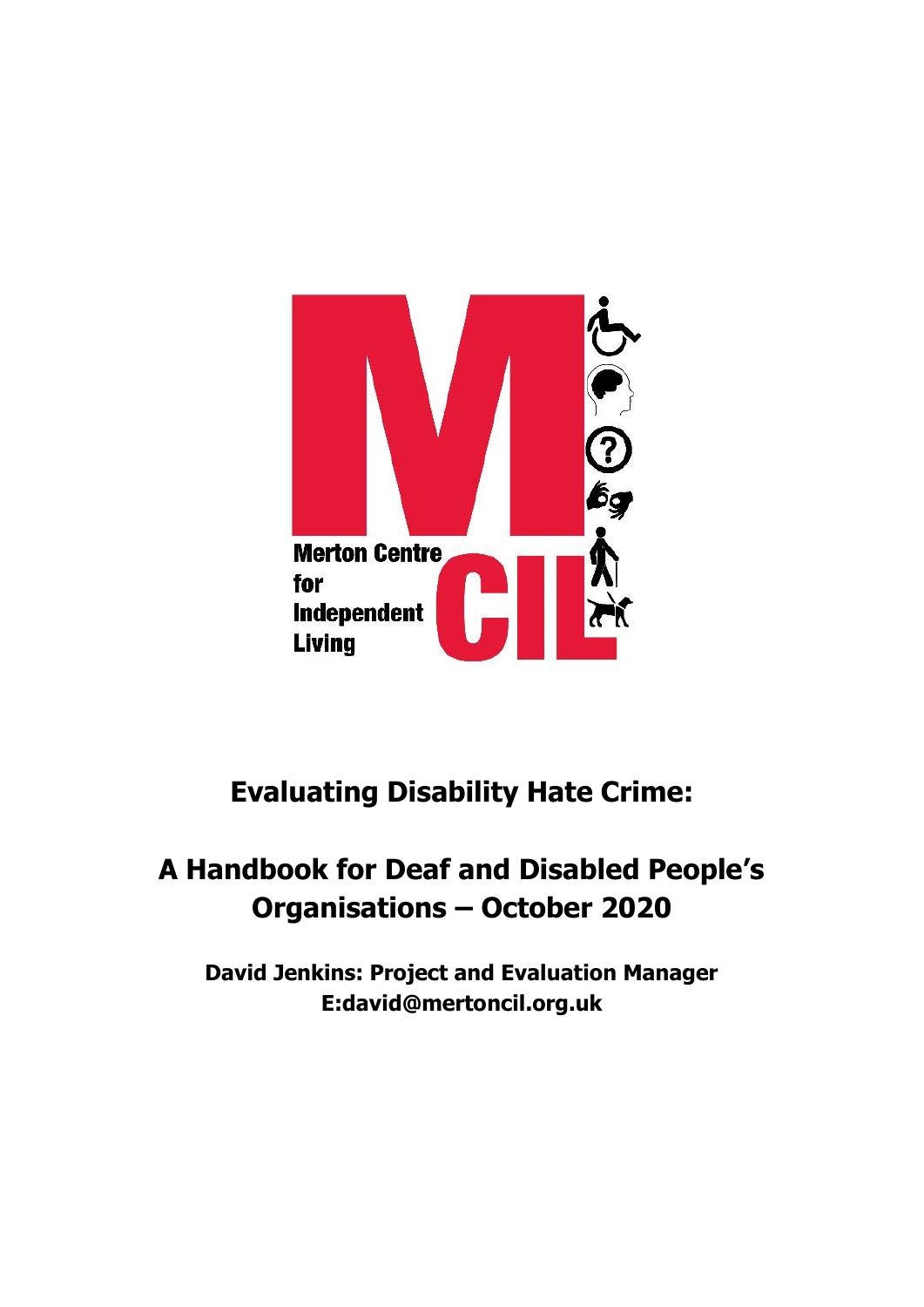## **About this handbook**

The purpose of this handbook is to support Deaf and Disabled People's Organisations (DDPOs) to evaluate the difference their work makes. With hate crime against disabled people across London on the increase,<sup>1</sup> it is important that DDPOs are able to effectively evaluate this part of their work.

Merton Centre for Independent Living has been the lead partner on the Pan London Hate Crime Project since 2018. In creating this handbook we have been able to utilise the extensive feedback and experience of our trusted partners, including:

deafPLUS Harrow Action on Disability Stay Safe East Real Ruils

Throughout the handbook we have drawn on real-life examples from other DDPOs. In particular we would also like to thank:

Ruth Bashall at Stay Safe East Tam Preboye at Stay Safe East Alex Irving at Stay Safe East Louise Holden at Inclusion London William Davies at Lewisham Speaking Up Caroline Collier at Inclusion Barnet Rebecca Sare at Inclusion Barnet Lauren Johnson-King at Disability Advice Service Lambeth

as well as Eve Blair and Milla Gregor at NCVO Charities Evaluation Services for their assistance in creating this handbook.

<sup>1</sup> [https://www.london.gov.uk/what-we-do/mayors-office-policing-and-crime-mopac/data-and](https://www.london.gov.uk/what-we-do/mayors-office-policing-and-crime-mopac/data-and-statistics/hate-crime-dashboard)[statistics/hate-crime-dashboard](https://www.london.gov.uk/what-we-do/mayors-office-policing-and-crime-mopac/data-and-statistics/hate-crime-dashboard) rolling 12 months July 2020 v July 2019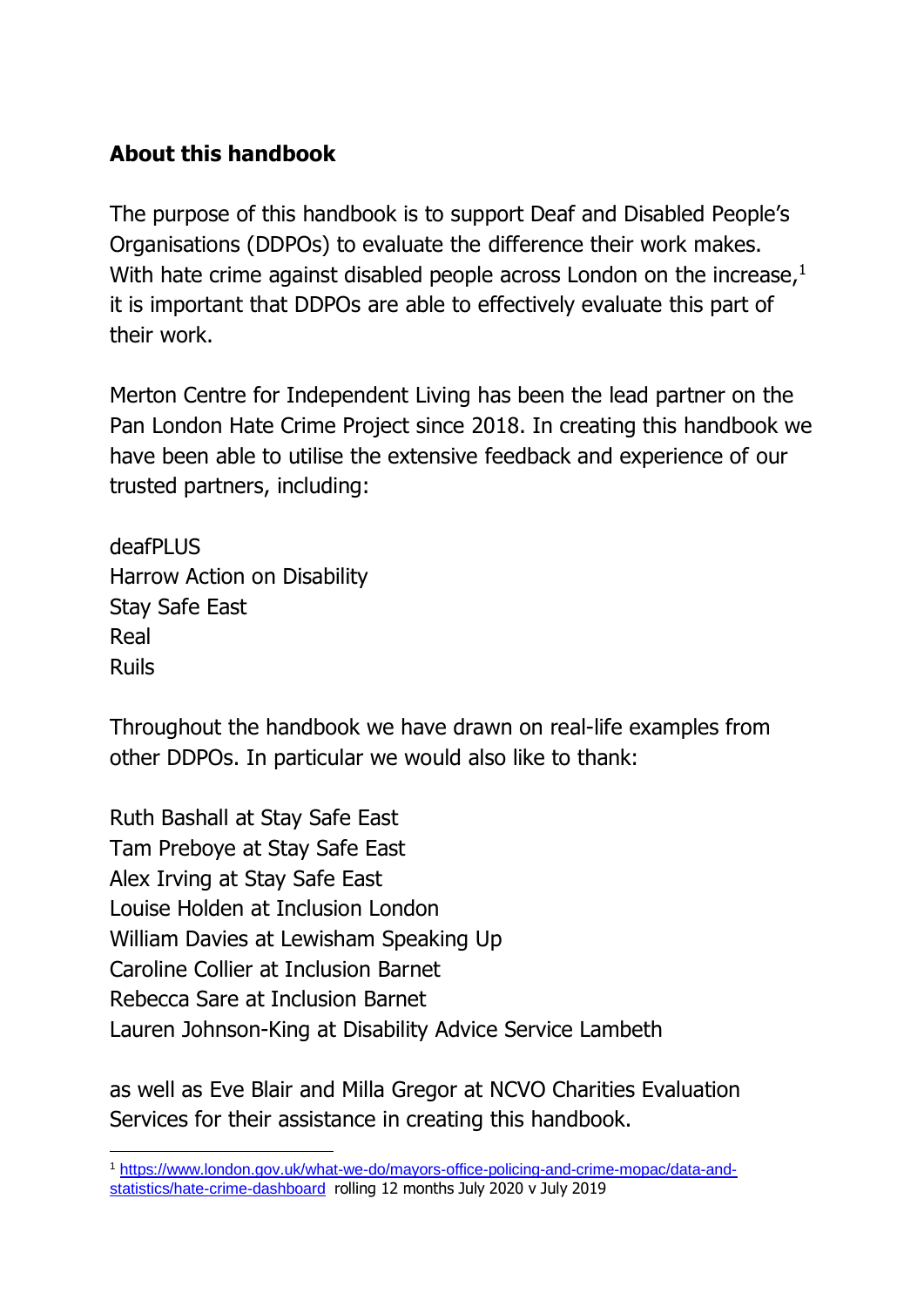## 1. Contents

| 1. |                                                                               |  |
|----|-------------------------------------------------------------------------------|--|
|    |                                                                               |  |
|    |                                                                               |  |
|    |                                                                               |  |
|    |                                                                               |  |
|    |                                                                               |  |
|    |                                                                               |  |
| 2. |                                                                               |  |
|    |                                                                               |  |
|    |                                                                               |  |
|    |                                                                               |  |
|    |                                                                               |  |
|    |                                                                               |  |
|    |                                                                               |  |
|    |                                                                               |  |
| 3. |                                                                               |  |
|    |                                                                               |  |
|    |                                                                               |  |
|    |                                                                               |  |
|    |                                                                               |  |
| 4. |                                                                               |  |
|    |                                                                               |  |
|    |                                                                               |  |
|    | Checklist for Hate Crime Advocate Data Collection and Monitoring  48          |  |
|    |                                                                               |  |
|    | Lewisham Speaking Up Workshop Feedback Questionnaire for people with learning |  |
|    |                                                                               |  |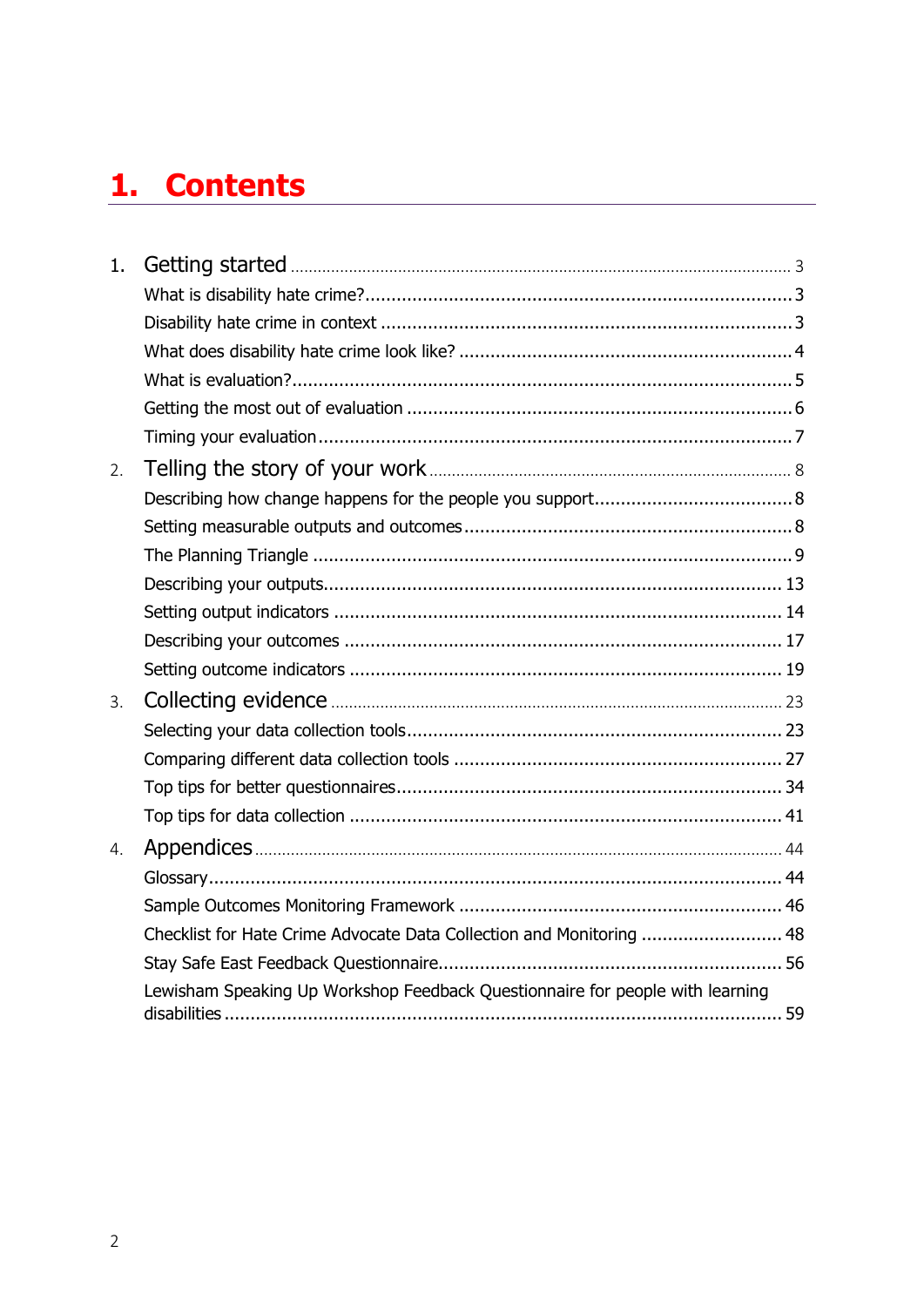# <span id="page-3-0"></span>**2. Getting started**

## <span id="page-3-1"></span>**What is disability hate crime?**

Hate crime is any notifiable offence committed against a person or property that is motivated by hostility towards someone based on their disability, race religion, gender identity or sexual orientation, whether perceived to be so by the victim or any other person<sup>2</sup>.

Disability hate crime is on the increase and some 50%<sup>3</sup> of this crime is inflicted by either a family member or carer. This type of crime will typically take place in the home and victims are sometimes reluctant to report it because of fear of reprisals, as well as concern that they will be left isolated.

## <span id="page-3-2"></span>**Disability hate crime in context**

- Disabled people are three times more likely to experience violence than non-disabled people.
- Around 50% of disabled women have experienced violence in their lives, compared to 33% of non-disabled women. Disabled women are three times more likely to experience domestic violence, and five times more likely to experience sexual violence.
- Disabled people living in institutions are most likely to experience abuse.
- Some 80% of young people with special educational need (SEN) statements have been bullied. Black and minority ethnic (BAME) and lesbian, gay, bisexual and transgender (LGBT) disabled people are even more likely to experience harassment.
- A 2014 survey by the charity SCOPE found that one in four disabled people living in London had suffered hostile or threatening behaviour or had been physically assaulted in the two years since the Paralympic games.

<sup>2</sup> Home Office Hate Crime Definition

<sup>3</sup> Making it Stop – Tackling Hate Crime Report 2016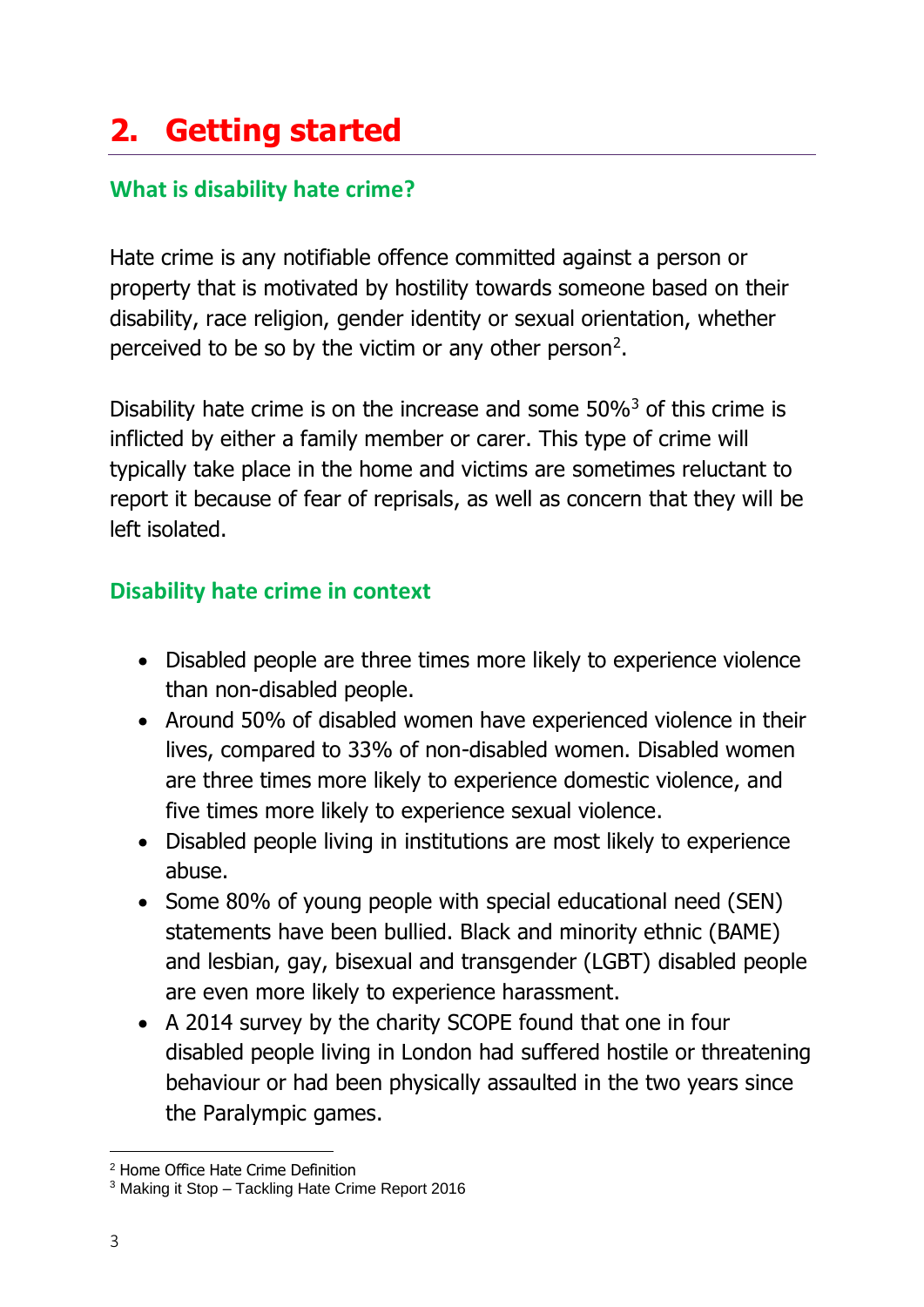

Annual rolling disability hate crimes by London borough, recorded on MOPAC dashboard to December 2018

## <span id="page-4-0"></span>**What does disability hate crime look like?**

Disability hate crime can take many forms, including:

- Name calling using abusive words such as 'mong' and 'spaz'
- Mocking the way a disabled person, talks, walks, signs, looks, acts, or eats
- Damaging or removing disability equipment
- Assaults on assistance dogs
- Actions which make a person's impairment worse
- Blocking someone's access to their home or parking space
- Malicious allegations e.g. benefit fraud or paedophilia
- On-line abuse e.g. debates about 'getting rid of' autism, trolling
- 'Cuckooing' (taking over a person's home, usually for criminal activity, and harming them if they do not comply).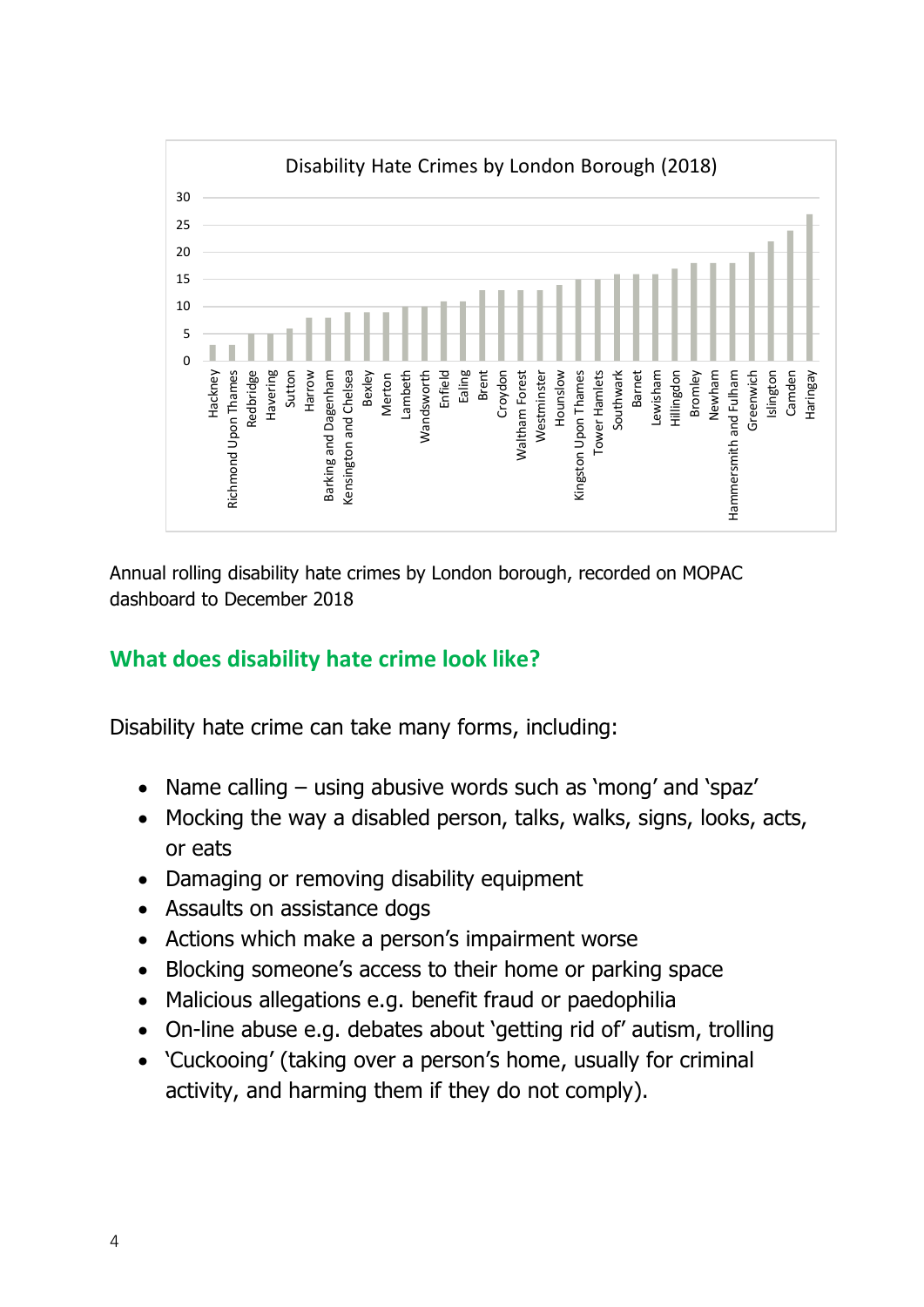## **Evaluating your work around disability hate crime**

#### <span id="page-5-0"></span>**What is evaluation?**

Most of us are familiar with the business of **monitoring –** that is, the routine, systematic collection and recording of data about your project, mainly for checking its progress against its plans.

**Evaluation** goes beyond simply collecting information – it involves using the monitoring and other data you collect to make judgements about your project, such as how well it is doing, what you have learnt, and what you might change to try and improve it.

For this reason, it is best to think of evaluation not as a linear process but as a **cycle,** where the focus is on generating useful insights rather than simply collecting data. These insights can then help you to think afresh about the difference you want to make, and to improve your project accordingly.

## **The Evaluation and Learning Cycle**



[\(Source: knowhow.ncvo.org.uk/organisation/images/cycle.PNG/view\)](https://knowhow.ncvo.org.uk/organisation/images/cycle.PNG/view)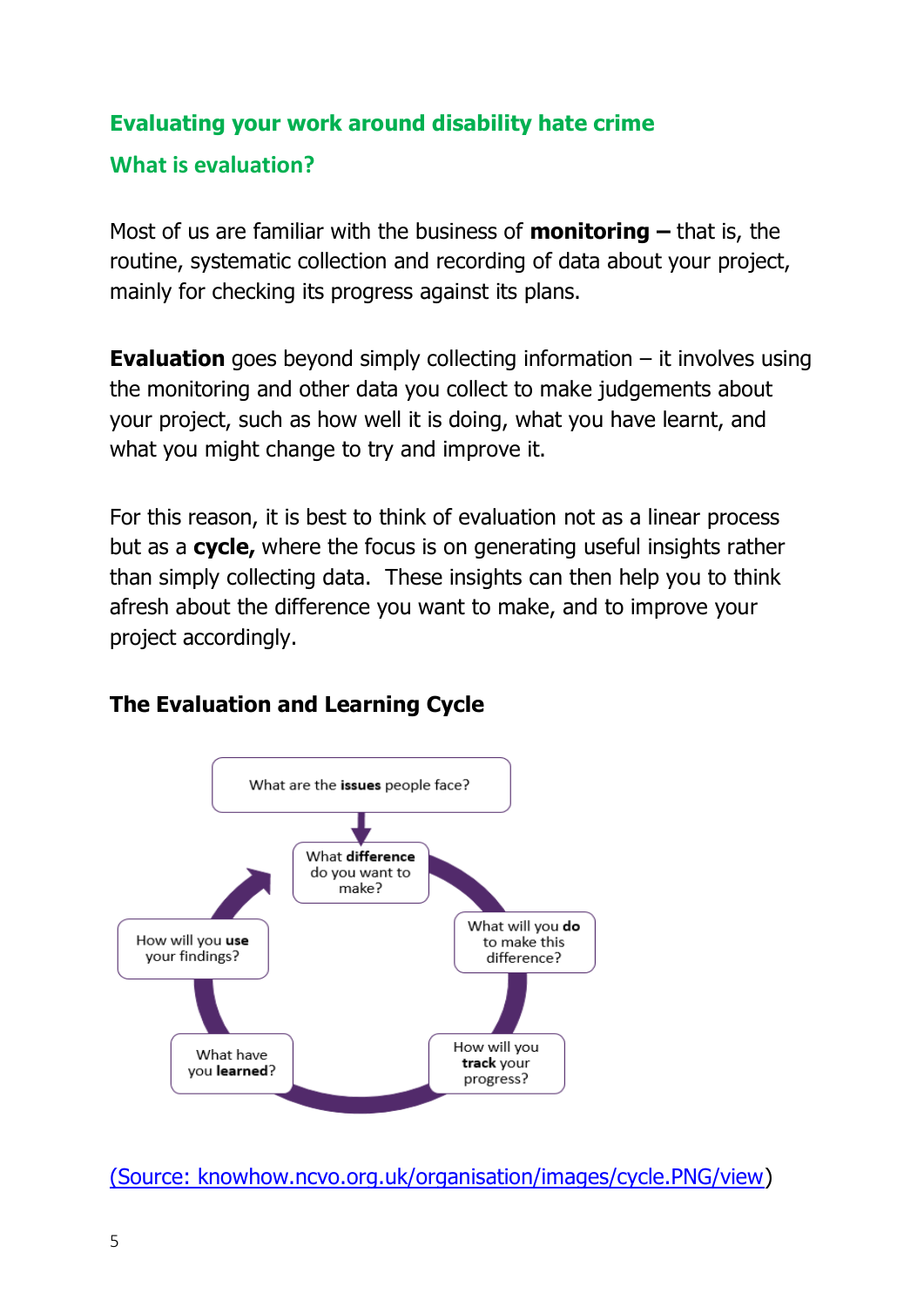#### **Why evaluate?**

As well as providing an evidence base for future decision making, evaluation can help you to:

- Identify unmet needs and gaps in service provision
- Understand whether existing services have benefited service users in the way you planned (or indeed in another, unexpected way)
- Provide an evidence base for commissioners and funders
- Explore demand for services, and check whether they are still required
- Make sure services are fully accessible to all eligible groups.

As well as delivering learning, focusing on evaluation can also:

- Support the development of wider knowledge and skills within the team, and
- Deepen your engagement with the people who use your services day-to-day.

## <span id="page-6-0"></span>**Getting the most out of evaluation**

The best evaluations generate helpful, valid learning that you can use to improve the way you do things. They are tied to your strategic planning, and part of an ongoing conversation about the purpose of your organisation. They are also an opportunity to engage with and learn from your service users.

Planning for your evaluation before you begin collecting data will bring focus to your work, provide a useful framework, and save you a lot of time. This involves understanding:

- what data you want to collect
- why you want to collect it, and
- how you plan to go about collecting it.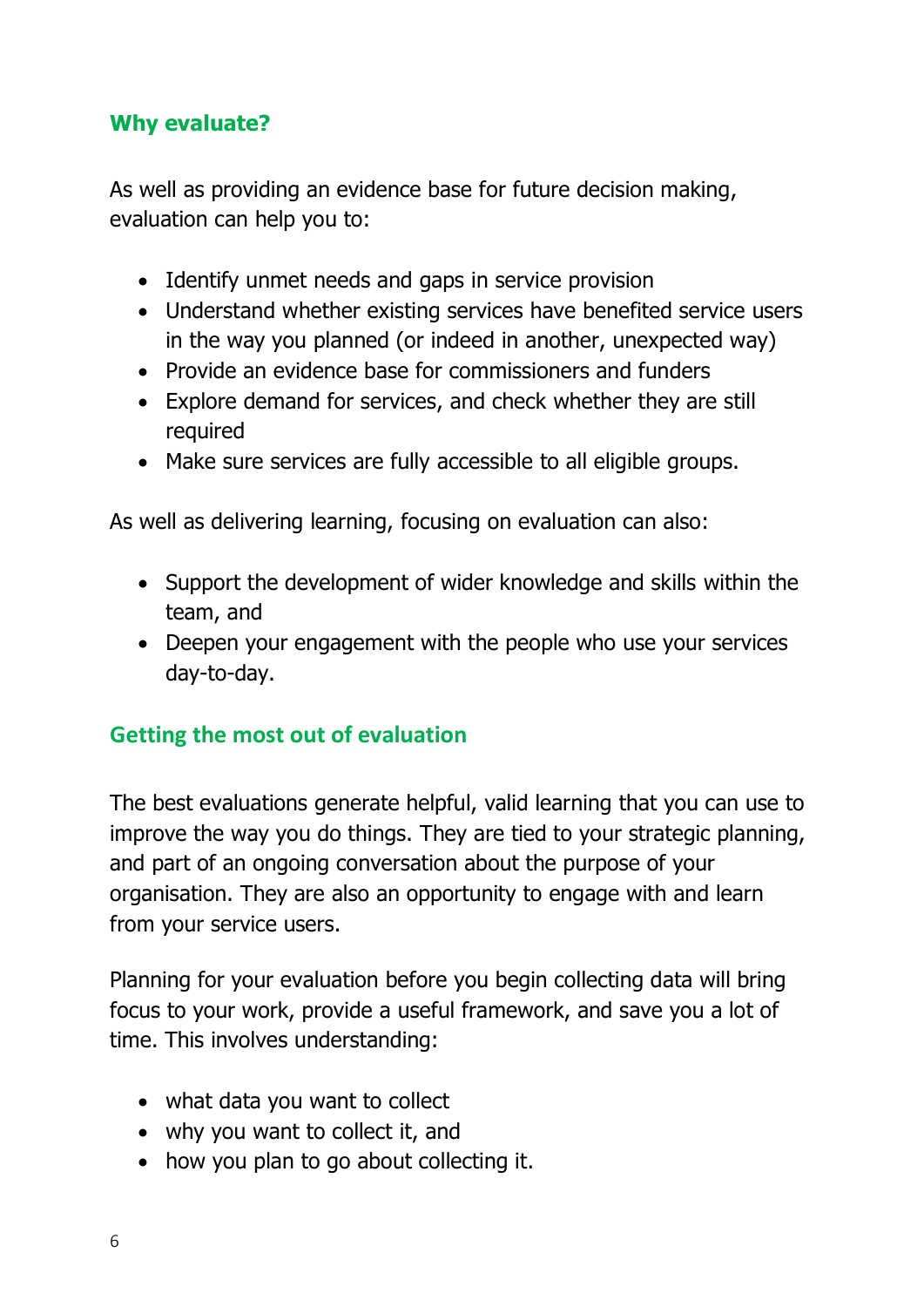This handbook will support you to answer these key planning questions. As such, it is broken down into two sections.

**Telling the story of your work** provides a step-by-step breakdown of how to develop clear and measurable outputs, outcomes and indicators to prepare for an evaluation that can evidence the way in which your work has created change.

**Collecting evidence** provides guidance on selecting and using data collection tools, as well as some top tips for data collection.

#### <span id="page-7-0"></span>**Timing your evaluation**

Ideally, you would create your plan for evaluation alongside your strategic plan – both ahead of starting delivery of your project. This would then allow you to gather data as you go along, leaving you wellplaced to conduct either a **formative evaluation** (one that runs alongside the life of your project, allowing you to learn and adapt your approach as you go) or a **summative evaluation** (one that looks back over the life of the project to draw conclusions about the project's effectiveness as it draws to a close).

If your project has almost run its course and you have not yet gathered any monitoring data, do not despair! While some approaches to gathering data (such as distance travelled tools, which require a baseline) cannot be used retrospectively, the approach outlined in this handbook will still assist you in thinking through a sensible strategy for collecting any available evidence of the difference made.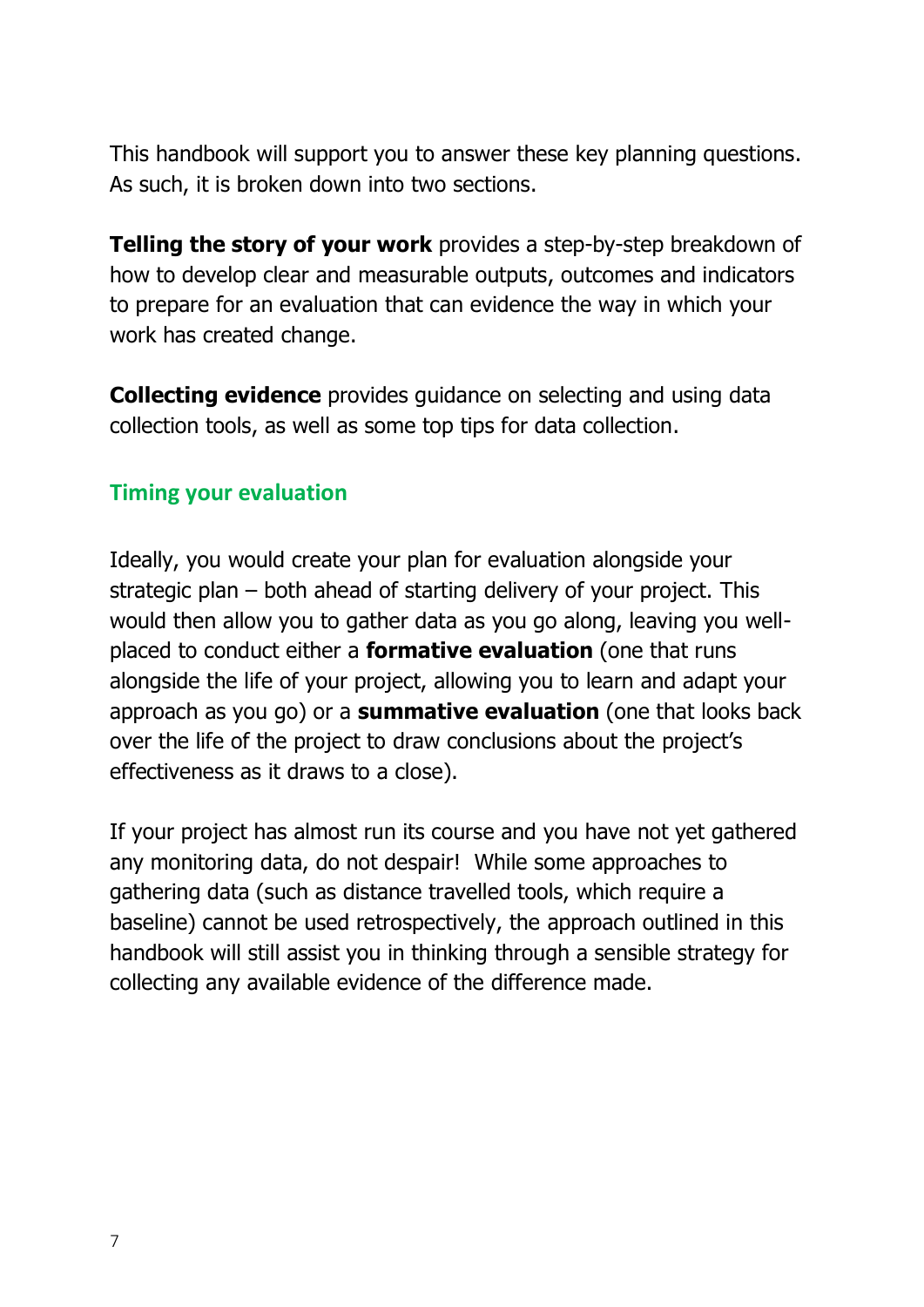## <span id="page-8-0"></span>**3. Telling the story of your work**

#### <span id="page-8-1"></span>**Describing how change happens for the people you support<sup>4</sup>**

As someone working to create change for deaf and disabled people, you may already be used to telling the 'story' of your project – describing to service users, partners, and funders how the work you do makes a difference.

There are many different ways of telling this story, from simple to complex. All aim to show the logical connections between the work you deliver (your **outputs**), and the changes you create in the short to medium term (your **outcomes**), as well as any longer-term changes you might contribute to (your **impact**). Often these stories are presented in visual form, so that the logical links between the work happening and the resulting changes are easily apparent.

The purpose of these story-building processes is to clarify your strategic thinking, and to support an ongoing conversation about organisational purpose. It is often a great opportunity to draw in different voices and engage service users, to understand how they see the purpose of your work and what they value most.

These stories also provide a solid foundation for evaluation by generating a testable theory about how the work being delivered creates change, as well as a set of clearly defined, measurable outputs and outcomes.

#### <span id="page-8-2"></span>**Setting measurable outputs and outcomes**

Whether or not you choose to use a specific process or visual map to tell the story of your work, in order to prepare for an evaluation that can

<sup>&</sup>lt;sup>4</sup> This chapter draws on resources on impact and evaluation from NCVO Charities Evaluation Services, available via the NCVO KnowHow website [\(https://knowhow.ncvo.org.uk/\)](https://knowhow.ncvo.org.uk/).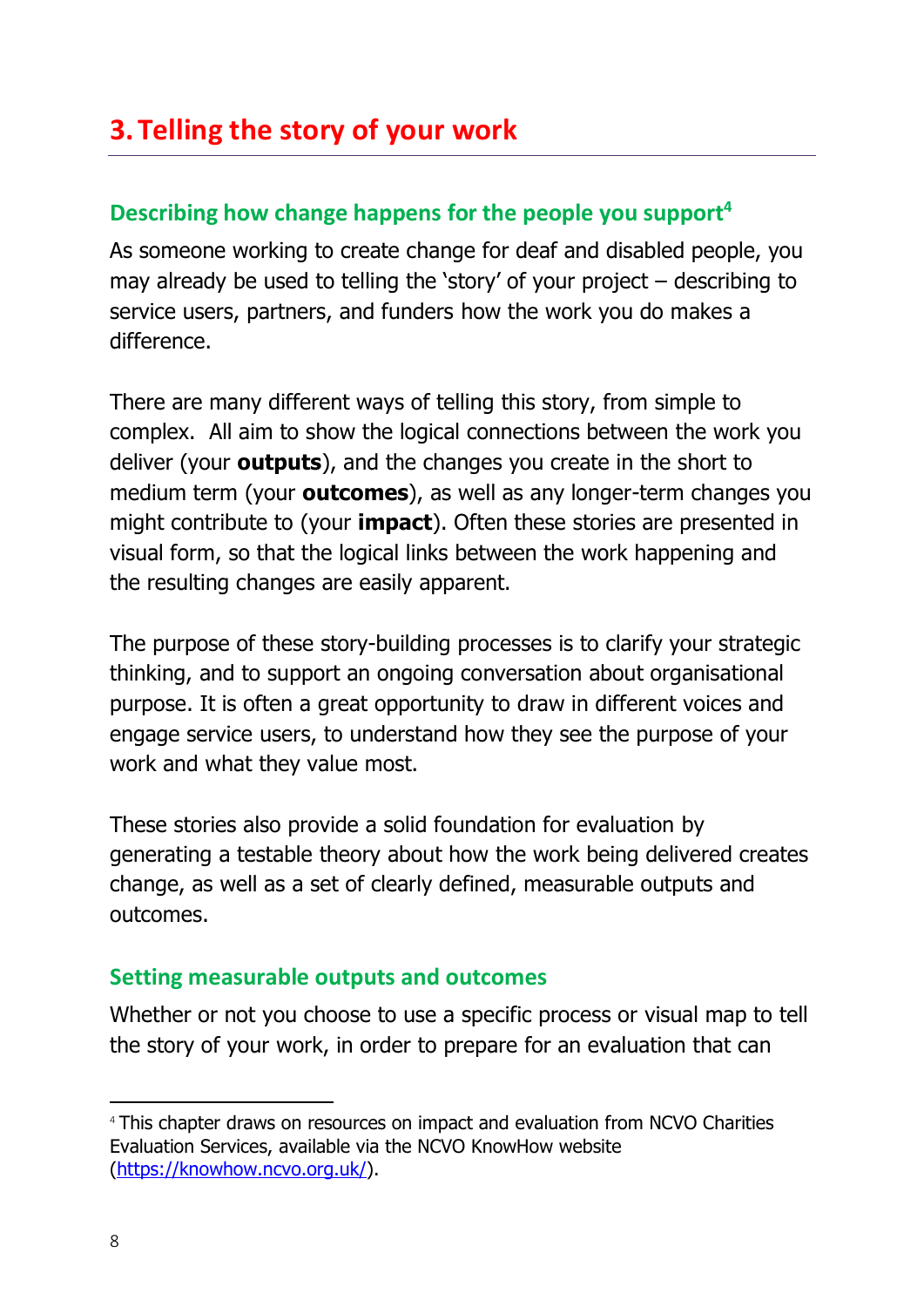evidence the difference your work makes, you too will need to create a set of clearly defined, measurable outputs and outcomes.

The next section of this handbook will guide you through this process, as well as the business of setting indicators – useful, specific pieces of information that you will need to collect as evidence of the work you have delivered, and what, if anything, has changed as a result.

## **Why not impact?**

This handbook will not cover preparing to measure your **impact** – the broader, longer-term changes created by your work. This is because change that happens either as a 'ripple effect' in the wider community or over a longer period of time is more difficult to measure in a meaningful way with limited resources (for example, due to issues of **attribution**, or understanding who has contributed to each change you observe).

If you're interested in measuring your longer-term impact, you will find some useful links in the appendices of this handbook.

## <span id="page-9-0"></span>**The Planning Triangle**

The Planning Triangle, developed by NCVO CES, has a simple format which helps to make connections between the work being delivered and the difference being made in the immediate and longer term, telling the story of your work in clear, visual terms. It can be used to plan for a project that has not yet begun, or to clarify or describe an existing project. It is best suited for single projects or more straightforward areas of work.

The example on the following pages describes Merton CIL's Hate Crime project. The purpose of this project is for disabled people in London to be better supported around hate crime. In order to do this, the project provides training and support for advocates, including an online resource library and a pan-London secondment. These activities are intended to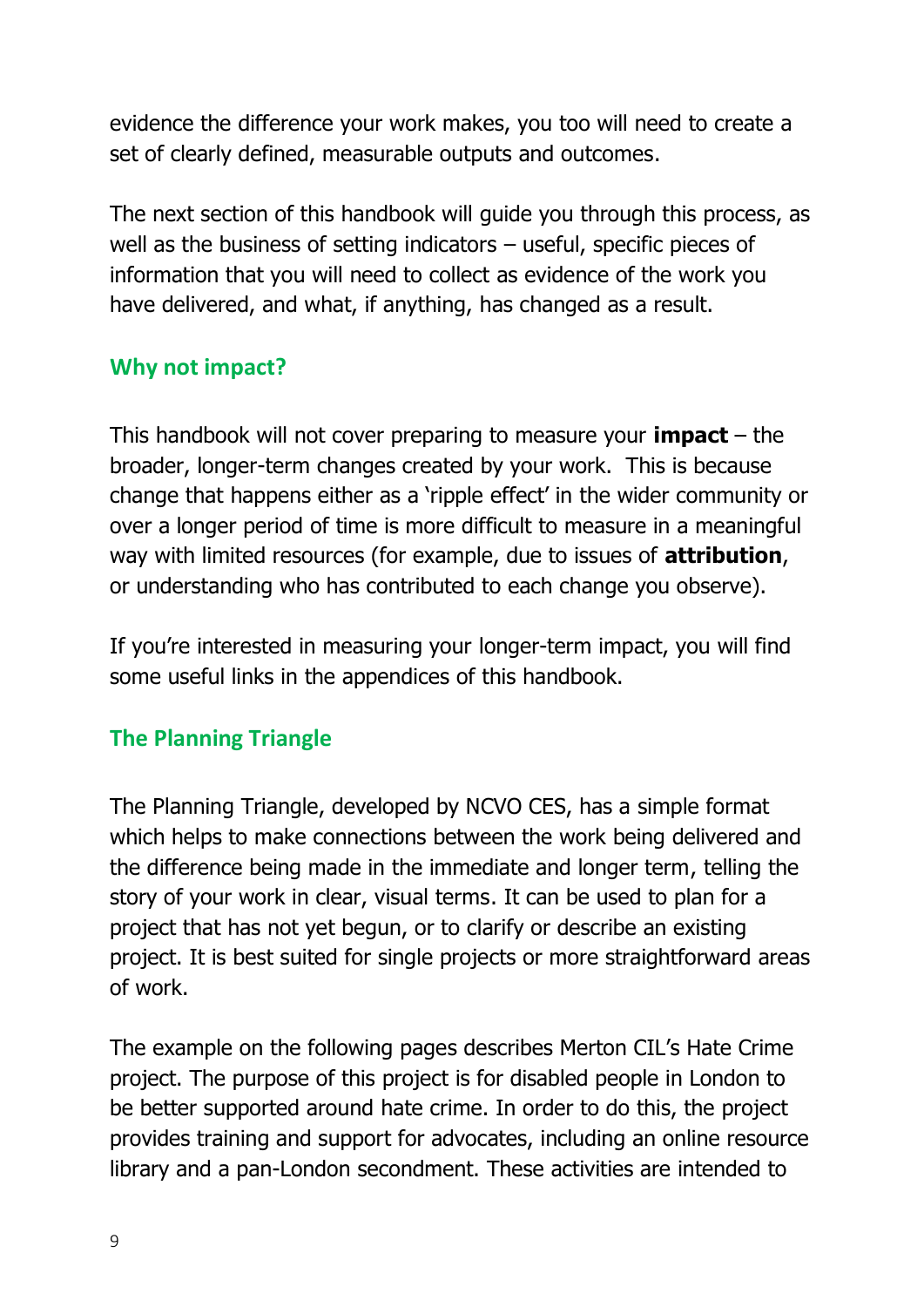improve advocates' knowledge, skills and awareness so that the DDPOs they work with become more effective in the support they offer. You can see how the planning triangle breaks down these activities and changes into simple statements that lend themselves well to monitoring planning.

If you're interested in the Planning Triangle as well as different tools for planning your work, you can find out more at:

[https://knowhow.ncvo.org.uk/organisation/impact/plan-your-impact-and](https://knowhow.ncvo.org.uk/organisation/impact/plan-your-impact-and-evaluation/identify-the-difference-you-want-to-make-1)[evaluation/identify-the-difference-you-want-to-make-1](https://knowhow.ncvo.org.uk/organisation/impact/plan-your-impact-and-evaluation/identify-the-difference-you-want-to-make-1)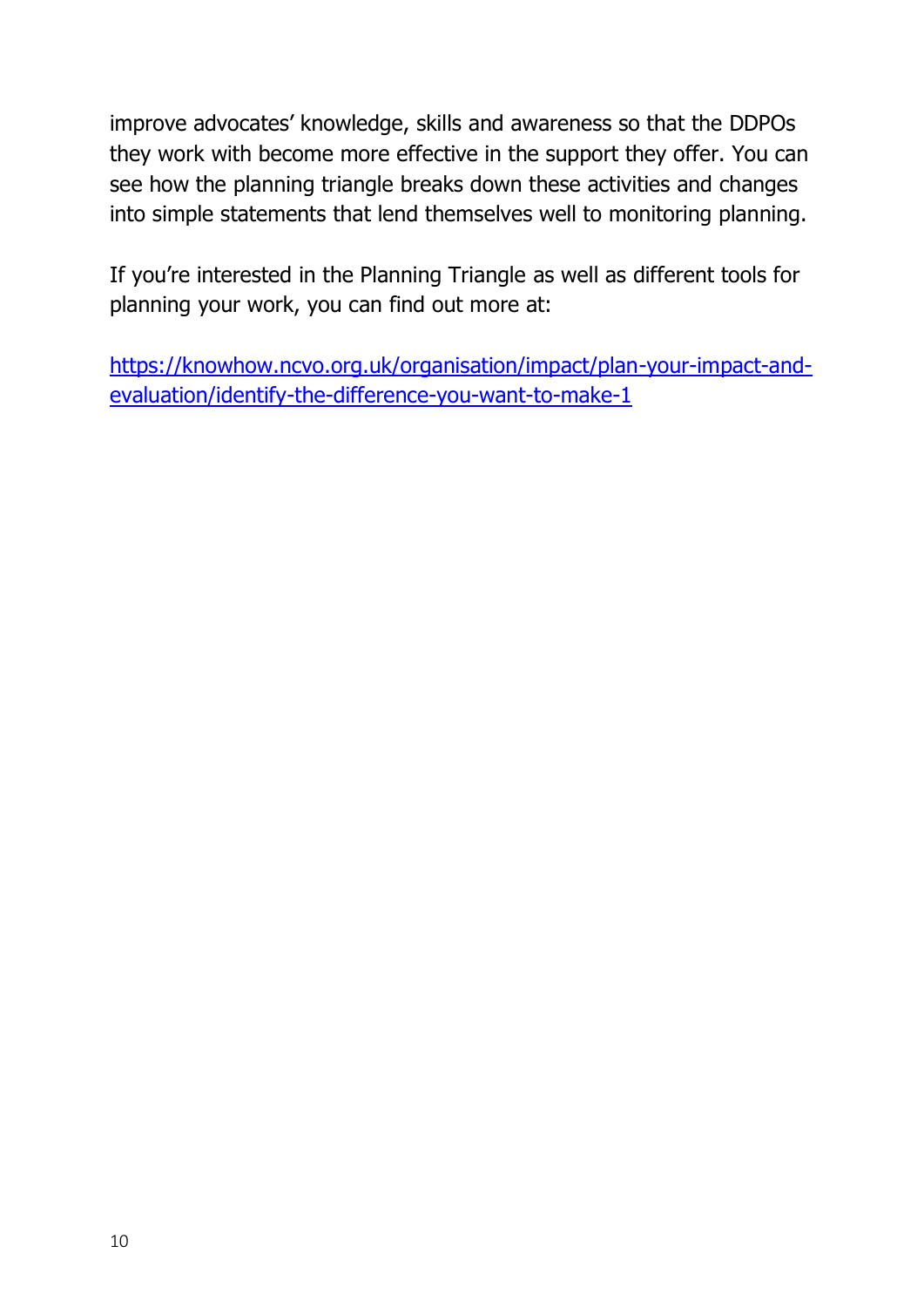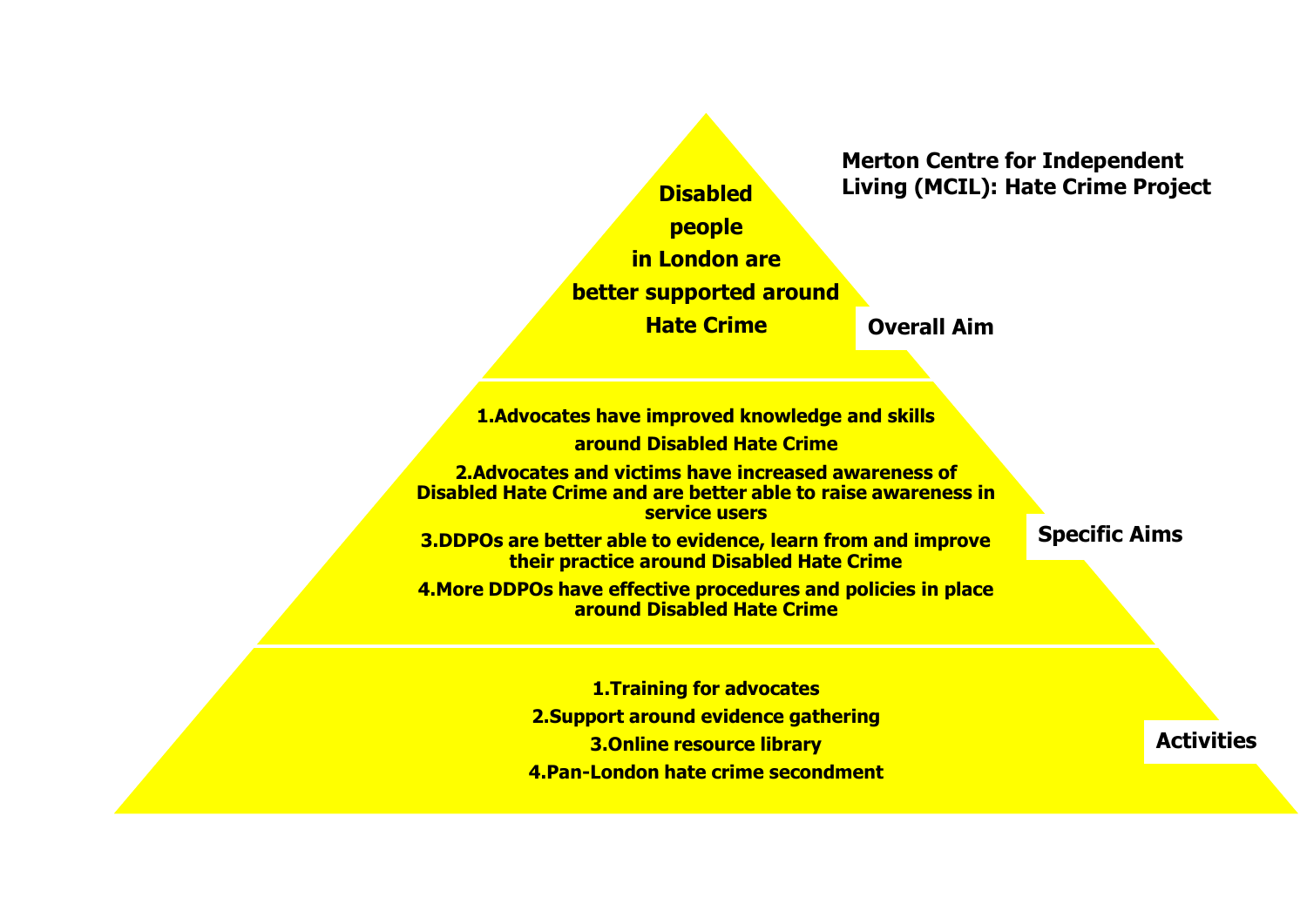#### **Getting ready to evidence the work you deliver**

#### <span id="page-12-0"></span>**Describing your outputs**

In order to report effectively on the work you do, you will need to develop a complete list of your **outputs** – the specific goods, services and products being delivered.

To develop a list of measurable outputs, consider the areas of activity in the project you wish to evaluate, and pull out all the specific goods and services being delivered.

**Area of activity List of outputs Pan London Hate Crime secondment** Casework support Learning materials for host teams Support with reporting **Support around evidence gathering** Template evidence gathering framework Data collection advice **Training for Advocates** Training sessions 1-2-1 follow-ups Risk register framework Peer support **Online resource library Conline resource library** 

For example, for Merton CIL:

#### **Before you move on…**

Review your list of outputs.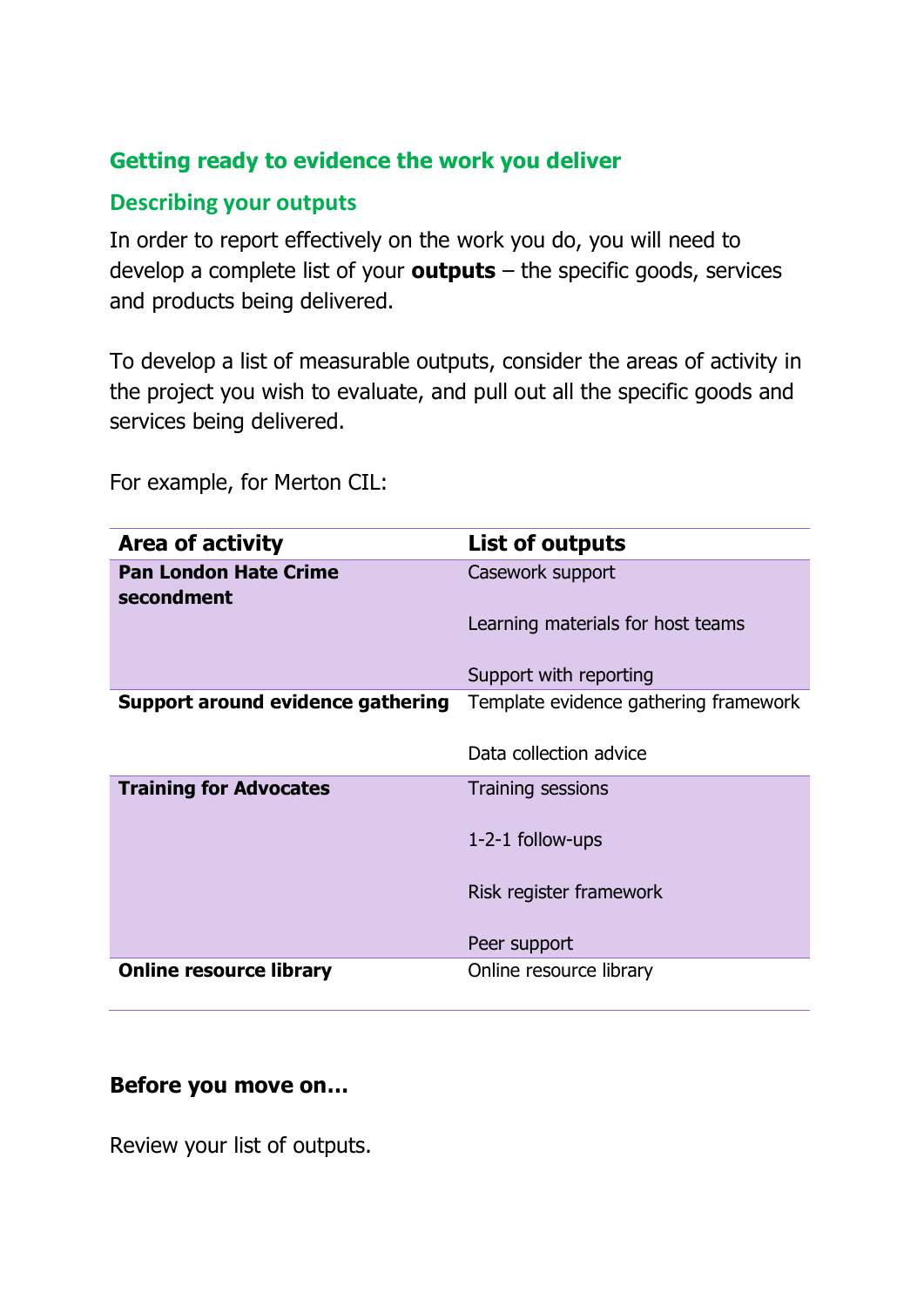- 1. **Is it too long?** It is better to measure a few things well. Now is a good time to decide on some priorities. Perhaps there are some outputs which are as yet unevaluated, unfunded, or which you feel are pivotal to creating change (particularly with regards to the overall goals of your organisation)?
- 2. **Does it contain any internal processes?** Your list should only describe what is on offer to the people using your service. If internal processes like fundraising, communications, or recruitment have crept in, these will need to be removed.

#### <span id="page-13-0"></span>**Setting output indicators**

Having defined your list of measurable outputs, you are ready to decide what evidence to collect. This is done by setting **output indicators.** 

Output indicators are the specific pieces of information that you will need to collect in order to keep track and report on the work you have delivered. Output indicators are usually quantitative  $-$  that is, they collect numbers that can be used to generate statistics. You may also want to collect some qualitative information as well – that is, more descriptive information.

Your output indicators can give you information about the goods, services, or products you delivered. For instance:

| <b>Outputs</b>           | <b>Output indicators</b>            |  |
|--------------------------|-------------------------------------|--|
| <b>Training sessions</b> | Number of sessions delivered        |  |
|                          | Session topics                      |  |
|                          | Number of organisations represented |  |
|                          | Organisation names                  |  |
| Types of organisations   |                                     |  |

You can set indicators that describe the people accessing your services (for example, disability, ethnic group, sexuality, gender, and age). This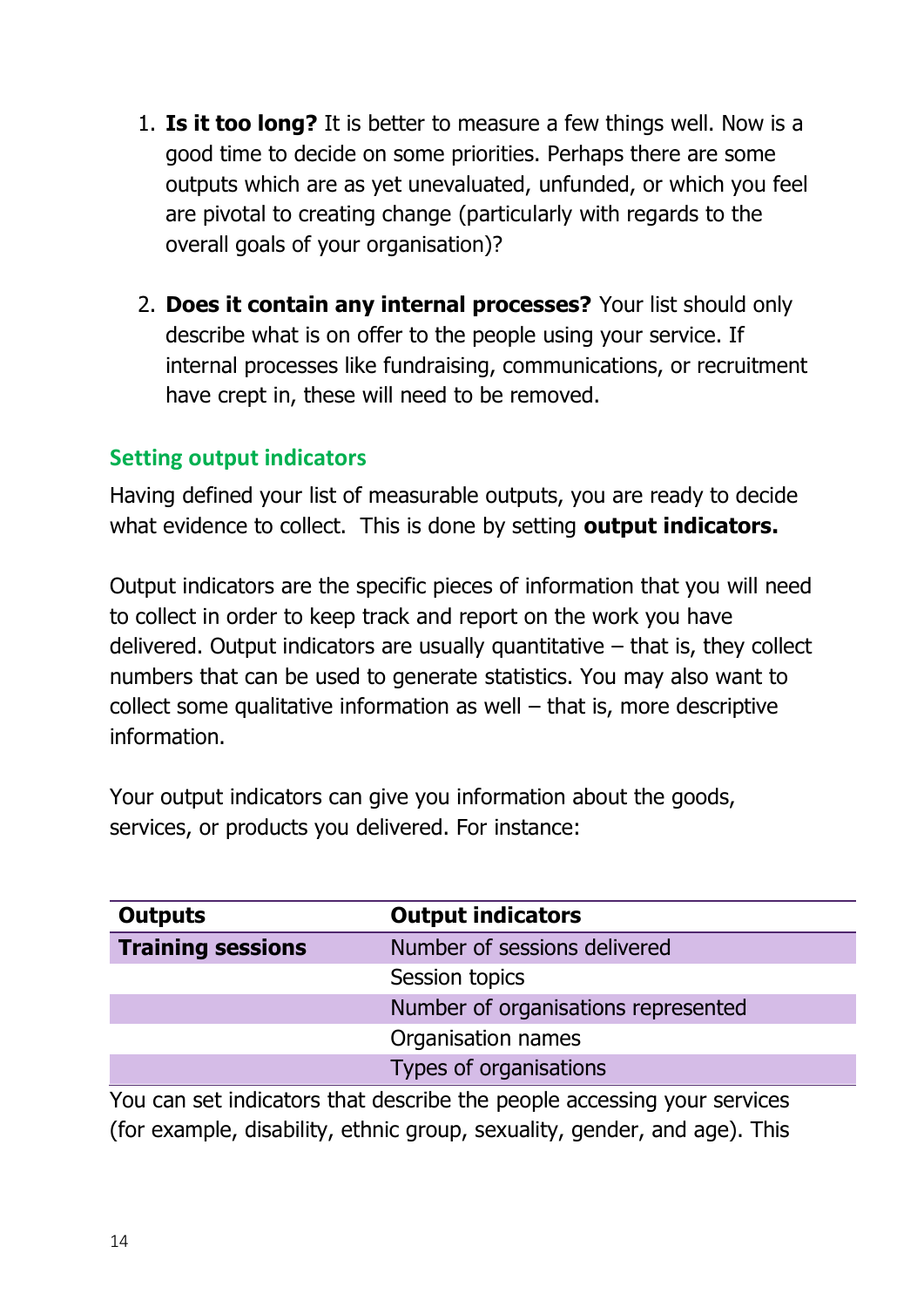will help you to understand whether you are reaching your target groups, and how accessible your services are.

| <b>Outputs</b>           | <b>Output indicators</b> |
|--------------------------|--------------------------|
| <b>Training sessions</b> | Number of attendees      |
|                          | Gender                   |
|                          | Age                      |
|                          | Ethnicity                |
|                          | <b>Access needs</b>      |

You can also set satisfaction or quality indicators for your outputs, which will tell you whether the groups you worked with thought your work was of a good quality.

| <b>Outputs</b>           | <b>Output indicators</b>                        |  |
|--------------------------|-------------------------------------------------|--|
| <b>Training sessions</b> | Level of attendee satisfaction with the session |  |
|                          | (self-reported)                                 |  |
|                          | How attendees rated the trainer/ materials/     |  |
|                          | coordination, etc.                              |  |
|                          | Number of unsolicited positive comments         |  |

#### **Before you move on…**

Review your output indicators.

1. **Are they all about outputs?** If you've started to describe indicators for change, for instance a trainee's level of awareness or an organisation's change in policies, then you have jumped ahead to creating outcome indicators (this is covered in the next section).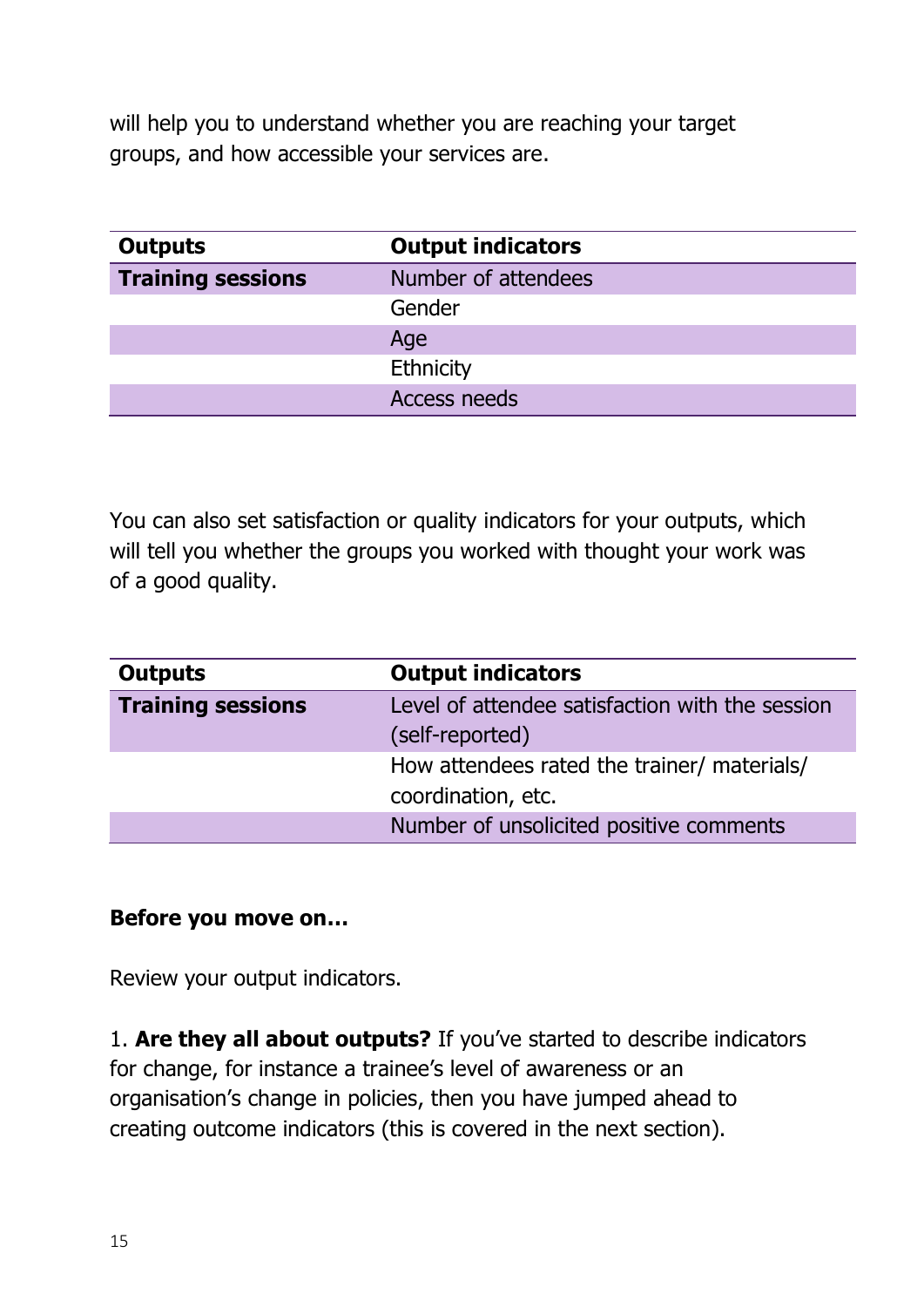## 2. **Will they help you understand who accesses your service?** You will need this information to understand whether or not your service is accessible to everyone you intended to reach.

3. And again – **are there too many?** It is sensible to try and streamline your data collection at this point by restricting the number of output indicators you plan to gather evidence against.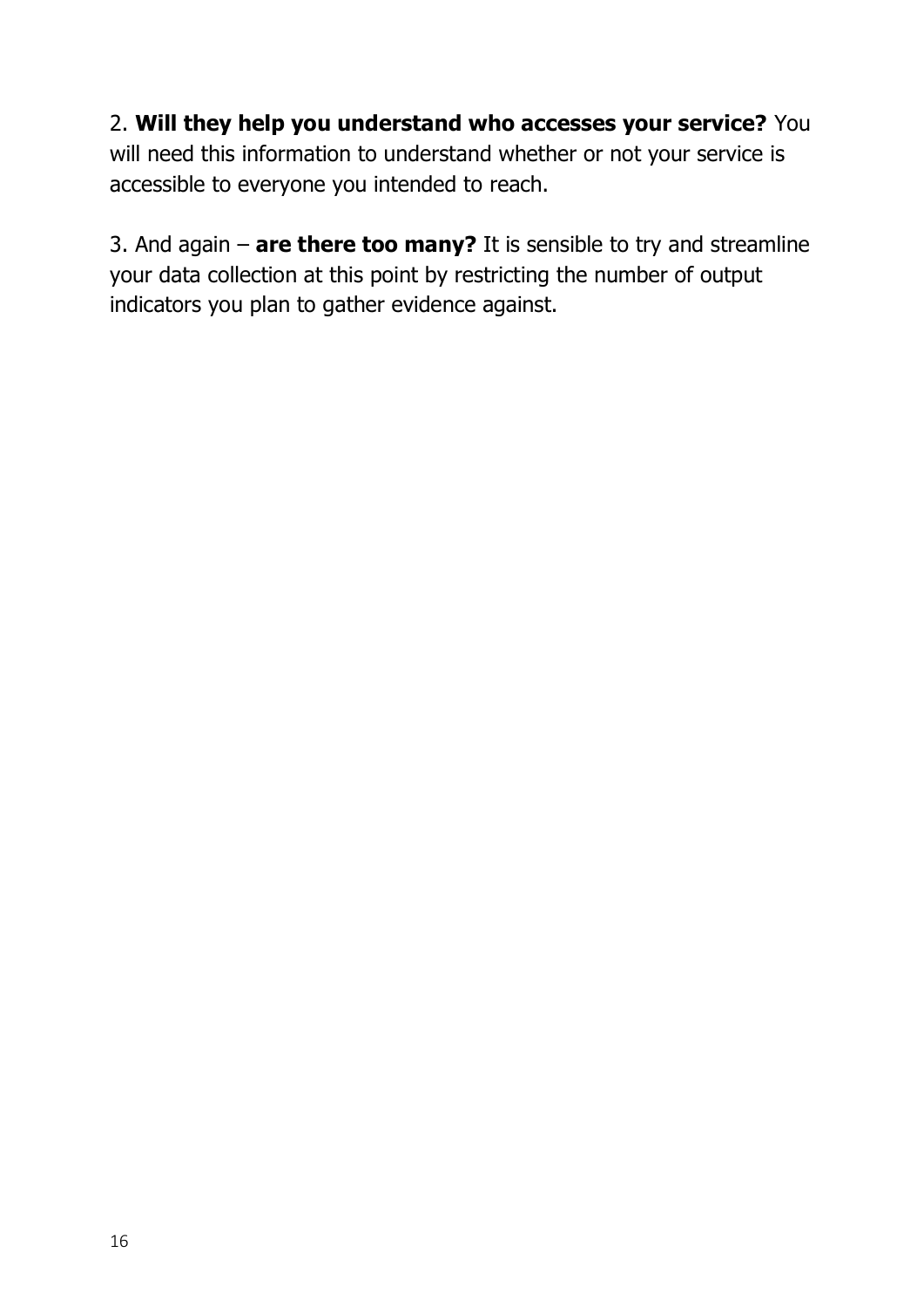#### **Getting ready to evidence the difference your work makes**

#### <span id="page-16-0"></span>**Describing your outcomes**

Before deciding what evidence of change to gather, you will need to define your **outcomes** – the specific, measurable, individual changes that you anticipate will come about as a result of your work.

Defining clear outcomes is a key step to preparing for measurement. The tips below outline how to write clear outcomes.

1. **Use the language of change** to describe the difference made, and not the service delivered. For example:

Victims have **improved awareness** of what hate crime is

And not

Victims have attended support sessions (this is an output)

2. **Describe single changes** rather than using jargon or broad terms like "wellness" which potentially include physical, mental and emotional health. It is difficult to measure outcomes which contain many different changes within them. For example:

Victims have **improved awareness** of what hate crime is

#### And not

Victims have improved awareness of hate crime **and** ability to cope **and** share their experiences with others (this is lots of outcomes put together)

3. **Articulate the difference made from the beneficiary's perspective** so that it is clear what is changing, and for whom.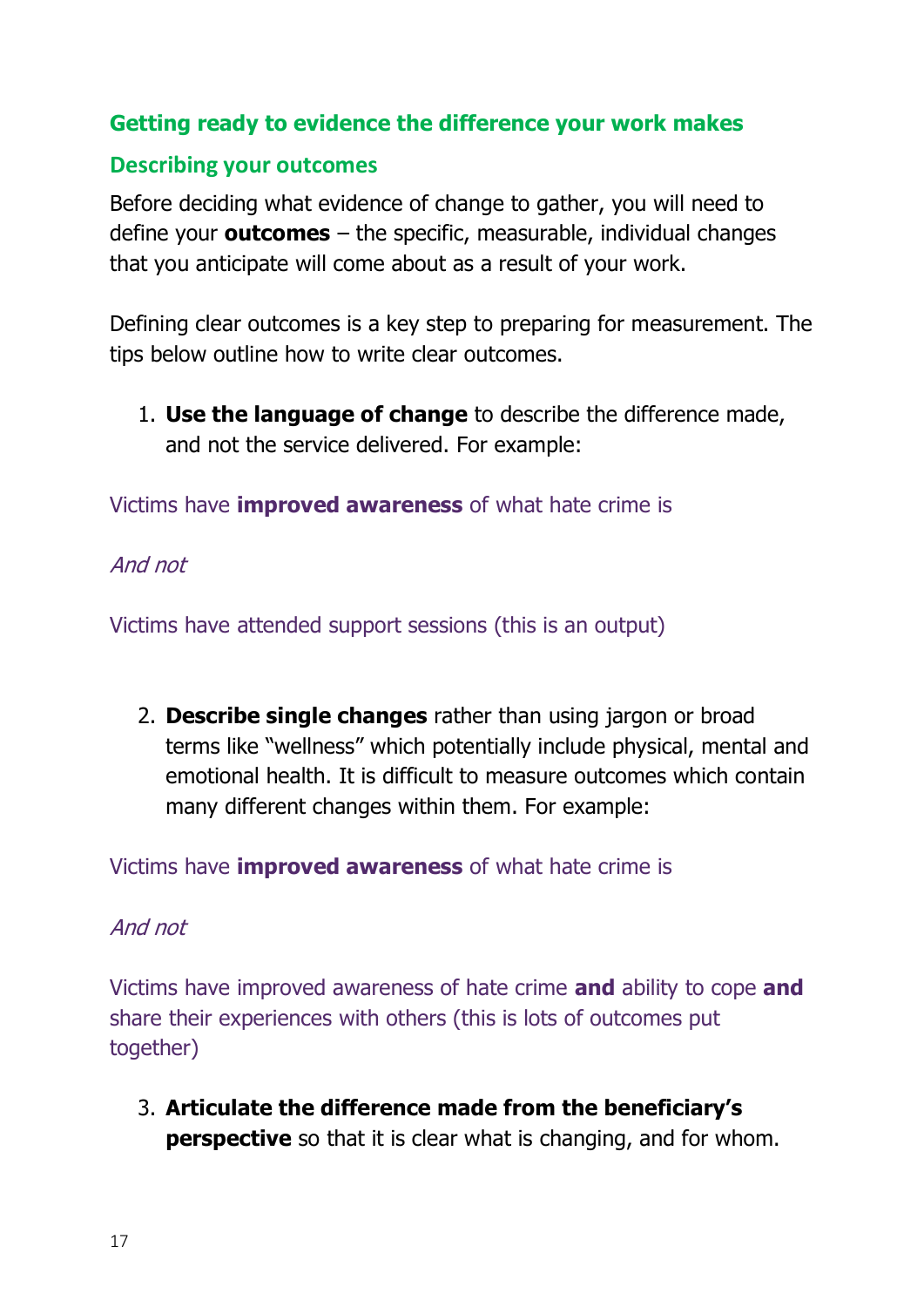#### **Victims** have improved awareness **of what hate crime is**

#### And not

Improved awareness (it's not specific to a person or group, and it's not clear what type of awareness is being discussed)

#### **Before you move on…**

- 1. **Do you need to prioritise?** There is more work involved in gathering evidence of outcomes than of outputs, and it is best to focus on a smaller number of key outcomes, particularly if you are developing outcomes monitoring for the first time. Are there some which are pivotal to your work, or which service users have told you are valuable to them? Are there outcomes which 'unlock' other changes, and so which may be important to measure in order to understand more about how change happens for people?
- 2. **Do all of your outcomes follow the 'measurable outcomes' guidelines outlined above?**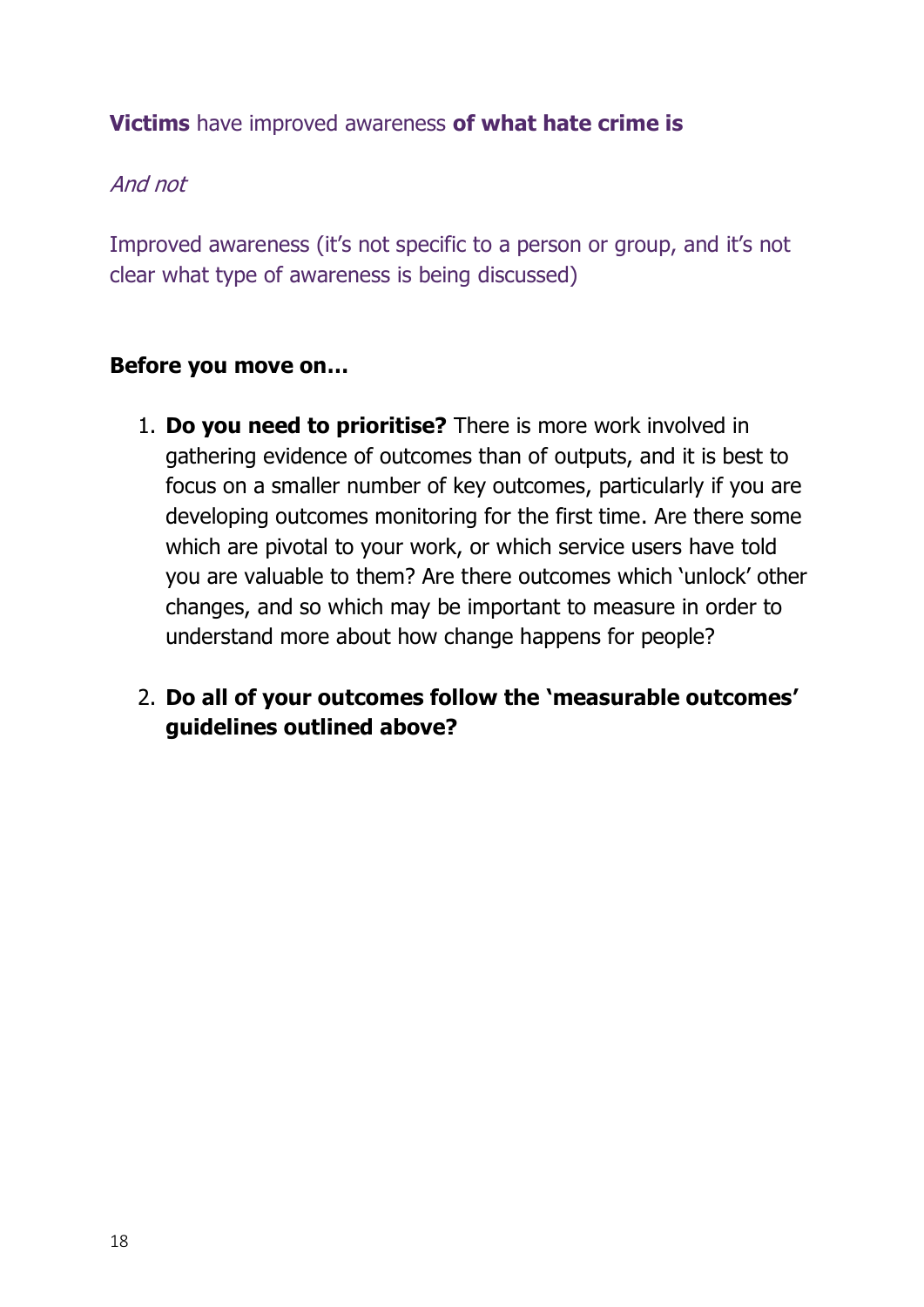#### <span id="page-18-0"></span>**Setting outcome indicators**

Having defined a number of priority outcomes, you are ready to set **outcome indicators.** These are the specific, measurable pieces of information that you will need to collect in order to keep track of the difference that your work is making. They tell you how much change has occurred, and whether or not you are achieving your outcomes.

In order to get a clear picture of change, it is good practice to collect information on at least two indicators for each outcome. Review your list of priority outcomes and think carefully about what information you would need to collect as evidence of change.

In this section examples are shared from two more organisations, in order to give a wider range of experience for you to draw on. These are Lewisham Speaking Up, and Stay Safe East.

Lewisham Speaking Up is an independent charity for people with learning disabilities. Their Hate Crime Project provided workshops and information, as well as a Hate Crime People's Parliament. These activities were intended to improve service providers' awareness about hate crime, and to increase the ability of people with learning disabilities to recognise and address hate crime themselves.

Stay Safe East tackles hate crime and domestic and sexual abuse against deaf and disabled people. They recently added an advice provision strand to their services, supporting deaf and disabled people to improve their incomes, challenge discrimination and stand up for their rights.

#### **Choosing outcome indicators:**

1. **Count and describe.** Some outcome indicators collect numbers (quantitative data) and some collect descriptions or narrative (qualitative data). Including a combination of both can give you a fuller picture of what has changed.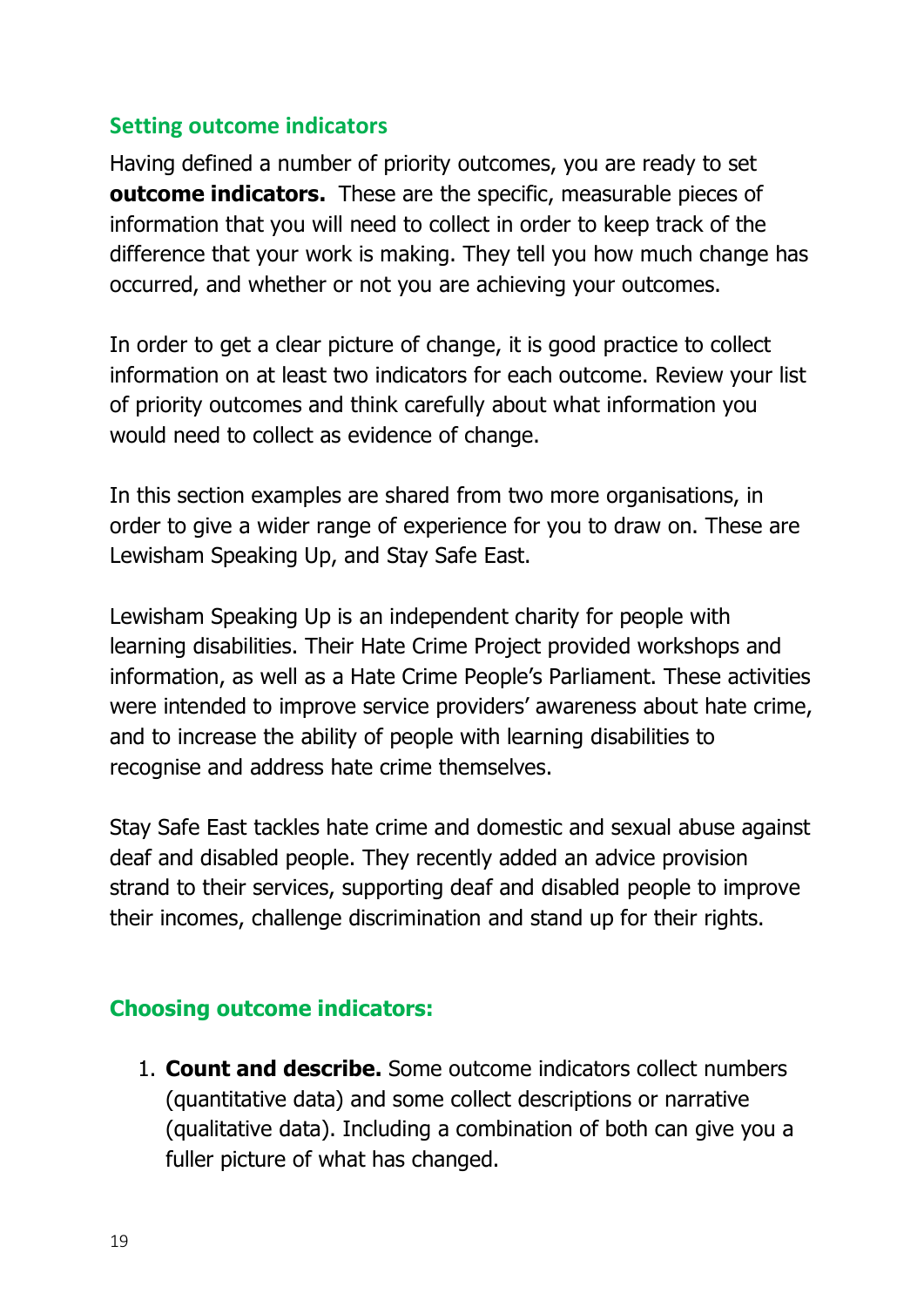| <b>Outcomes</b>                | <b>Outcome indicators</b>                |  |
|--------------------------------|------------------------------------------|--|
| <b>Disabled Londoners feel</b> | Number of disabled Londoners who         |  |
| more able to stand up for      | report an increase in their ability to   |  |
| their rights                   | stand up for their rights (quantitative) |  |
|                                | How different people have stood up for   |  |
|                                | their rights (qualitative)               |  |

2. **Combine the subjective and objective.** Combining subjective (opinion or feeling) and objective (observation of a behaviour, or measure) outcome indicators can also give you a more robust picture of whether or not the desired change has happened.

| <b>Outcomes</b>               | <b>Outcome indicators</b>               |
|-------------------------------|-----------------------------------------|
| <b>People with learning</b>   | Level of confidence (self-reported)     |
| disabilities feel more        | (opinion or feeling)                    |
| confident to articulate their |                                         |
| views on hate crime           |                                         |
|                               | Number of people with learning          |
|                               | disabilities expressing a view on hate  |
|                               | crime in the Hate Crime People's        |
|                               | Parliament (observation of a behaviour) |

3. **Be specific to your context as a DDPO.** There are banks of standard indicators available online, but these will only help you to collect good quality information if the indicators are suitable for the type of groups you are supporting and the type of changes that you want to create. Ask support workers and service users to help with setting indicators – they will know the signs that show when progress has been made. All the examples in this section are defined by projects and are specific to their context.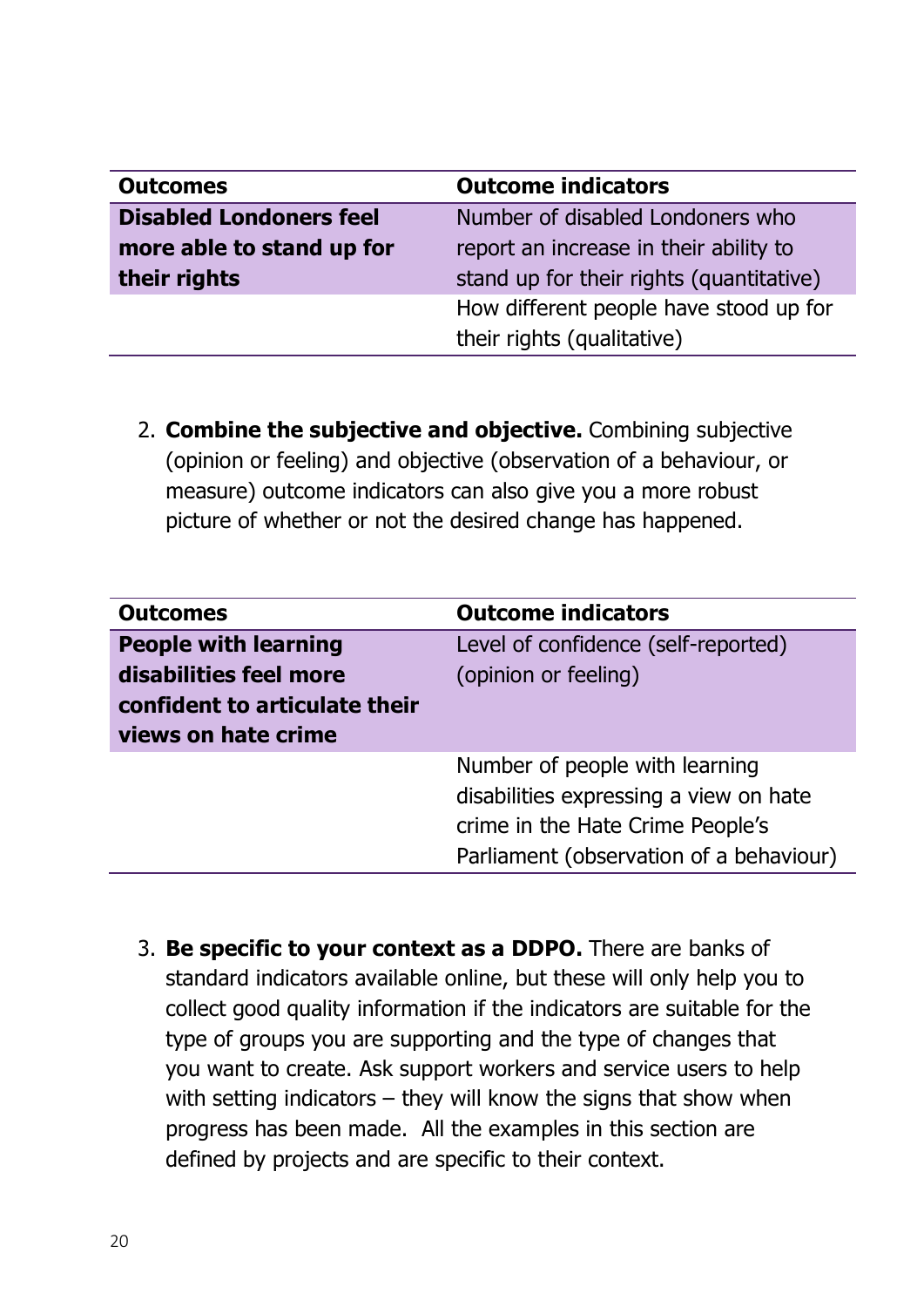4. **Combine different perspectives on the same change.** For example, collecting data from service users and support workers to evidence the same outcome.

| <b>Outcomes</b>                                                       | <b>Outcome indicators</b>                                                                                   |  |
|-----------------------------------------------------------------------|-------------------------------------------------------------------------------------------------------------|--|
| More people with learning<br>disabilities are reporting<br>hate crime | Number of hate crimes reported to<br>police from people with learning<br>disabilities (from police records) |  |
|                                                                       | Number of advocacy referrals relating to<br>hate crime (from project records)                               |  |

#### **Evidencing 'soft' outcomes**

Some of the most important outcomes from your work may be 'soft' outcomes – internal changes to the way people feel or think. There are a few ways to gather information about soft outcomes.

- 1. Ask people directly, for instance asking them about their ability to stand up for their rights.
- 2. Ask other people who know them for their view, for instance asking support workers to rate the person's ability to stand up for their rights.
- 3. Identify a linked behaviour, such as making a complaint, or a linked area of knowledge or skill, such as knowing more about their rights, and ask people directly about these changes.
- 4. Ask others such as support workers or family members whether or not they have observed the linked behaviour, or whether other linked changes have occurred.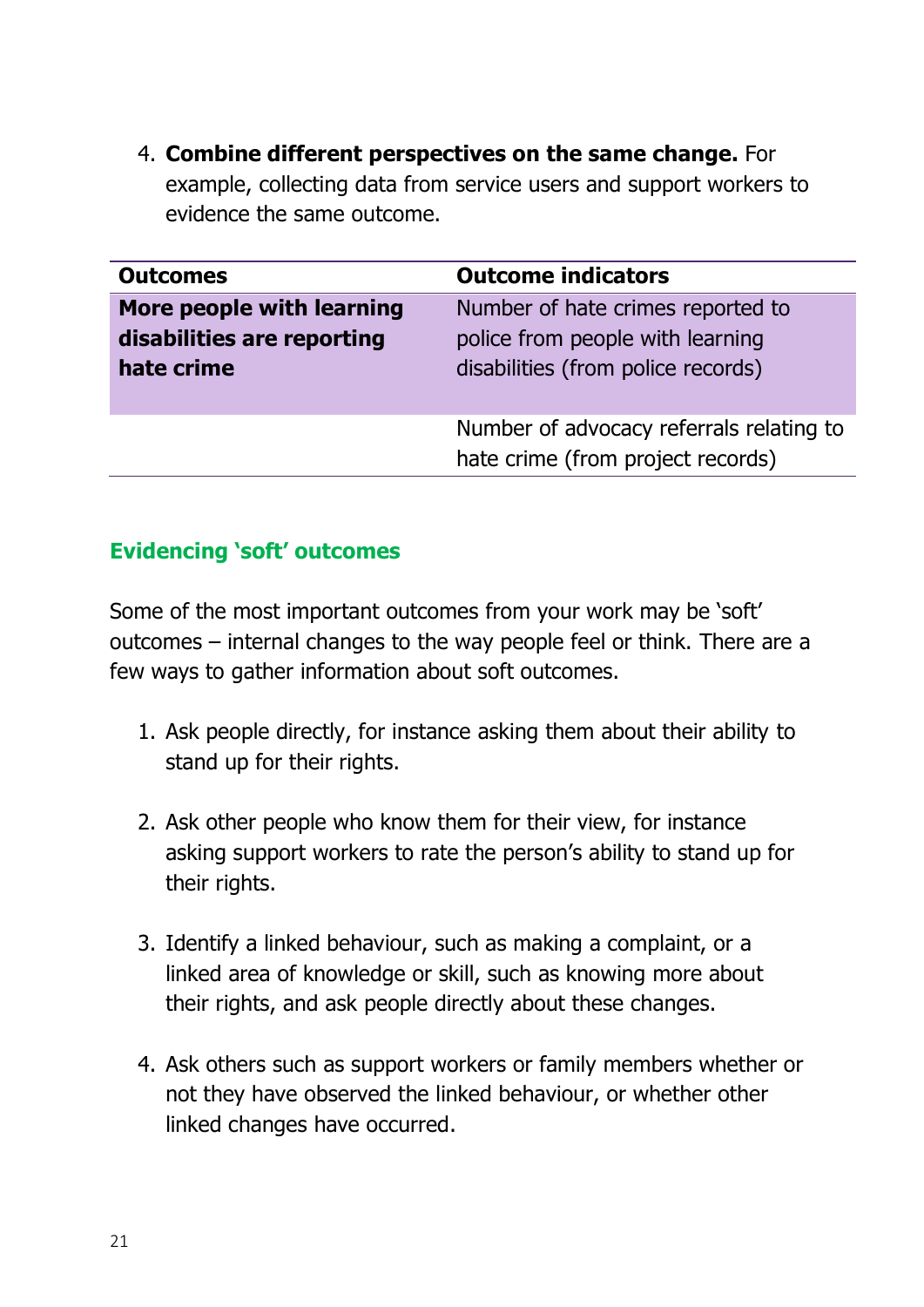#### **Before you move on…**

1. **Have you used neutral language?** Outcome indicators are always expressed as a neutral measure. For example, 'increased hate crime reporting' is an outcome. 'Number of hate crimes reported' is an outcome indicator – the information you are going to track in order to understand whether or not the outcome has been achieved. This is important as it allows you to understand whether the change has been positive or negative.

Other neutral ways of expressing indicators include:

- Level of...
- Number of...
- Type of...
- How often...
- Percentage of...
- 2. **Have you prioritised?** Think carefully about your priorities for measurement, and don't try to measure everything. If you have set a large number of indicators for each outcome, which are the most interesting or revealing? Try picking just two or three for each outcome.
- 3. **Have you made the most of what you already collect?** If you are already collecting information, could this be used? For example, if you are using quizzes and games to check that service users are improving their understanding, the score on these could be a useful indicator for increased knowledge; or, if you are using casework tools, use the score as your indicator of progress.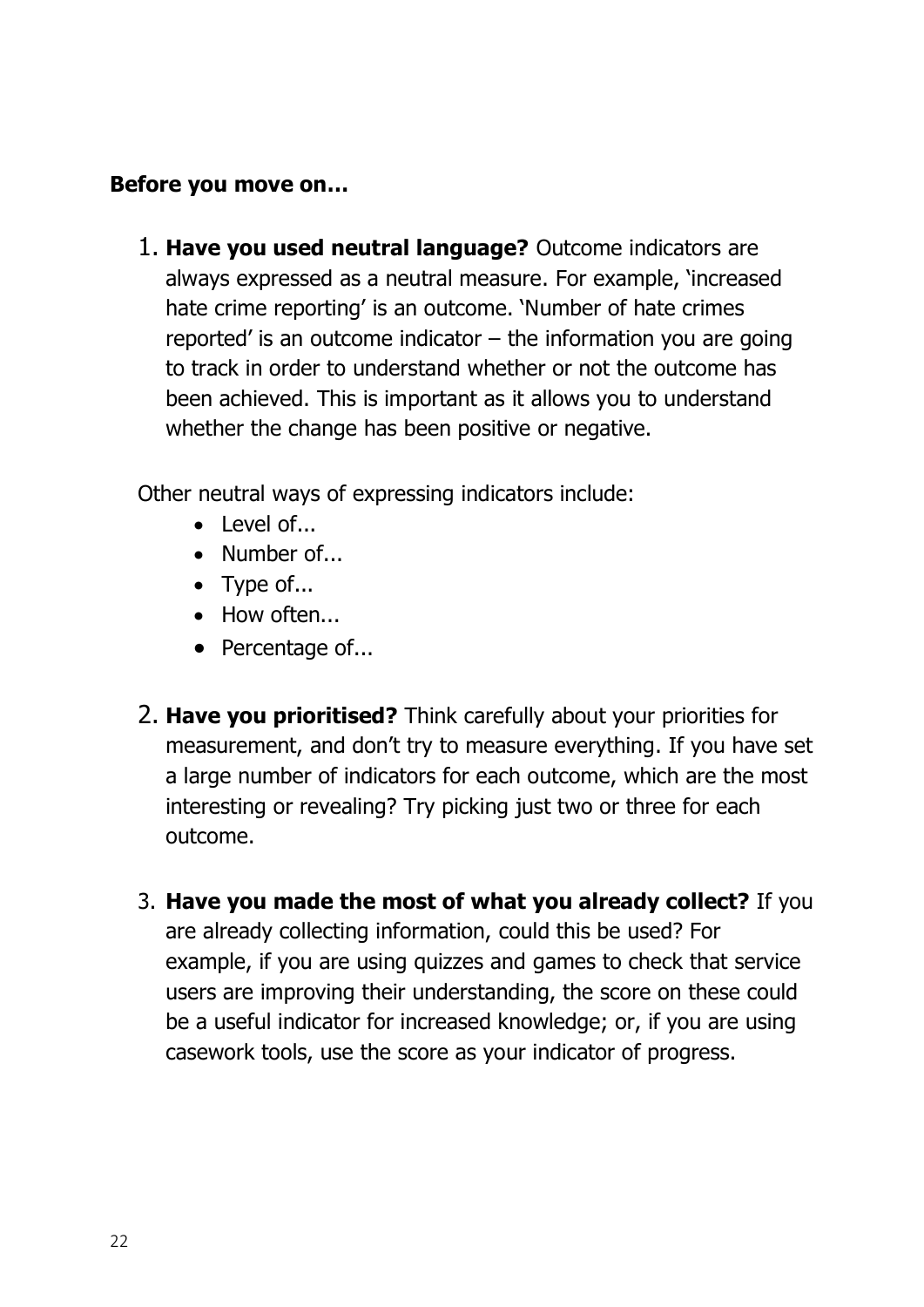## <span id="page-22-0"></span>**4.Collecting Evidence**

## <span id="page-22-1"></span>**Selecting your data collection tools**

Your indicators tell you what information you need to collect – now you need to decide how to collect it. This chapter provides a detailed overview of a number of different methods of collection.

Most services use a number of different tools for reporting, rather than just one. This allows them to gather a range of different types of information, and to combine quantitative and qualitative data (numbers and narrative/ stories). For instance:

| <b>Outcome</b>                                                                                                   | <b>Outcome indicators</b>                                                                                                                                                   | <b>Collection tool</b>         |
|------------------------------------------------------------------------------------------------------------------|-----------------------------------------------------------------------------------------------------------------------------------------------------------------------------|--------------------------------|
| More people with<br>learning disabilities<br>are reporting hate<br>crime                                         | Number of advocacy<br>referrals relating to hate<br>crime (from project<br>records)                                                                                         | Project database               |
| <b>People with learning</b><br>disabilities feel<br>more confident to<br>articulate their<br>views on hate crime | How often people<br>express their views<br>Number of people with<br>learning disabilities<br>expressing a view on<br>hate crime in the Hate<br>Crime People's<br>Parliament | Focus group<br>Observation     |
| <b>Disabled Londoners</b><br>feel more able to<br>stand up for their<br>rights                                   | Number of disabled<br>Londoners who report<br>an increase in their<br>ability to stand up for<br>their rights                                                               | Post-training<br>questionnaire |
|                                                                                                                  |                                                                                                                                                                             |                                |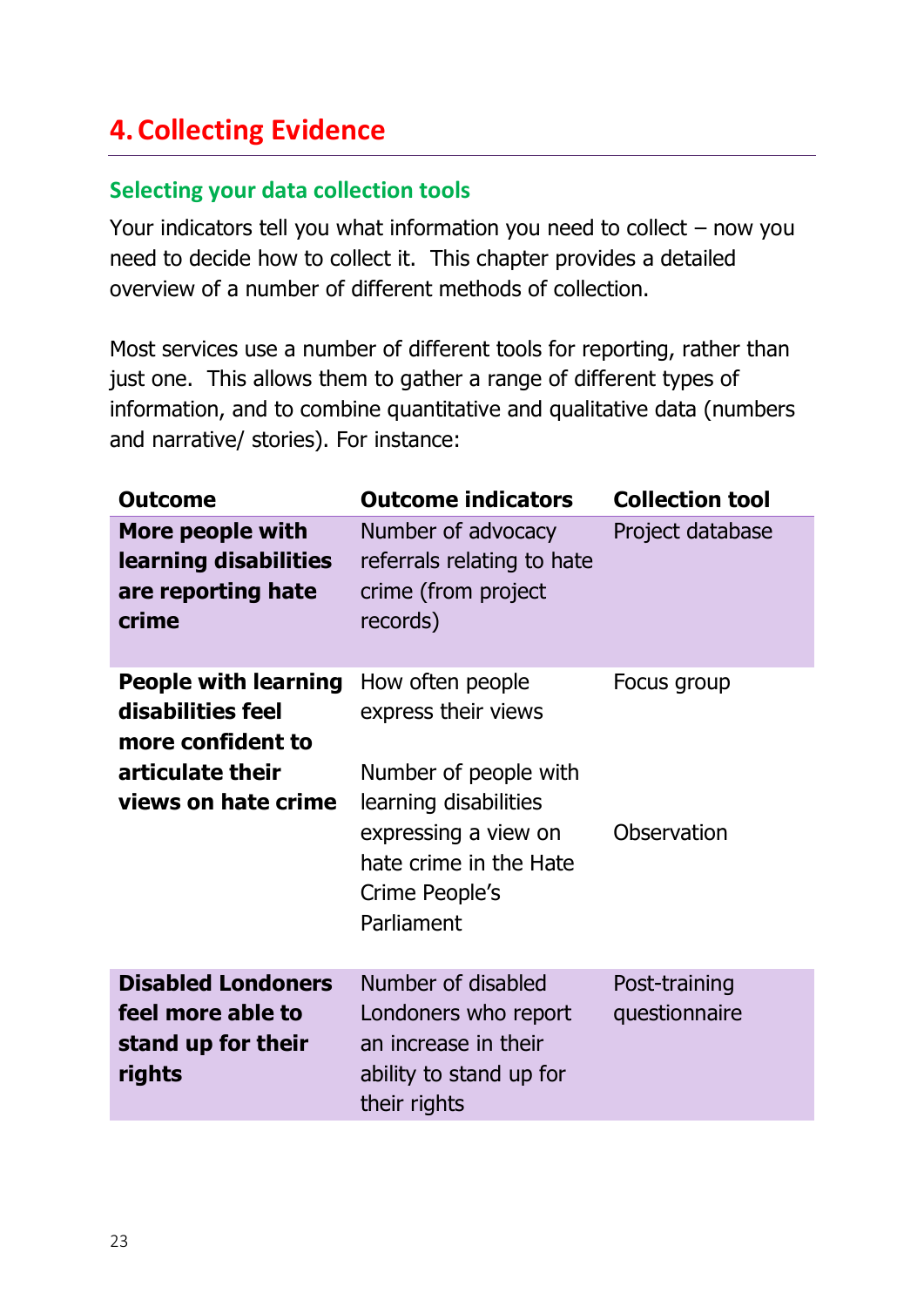By matching each of your indicators with a collection method, you are beginning to construct your monitoring framework, which sets out what data you plan to collect for evaluation, how, and when. (A sample framework is included as an appendix to this handbook.)

It is also useful to consider the following factors when thinking about how you will gather your data.

#### **Depth of information required<sup>5</sup>**

Think about how much information you need, and at what level of detail – you can look back at your outcome indicators to help with this. If you need in-depth, qualitative data, interviews may be helpful. If not, you might choose a method that collects quantitative data such as a questionnaire.

#### **Sensitivity and complexity of the issues**

Do you need information on sensitive or complex issues such as people's lifestyle choices or behaviours? Would the privacy of an anonymised questionnaire or the support of a skilled interviewer be most helpful?

## **Time and skills required**

How much time and skill are you and your staff able to allocate to designing and using data collection tools? For example, focus groups need skilled facilitators. Also consider how much time you will be asking people taking part in your data collection to spend on this, and whether this is realistic and proportionate depending on the nature of contact you have had with them.

## **Ease of collection and analysis**

Think about how straightforward it will be for you to collect and analyse data. Interviews and focus groups are likely to be more complex to record and analyse, but you may decide it's important to spend time on this if you want to collect qualitative data.

<sup>&</sup>lt;sup>5</sup> This list is taken from the NCVO KnowHow website: [https://knowhow.ncvo.org.uk/organisation/impact/measuring-your-impact/choosing](https://knowhow.ncvo.org.uk/organisation/impact/measuring-your-impact/choosing-your-collection-methods-for-measuring-impact)[your-collection-methods-for-measuring-impact.](https://knowhow.ncvo.org.uk/organisation/impact/measuring-your-impact/choosing-your-collection-methods-for-measuring-impact)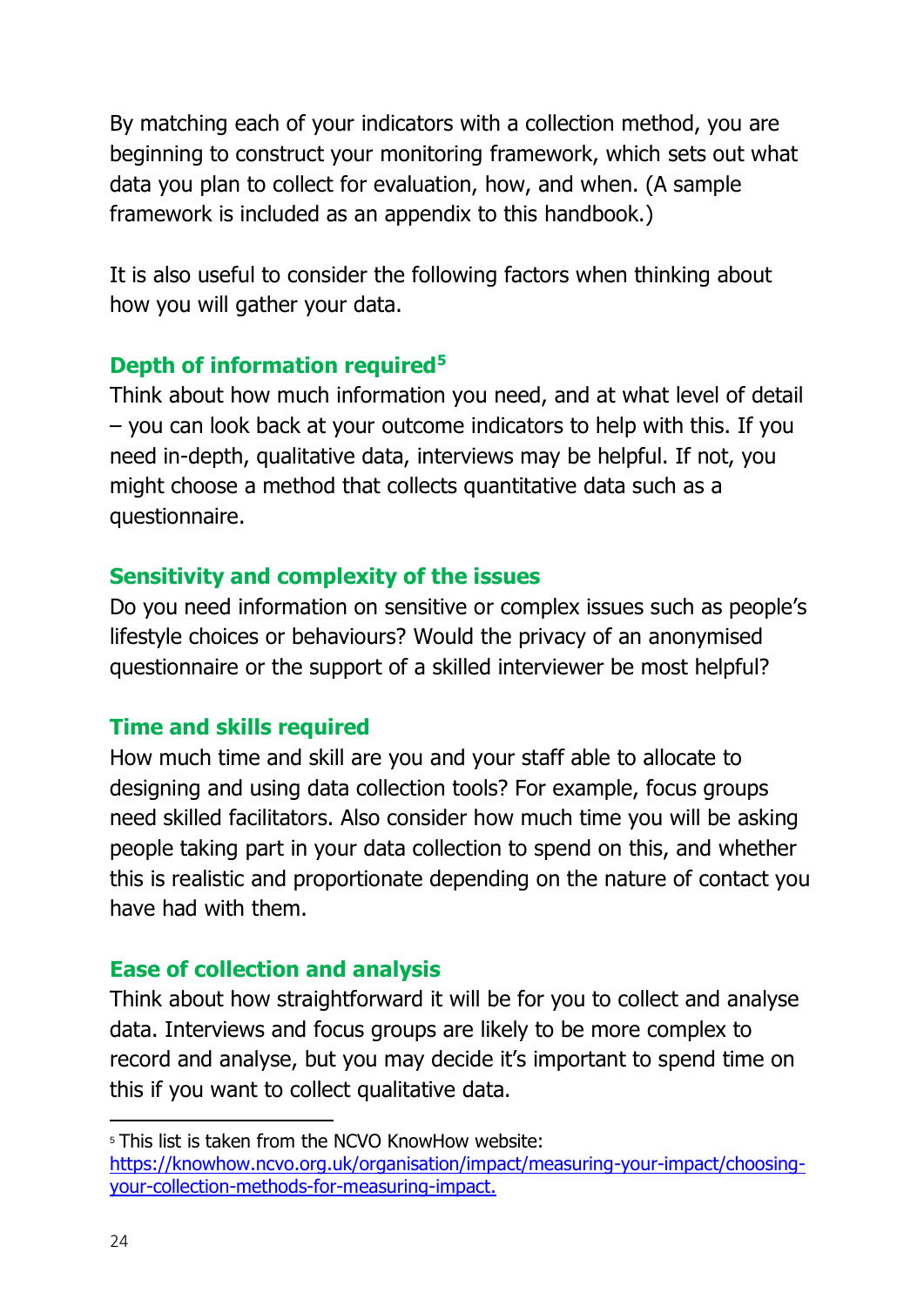## **Credibility**

Will the methods you use be acceptable to the stakeholders you will be reporting to? If not, the information you collect may be questioned.

In some situations, more informal methods or anecdotal data may be acceptable. In others you may need to use methods that are tried and tested, such as a validated questionnaire recognised and used in a particular field.

## **Is the collection method appropriate to the service and its values?**

It's important to consider which approach is most appropriate to your organisation and its values. If you have a strong focus on being service user-led, for example, then limiting the input of service users to completing an online form may not feel right.

#### **User views and rights**

Before you collect information from people, you should make sure they know why you are collecting it, and how you will use the information. Make sure that users have consented to the way that you are collecting the information and that they understand you will treat information confidentially.

Accessibility is also a right. As well as disability, consider how cultural background, childcare, or other circumstances could affect people's ability to take part freely and fully.

## **Reliability**

A reliable method is one that can be applied consistently each time you use it, in different situations and with different people. It is essential when you are comparing information over time or between different participants and/or within different situations. If the question you ask can be interpreted differently by different people, your data may not be reliable.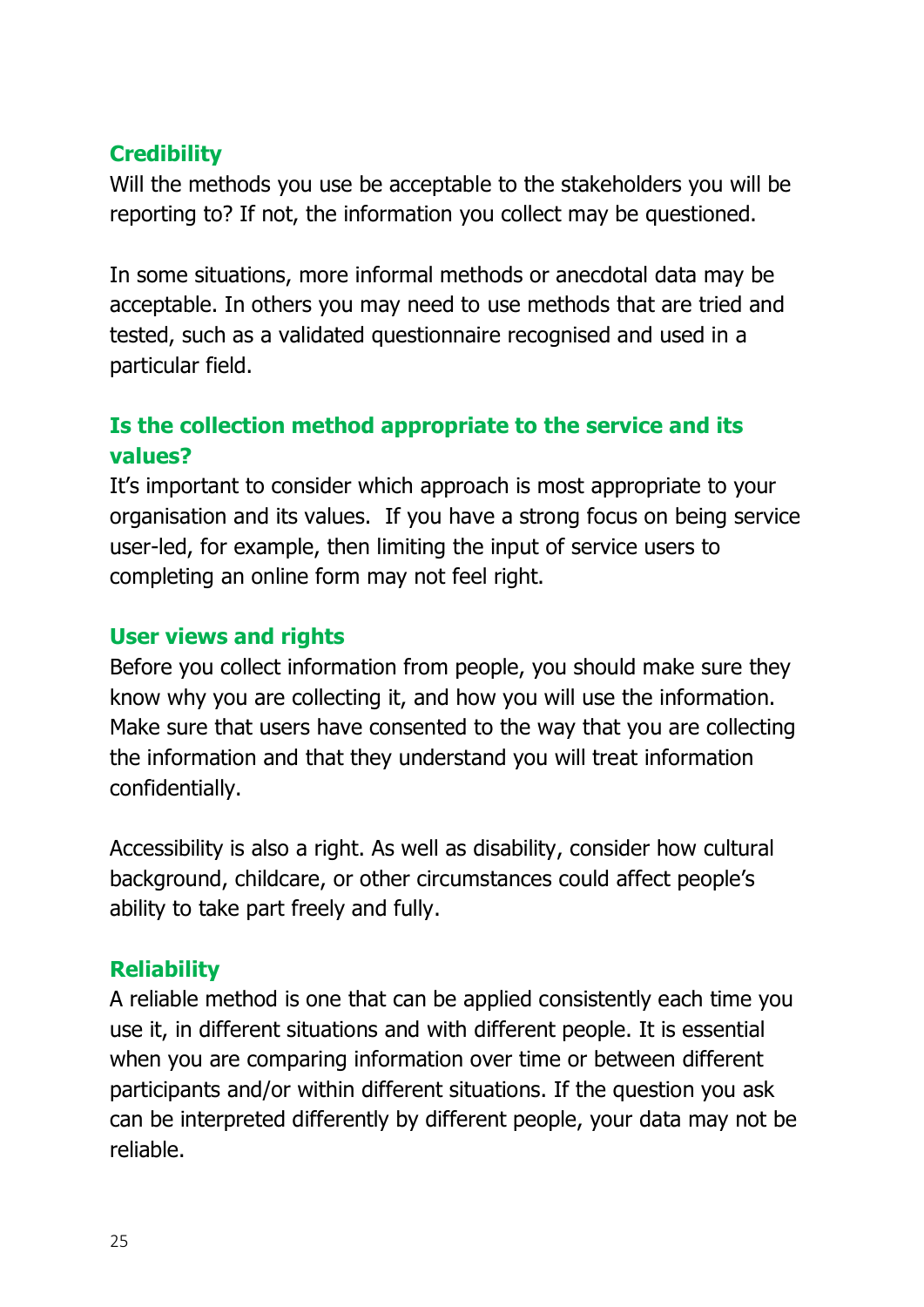## **Validity**

Are you measuring what you intend to measure? To what extent, for example, are you relying on selective perception, rather than crosschecking through a number of data collection methods? How far do the questions you ask through your data collection tools provide valid evidence?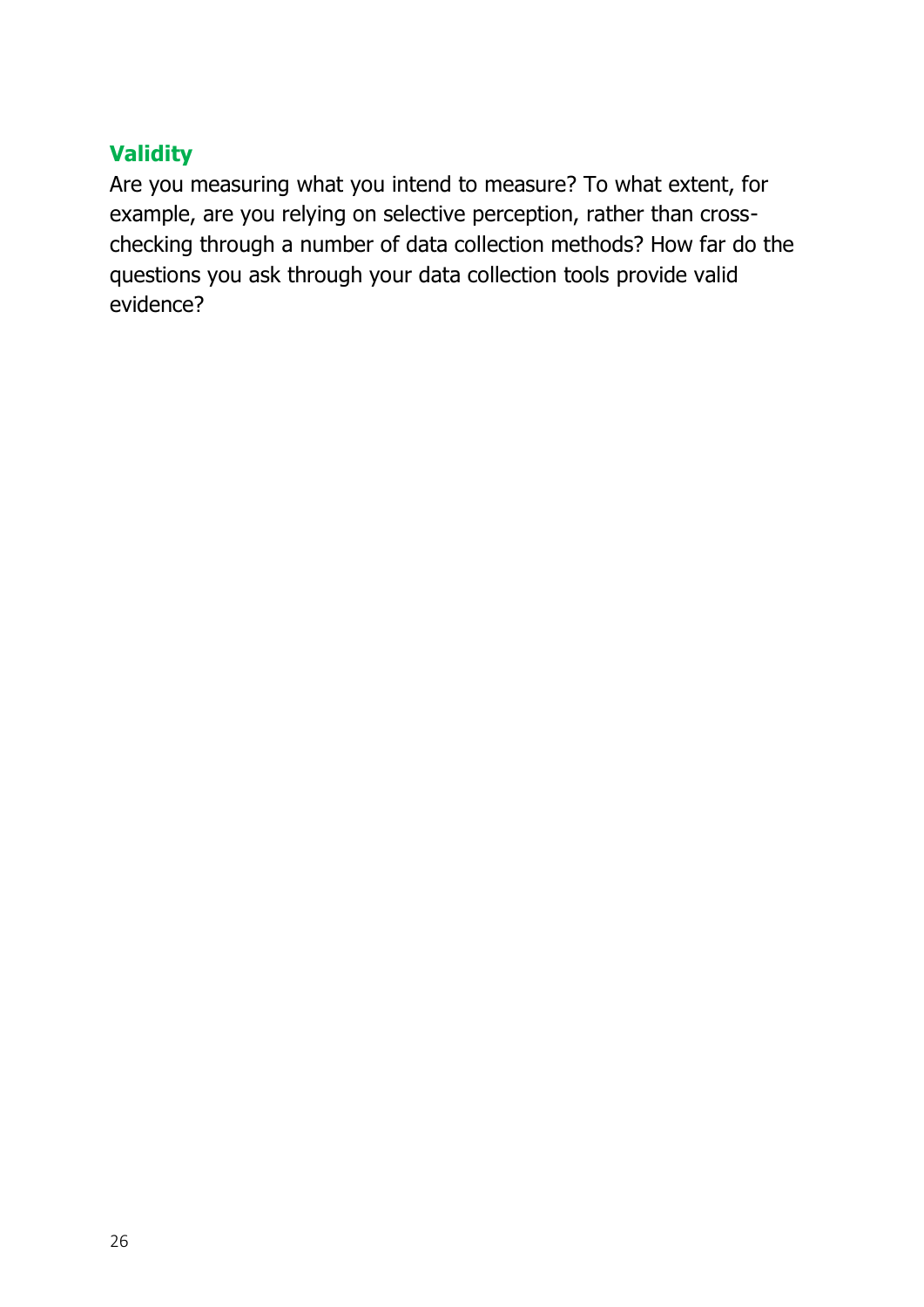## **Comparing different data collection tools**

<span id="page-26-0"></span>

| <b>Which tool?</b> | When do I use it?                                                                                                                                                                                                                                                                                                                                                                                                                                                                                                                                                                 | <b>Advantages</b>                                                                                                                                                                                                                                                                                                                                                                                                                                                                               | <b>Disadvantages</b>                                                                                                                                                                                                                                                                                               |
|--------------------|-----------------------------------------------------------------------------------------------------------------------------------------------------------------------------------------------------------------------------------------------------------------------------------------------------------------------------------------------------------------------------------------------------------------------------------------------------------------------------------------------------------------------------------------------------------------------------------|-------------------------------------------------------------------------------------------------------------------------------------------------------------------------------------------------------------------------------------------------------------------------------------------------------------------------------------------------------------------------------------------------------------------------------------------------------------------------------------------------|--------------------------------------------------------------------------------------------------------------------------------------------------------------------------------------------------------------------------------------------------------------------------------------------------------------------|
| Questionnaires     | When quantitative results<br>are required, questionnaires<br>are a cost effective, simple<br>and quick way to gather data<br>directly from your target<br>group.<br>Questionnaires are useful<br>when:<br>$\triangleright$ Your budget is limited<br>$\triangleright$ You want to ask a<br>large number of people<br>the same questions<br>$\triangleright$ You need numbers and<br>statistics rather than<br>narrative and stories<br>$\triangleright$ Anonymity might help<br>people respond<br>honestly<br>$\triangleright$ Your questions aren't<br>too nuanced or<br>complex | • Cheap to administer and<br>analyse<br>• Delivers useful stats and<br>charts<br>Opportunity to access a<br>$\bullet$<br>large number of service<br>users via email, social<br>media, etc.<br>Can be made<br>anonymous, allowing for<br>honest feedback<br>• Can be done online<br>using a survey platform<br>or on paper<br>• Can be completed away<br>from your service,<br>allowing time for<br>reflection<br>• Quick (if well designed!)<br>Can gather some limited<br>qualitative data too | Designing an effective<br>$\bullet$<br>and valid questionnaire<br>takes time and skill<br>Can be dull to<br>$\bullet$<br>complete, especially if<br>over-long<br>Can be difficult to get<br>$\bullet$<br>enough people to<br>complete your<br>questionnaire<br>Not suitable for<br>nuanced or complex<br>questions |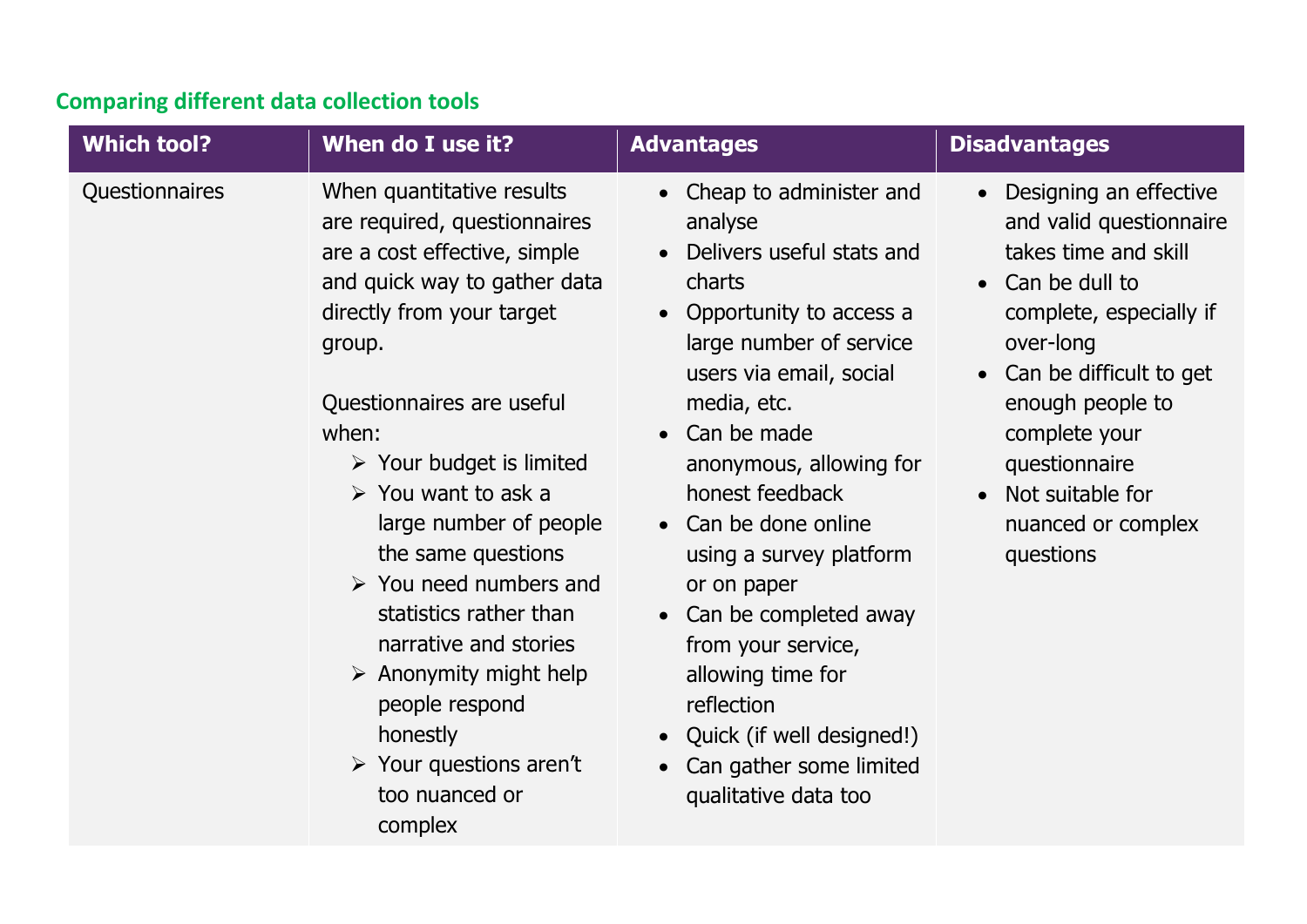| <b>Which tool?</b> | When do I use it?                                                                                                                                                                                                                                                                                                                                                                                                                                                                                                                                                                                                               | <b>Advantages</b>                                                                                                                                                                                                                                                                                                                                                                                                                                                                                     | <b>Disadvantages</b>                                                                                                                                                                                                                                                                                                                                                                                                                 |
|--------------------|---------------------------------------------------------------------------------------------------------------------------------------------------------------------------------------------------------------------------------------------------------------------------------------------------------------------------------------------------------------------------------------------------------------------------------------------------------------------------------------------------------------------------------------------------------------------------------------------------------------------------------|-------------------------------------------------------------------------------------------------------------------------------------------------------------------------------------------------------------------------------------------------------------------------------------------------------------------------------------------------------------------------------------------------------------------------------------------------------------------------------------------------------|--------------------------------------------------------------------------------------------------------------------------------------------------------------------------------------------------------------------------------------------------------------------------------------------------------------------------------------------------------------------------------------------------------------------------------------|
| <b>Interviews</b>  | Speaking directly to an<br>individual either face to face,<br>online or by phone, usually<br>with a pre-defined script, will<br>provide a more in-depth<br>exploration of how people<br>experience your service.<br>Interviews are useful when:<br>$\triangleright$ You want to generate<br>narrative and stories,<br>not numbers and<br><b>statistics</b><br>$\triangleright$ The issues you are<br>discussing are<br>complex, nuanced, or<br>sensitive<br>$\triangleright$ You are exploring<br>something you're not<br>sure about<br>$\triangleright$ You are happy to<br>collect data from a<br>smaller number of<br>people | • Generates rich narrative<br>data, helpful for<br>understanding journeys,<br>motivations, and<br>feelings<br>• Allows for in-depth<br>exploration and<br>understanding of<br>nuance<br>• Can create impactful<br>stories, case studies and<br>quotes<br>• Great for exploring<br>topics<br>• Can allow the<br>interviewee to have<br>greater control over<br>what is discussed,<br>bringing unanticipated<br>and useful data to light<br>(for example, around<br>negative or unexpected<br>outcomes) | • Time consuming to<br>administer, conduct<br>and analyse the data<br>• Can be difficult to<br>interview a useful<br>cross-section of people<br>Expensive (both in<br>terms of time, and<br>potentially in terms of<br>offering incentives for<br>interviewees)<br>Requires a high degree<br>of skill<br>• In the interest of<br>generating honest<br>feedback, may need to<br>be conducted by<br>someone external to<br>the service |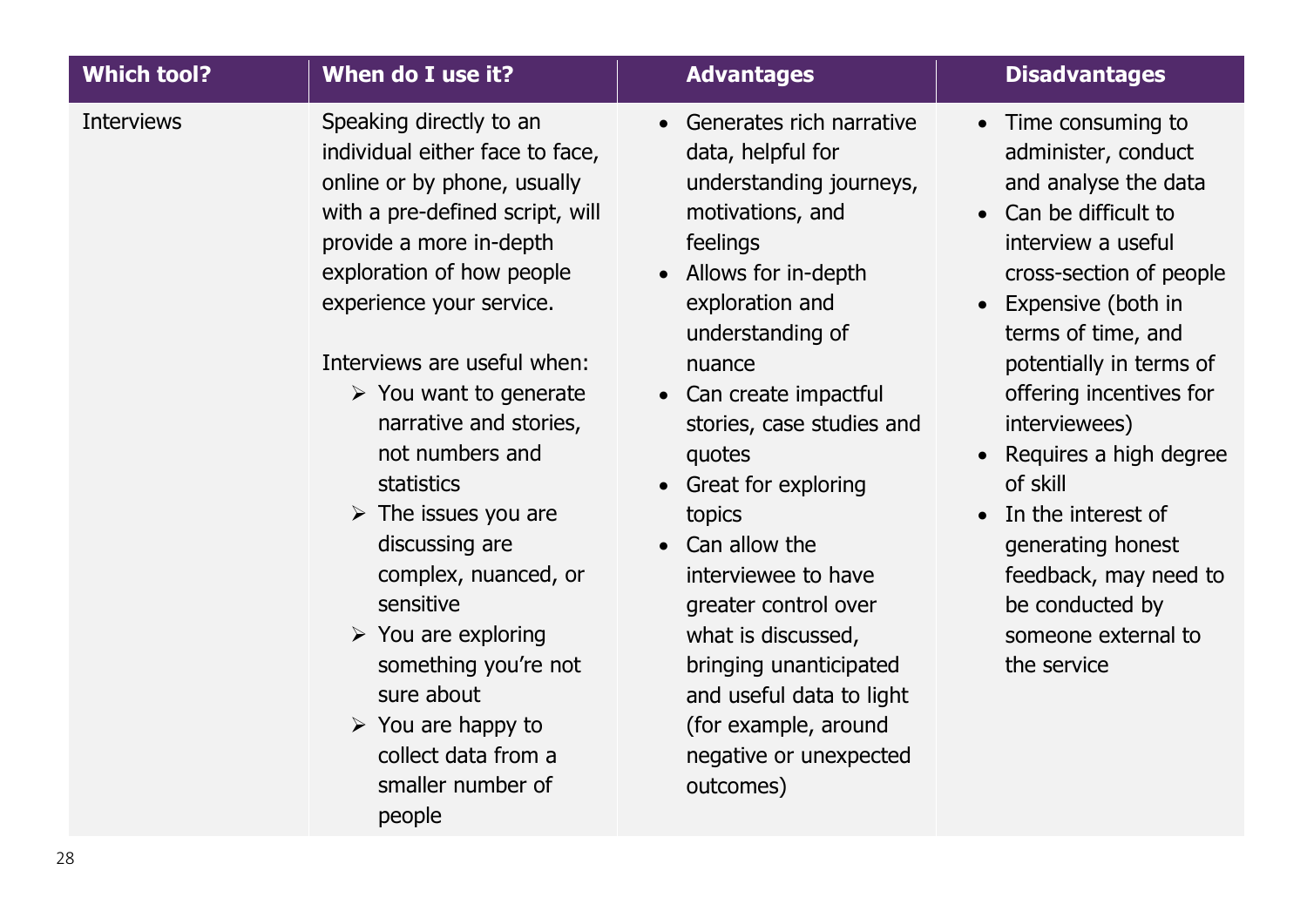| <b>Which tool?</b>                                                  | When do I use it?                                                                                                                                                                                                                                                                                                                                                                                                                                                                                                                                                                                             | <b>Advantages</b>                                                                                                                                                                                                                                                                                                                                                                                                                                                                                                                                                 | <b>Disadvantages</b>                                                                                                                                                                                                                                                                                                                                                                                                                                                                                                                                                                                                      |
|---------------------------------------------------------------------|---------------------------------------------------------------------------------------------------------------------------------------------------------------------------------------------------------------------------------------------------------------------------------------------------------------------------------------------------------------------------------------------------------------------------------------------------------------------------------------------------------------------------------------------------------------------------------------------------------------|-------------------------------------------------------------------------------------------------------------------------------------------------------------------------------------------------------------------------------------------------------------------------------------------------------------------------------------------------------------------------------------------------------------------------------------------------------------------------------------------------------------------------------------------------------------------|---------------------------------------------------------------------------------------------------------------------------------------------------------------------------------------------------------------------------------------------------------------------------------------------------------------------------------------------------------------------------------------------------------------------------------------------------------------------------------------------------------------------------------------------------------------------------------------------------------------------------|
| 'Distance travelled'<br>tools/ baseline and<br>endpoint evaluations | These validated (tested by<br>research) casework tools ask<br>the same set of questions at<br>the start, end, and midpoint<br>of each case.<br>Distance travelled tools are<br>useful when:<br>$\triangleright$ You support people<br>with structured<br>casework that<br>generally lasts six or<br>more weeks<br>$\triangleright$ The people you work<br>with find it helpful to<br>reflect on their<br>progress in this way<br>$\triangleright$ You require numbers<br>and statistics as<br>evidence<br>$\triangleright$ You have an IT system<br>capable of storing and<br>digesting the resulting<br>data | • Shows change over<br>time, providing insight<br>into when changes<br><b>occur</b><br>Delivers numbers and<br>$\bullet$<br>statistics<br>Using a validated tool is<br>often seen as best<br>practice data collection<br>(although for this to be<br>accurate, the tool will<br>need to be a good fit<br>with the work you are<br>doing and the people<br>you are doing it with)<br>Can support consistent<br>casework<br>• Can be motivating for<br>some service users to<br>view their progress in<br>numbers<br>Can be easily embedded<br>into day-to-day work | Can be time consuming<br>$\bullet$<br>to complete<br>Can make casework<br>$\bullet$<br>feel less flexible/<br>service user-led<br>Generates a large<br>$\bullet$<br>number of statistical<br>data over time, which<br>requires careful<br>analysis<br>Can be difficult to<br>$\bullet$<br>obtain a baseline<br>measure from people<br>in crisis<br>Data can be distorted<br>$\bullet$<br>as rapport improves<br>(e.g. an initial under-<br>reporting of difficulty,<br>then a subsequent,<br>more accurate<br>measure further on)<br>It can be difficult to<br>$\bullet$<br>find the right tool for<br>your service users |
| 9                                                                   |                                                                                                                                                                                                                                                                                                                                                                                                                                                                                                                                                                                                               |                                                                                                                                                                                                                                                                                                                                                                                                                                                                                                                                                                   |                                                                                                                                                                                                                                                                                                                                                                                                                                                                                                                                                                                                                           |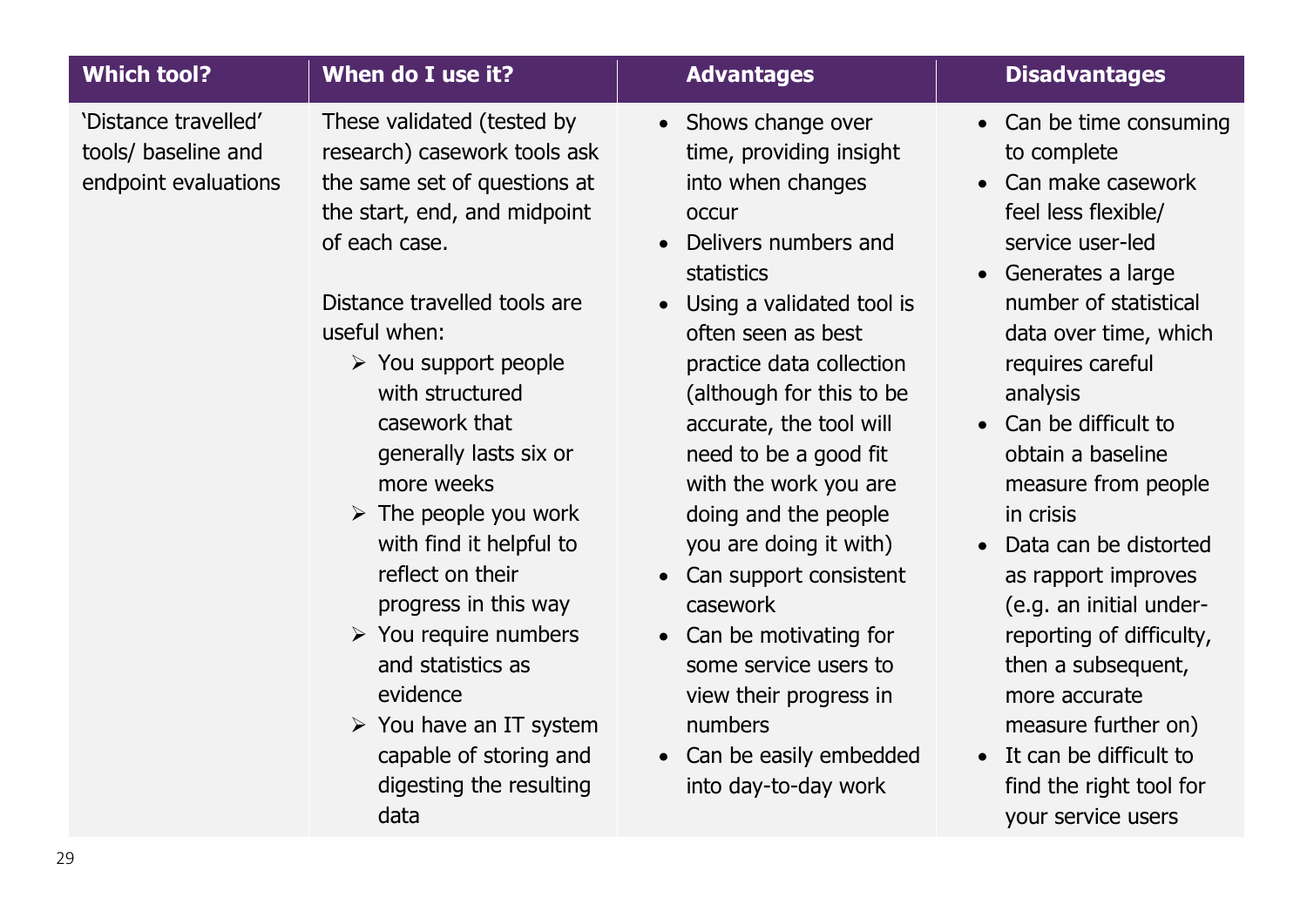| <b>Which tool?</b>  | When do I use it?                                                                                                                                                                                                                                                                                                                                                                                                                                                                                                                                                                                       | <b>Advantages</b>                                                                                                                                                                                                                                                                                                                                                                                                                                                                                                              | <b>Disadvantages</b>                                                                                                                                                                                                                                                                                                                                                                                                                                                                                                |
|---------------------|---------------------------------------------------------------------------------------------------------------------------------------------------------------------------------------------------------------------------------------------------------------------------------------------------------------------------------------------------------------------------------------------------------------------------------------------------------------------------------------------------------------------------------------------------------------------------------------------------------|--------------------------------------------------------------------------------------------------------------------------------------------------------------------------------------------------------------------------------------------------------------------------------------------------------------------------------------------------------------------------------------------------------------------------------------------------------------------------------------------------------------------------------|---------------------------------------------------------------------------------------------------------------------------------------------------------------------------------------------------------------------------------------------------------------------------------------------------------------------------------------------------------------------------------------------------------------------------------------------------------------------------------------------------------------------|
| <b>Focus Groups</b> | Bringing together selected<br>individuals to explore a<br>series of questions led by<br>skilled facilitators can help to<br>probe areas of agreement<br>and disagreement and<br>produce some unexpected<br>findings.<br>Focus groups are useful<br>when:<br>$\triangleright$ You are interested in<br>understanding more<br>about where people<br>agree/ differ in their<br>experiences and why<br>$\triangleright$ You want to generate<br>narrative and stories<br>$\triangleright$ You aren't exploring<br>anything sensitive or<br>deeply personal<br>$\triangleright$ You have a limited<br>budget | Participants have a<br>$\bullet$<br>higher degree of control<br>over what is discussed,<br>allowing unexpected<br>topics and outcomes to<br>surface<br>Cheaper than a series of<br>$\bullet$<br>interviews<br>Generates narrative and<br>stories<br>Can be easily combined<br>$\bullet$<br>with a creative task,<br>making it entertaining<br>for participants<br>Can be conducted online<br>or face-to-face<br>• Can be empowering for<br>participants, especially<br>when discussing shared<br>experiences and<br>challenges | Skilled facilitation is<br>required to ensure that<br>the group keeps to<br>time, to topic, and<br>adheres to the ground<br>rules established at the<br>start<br>• It can be difficult to<br>secure a useful cross-<br>section of participants<br>for your focus group<br>Not suitable for<br>sensitive topics<br>(although an online<br>group may provide<br>more anonymity)<br>Less in-depth and<br>$\bullet$<br>exploratory than<br>interviews<br>Data can be harder to<br>record and analyse<br>than interviews |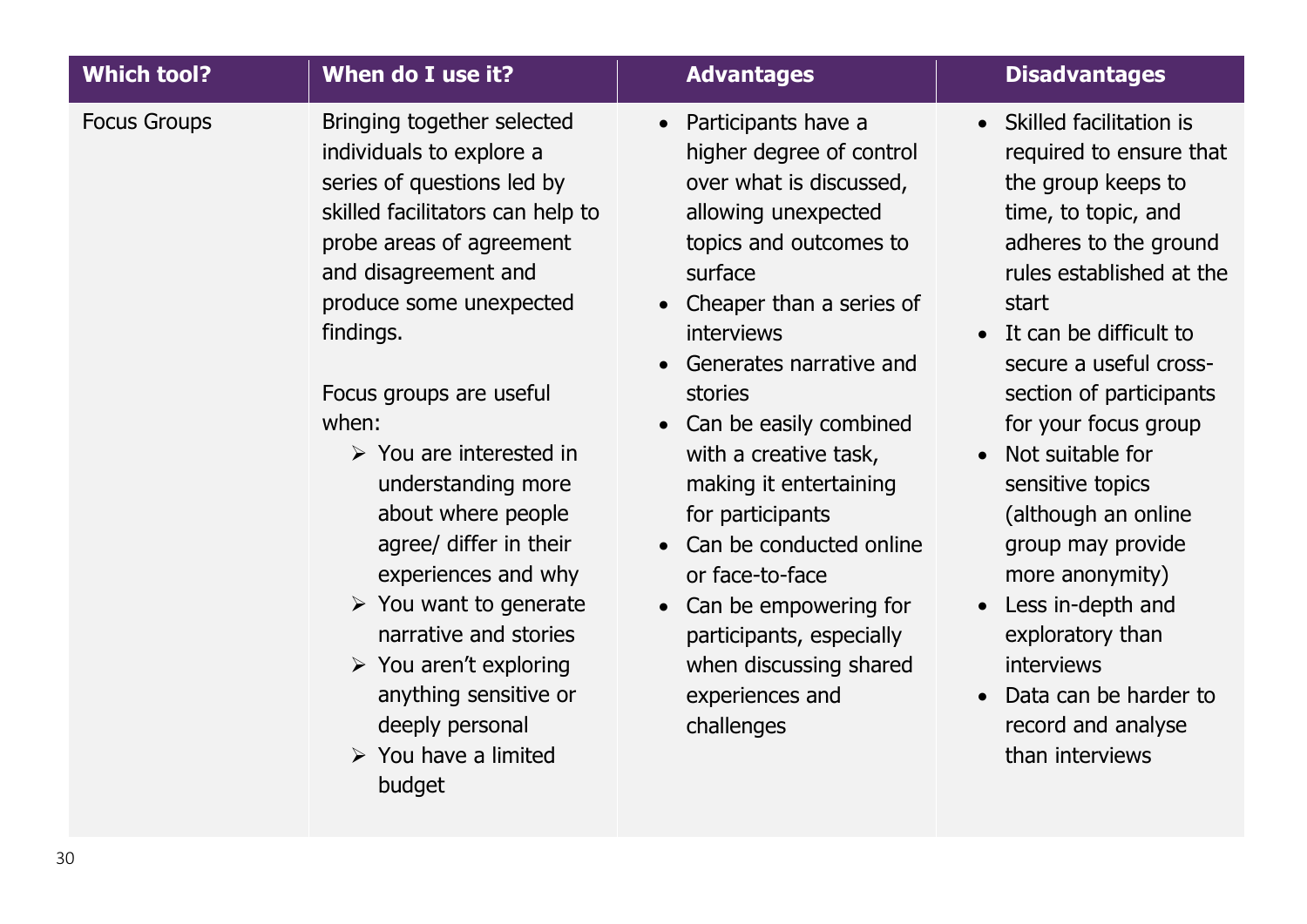| <b>Which tool?</b> | When do I use it?                                                                                                                                                                                                                                                                                                                                                                                                                               | <b>Advantages</b>                                                                                                                                                                                                                                                                   | <b>Disadvantages</b>                                                                                                                                                                                                                                 |
|--------------------|-------------------------------------------------------------------------------------------------------------------------------------------------------------------------------------------------------------------------------------------------------------------------------------------------------------------------------------------------------------------------------------------------------------------------------------------------|-------------------------------------------------------------------------------------------------------------------------------------------------------------------------------------------------------------------------------------------------------------------------------------|------------------------------------------------------------------------------------------------------------------------------------------------------------------------------------------------------------------------------------------------------|
| Observation        | Observation allows the case<br>worker to collect evidence of<br>change using their<br>professional experience and<br>knowledge of the service<br>user.<br>Observation is useful when:<br>$\triangleright$ Formal data collection<br>would be overly<br>intrusive or disruptive<br>$\triangleright$ The service user<br>cannot provide direct<br>feedback<br>$\triangleright$ You are interested in<br>the case worker's<br>professional opinion | • Easily integrated into<br>day-to-day support<br><b>activities</b><br>• Can be combined with<br>creative and fun<br>activities<br>• Can generate either<br>numbers and statistics<br>or narrative, depending<br>on what case workers<br>are supported to<br>systematically capture | • Case workers require<br>training in order to be<br>able to observe and<br>record consistently<br>• Data recording needs<br>to be carefully<br>structured to allow for<br>useful storage and<br>analysis<br>• No direct input from<br>service users |

If you're interested in exploring further resources around data collection tools, you can find more information at the Inspiring Impact website, which has a wealth of information for third sector organisations looking to improve their evaluation capacity, including information about data collection:

<https://www.inspiringimpact.org/learn-to-measure/do/>

The Inspiring Impact 'Data Diagnostic' may also be helpful for reviewing what type of data to collect and how: <https://www.inspiringimpact.org/self-assessments/data-diagnostic/>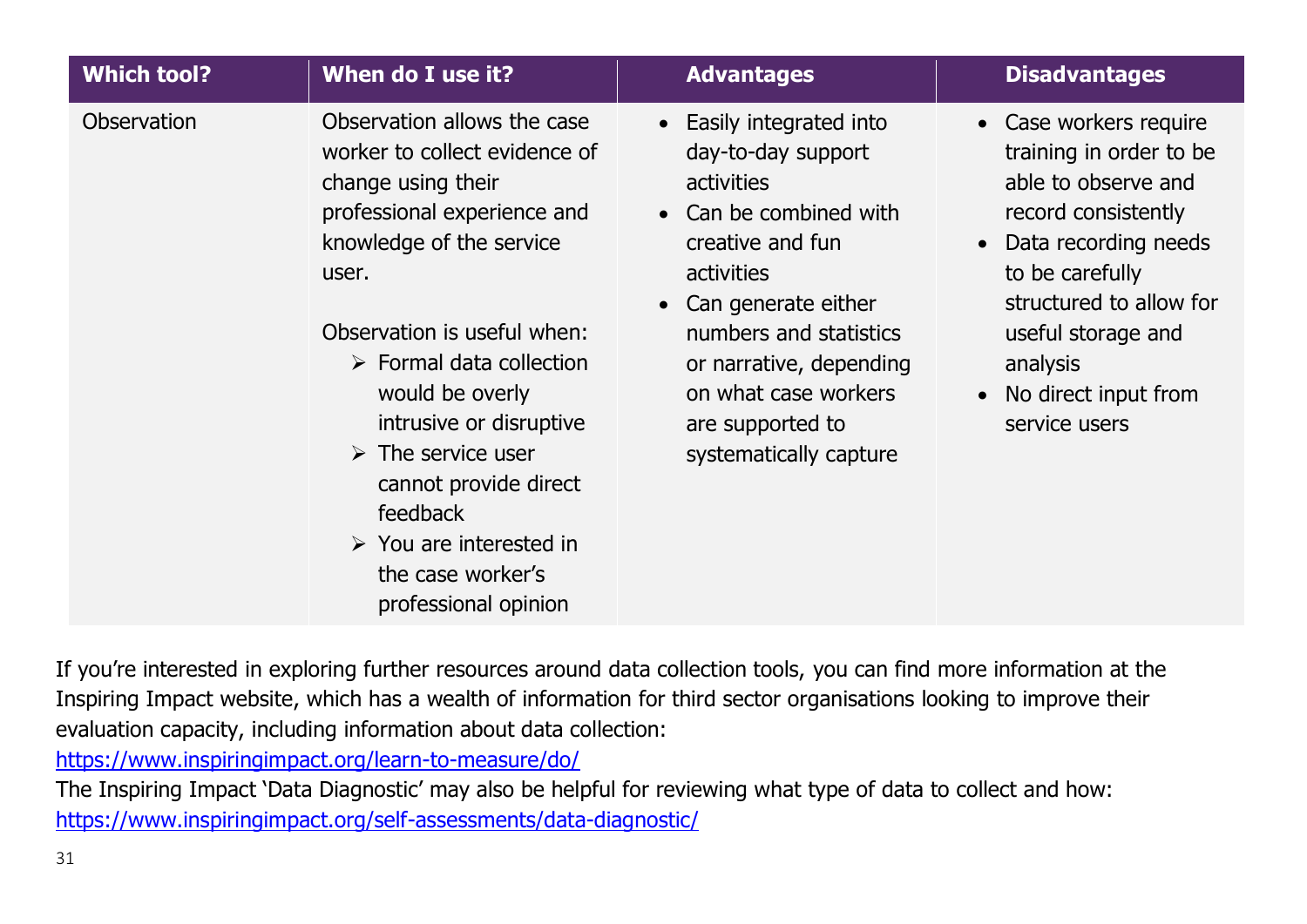#### <span id="page-31-0"></span>**Top tips for better questionnaires**

The best questionnaires are short, purposeful, and clear. The following tips will help you to craft a useful questionnaire capable of collecting data on your output and outcome indicators.

#### • **Begin and end your questionnaire respectfully**

Start with a very brief explanation of why you are collecting information and how it will be used. For example:

#### **Your feedback**

Learning about your views and ideas is the best way we know to improve our services for you and for other people. Thank you for taking the time to share your feedback.

End with a thank you, and contact information should people want to find out more about your questionnaire. For example:

**Thank you** for your feedback. It will help us to improve our services for you and other people in the future. If you have any questions please contact: info@...

(Thanks to Stay Safe East for these examples.)

#### • **Collect only what you need**

The shorter your questionnaire, the more likely people are to complete it. Make sure that each question provides you with data you genuinely need for your monitoring (i.e., each question relates to at least one of your output or outcome indicators).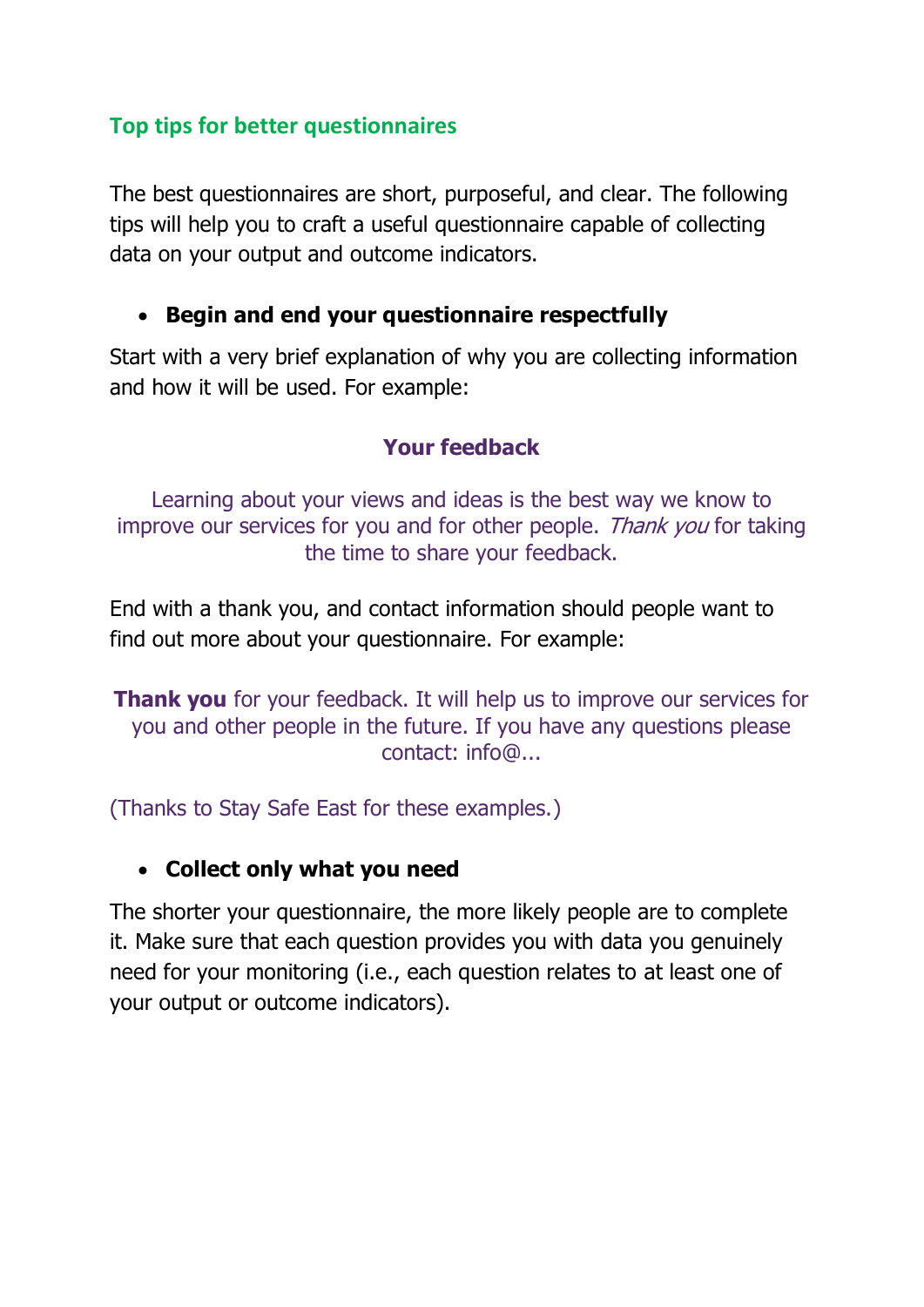Indicator:

Number of disabled Londoners using our service who report an increase in their ability to stand up for their rights

Question: As a result of using this service, do you feel more confident to stand up for your rights?



(Thanks to Stay Safe East for this example.)

## • **Combine qualitative and quantitative data**

Although questionnaires are useful for collecting numbers and statistics through closed/ 'tick box' questions, they can also be used to collect narrative data with open questions where people are able to provide text. This can help you to understand more about why people have responded in certain ways, or to gather more nuanced or unexpected information.

Indicator: How helpful clients perceived the service to be

Closed question:

**c) To what extent do you agree with the following statement? "This course has helped me to learn more about disability hate crime."** 

| Strongly Agree $\Box$ | Agree $\square$          | Neither agree or disagree $\Box$ |
|-----------------------|--------------------------|----------------------------------|
| Disagree $\square$    | Strongly Disagree $\Box$ | Not sure $\square$               |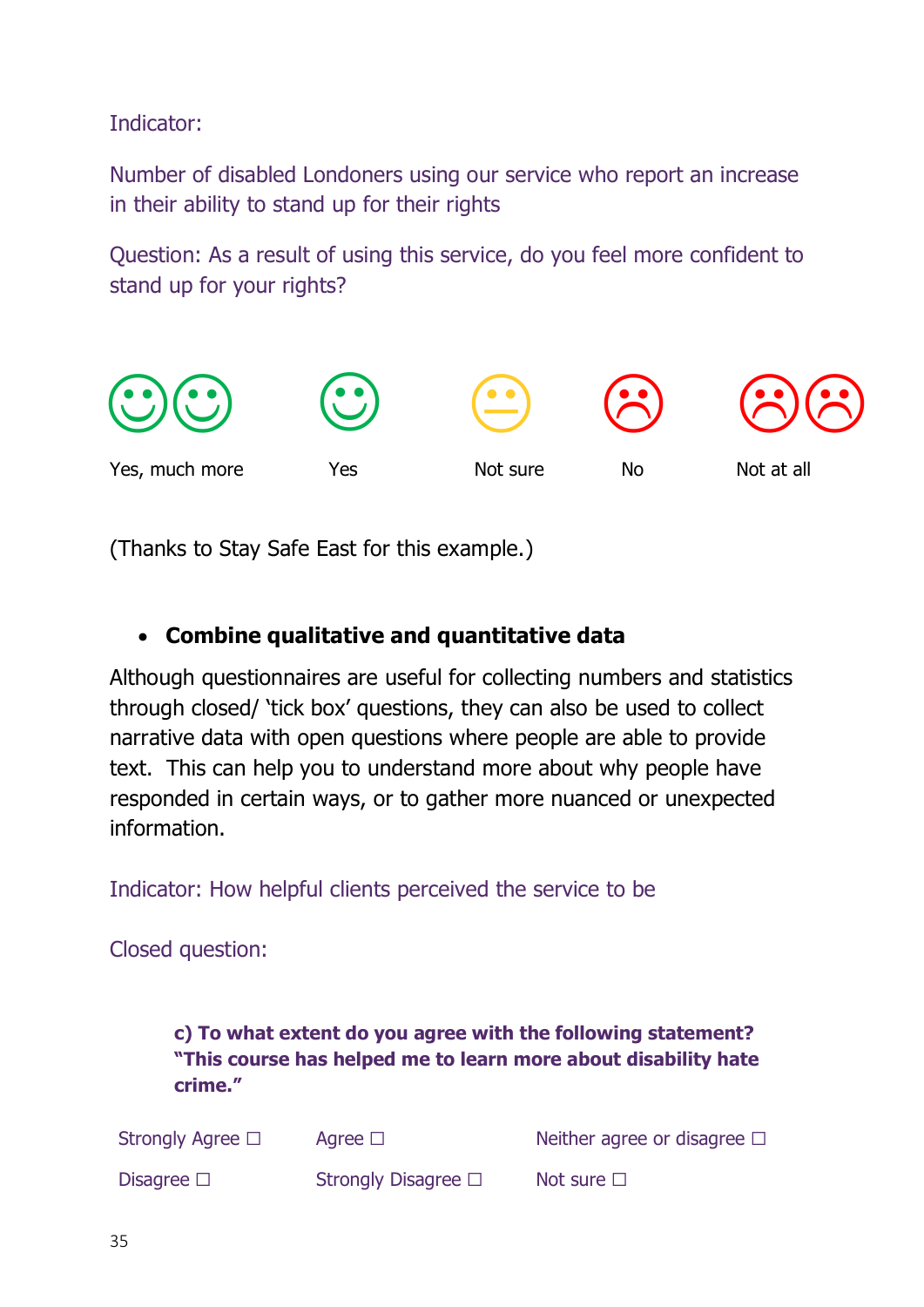Open question:

**2. If your understanding of disability hate crime has changed as a result of the course, please use this box to tell us how.**

## • **Use clear scales**

If you need to use a scale – for example, measuring strength of feeling, or attitude – keep it short and unambiguous. A five-point scale, with every point clearly labelled, is easy for people to complete consistently.

#### • **Provide clear instructions**

Write an instruction for each question (e.g. 'Please tick ONE box below').



# **Tell us about the** workshop today

Tell us how much you agree with each sentence. 1 star is the lowest and 5 stars is the highest.

Draw a circle around your score.

(Thanks to Lewisham Speaking Up for this example.)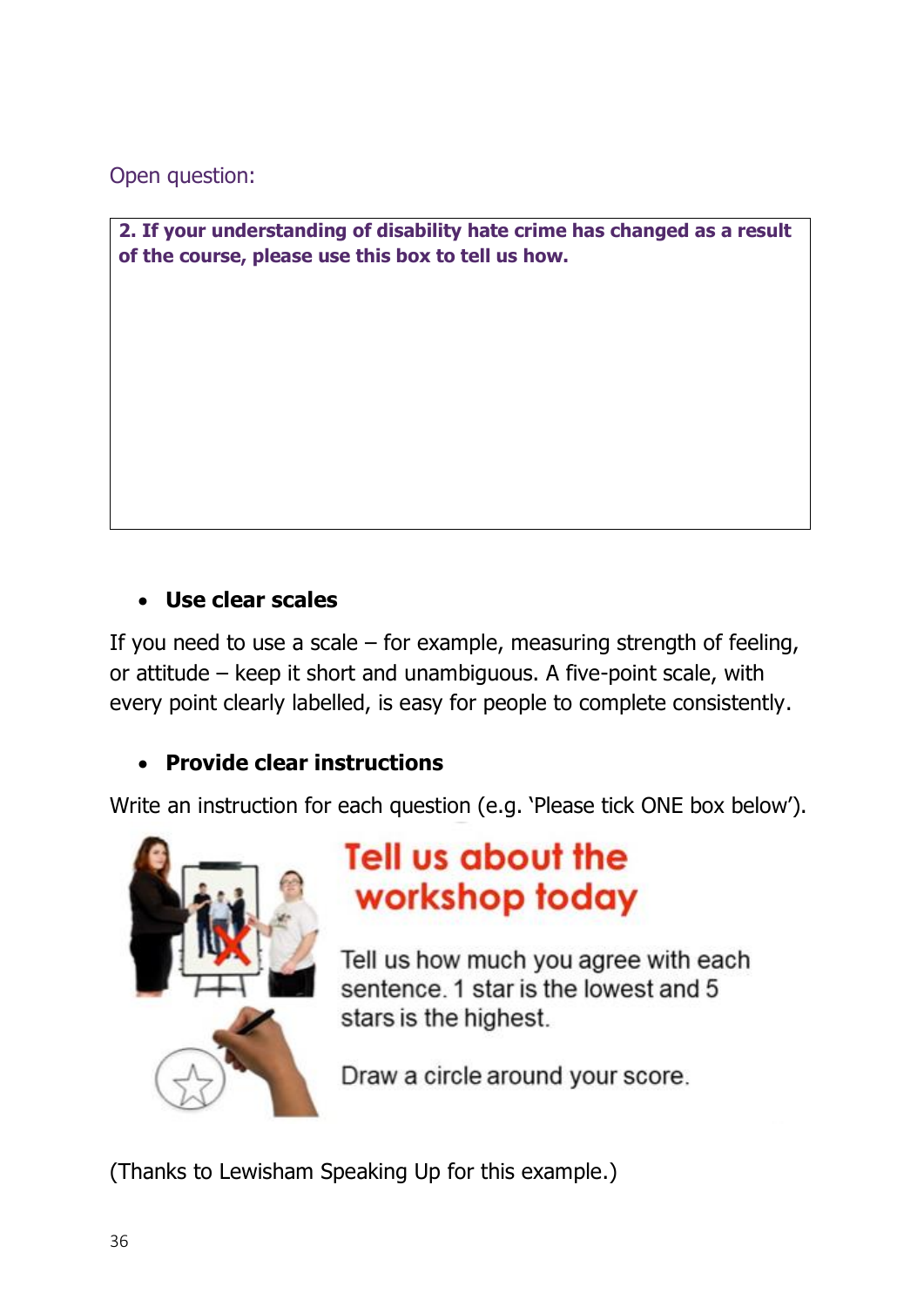#### • **Write clear questions**

Make sure your questions are only asking one thing!

Should we increase our provision of drop-in sessions around hate crime?

And not

Should we provide more drop-in and outreach sessions around hate crime? (Which is asking people two questions in one.)

Equally, make sure your response options are clear and mutually exclusive.

Strongly agree Agree a little Not sure

And not

Agree a lot Slightly agree Agree a bit

as these categories overlap, making it hard for people to choose one option.

## • **Make it easier for people to answer sensitive questions**

Consider making your questionnaire anonymous, if possible. Ordering any more sensitive questions towards the end may mean more people fill them in.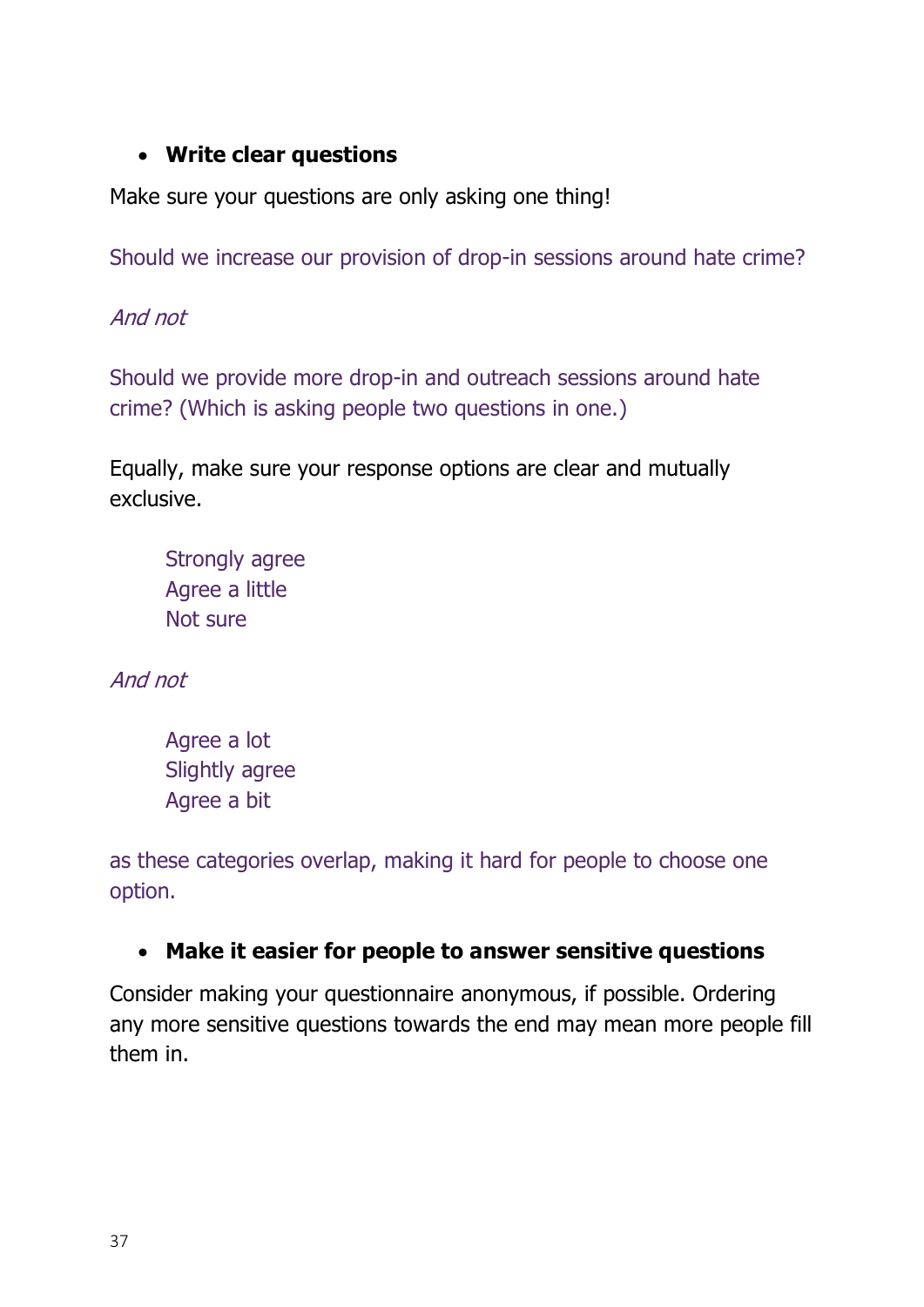## • **Offer multiple ways of responding if you can**

It is possible to administer questionnaires by paper, online, text, or, with greater resources, via telephone. Think about what will work best in your context and for the people you want to survey. Offering multiple options for responding can sometimes improve your response rate (the proportion of people who complete your questionnaire when invited to).

## • **Consider accessibility**

Questionnaires can be adapted for people less able to read independently. Scales can be represented pictorially, if appropriate. Questionnaires can also be used like a structured interview, with one person reading out the questions and answer options, and supporting the respondent to provide their answers. This can be done either face to face or via phone. In these circumstances, simple questions, short and clear scales and brief, targeted questionnaires are especially vital.

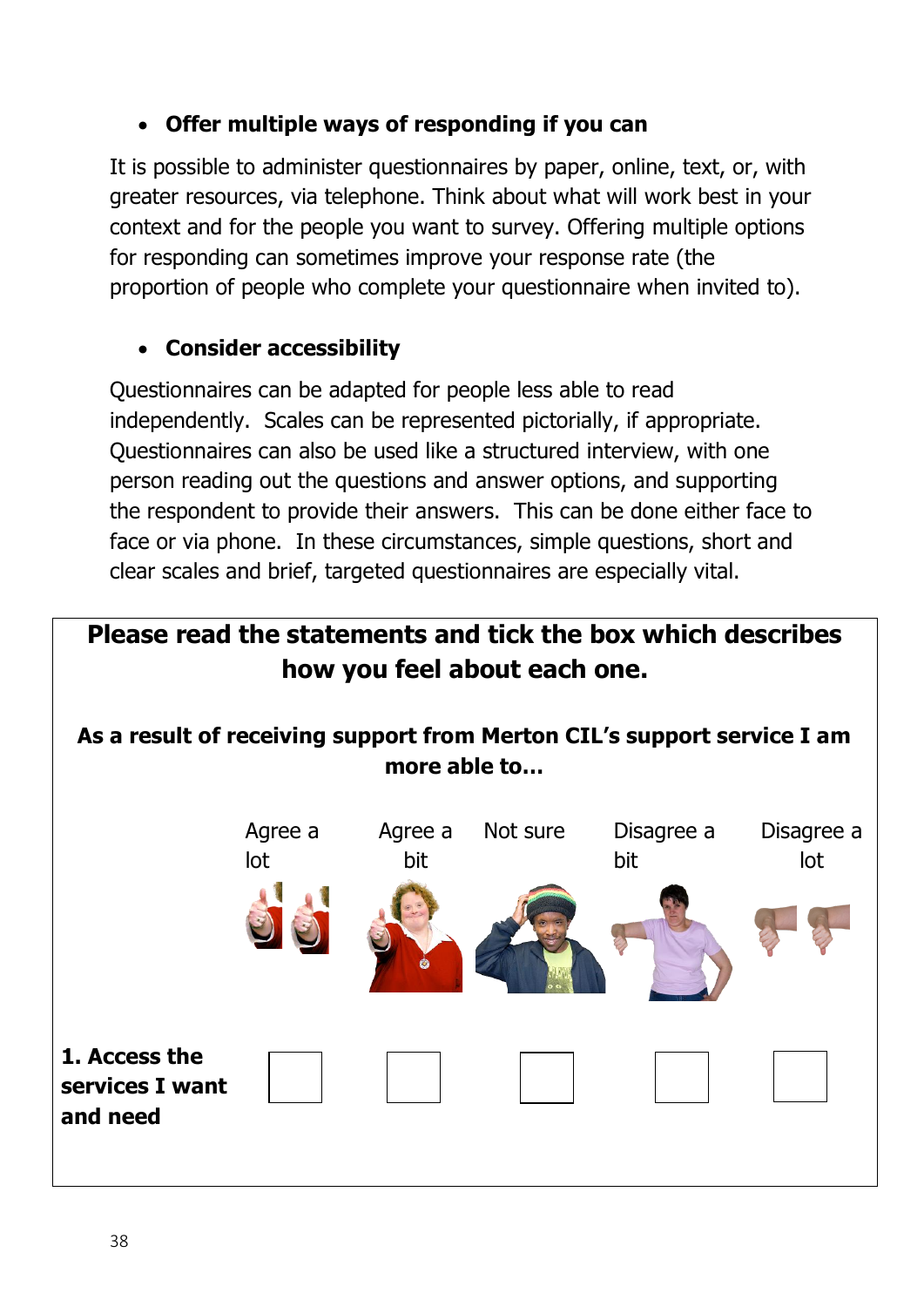## • **Go after quality and outcomes**

There is nothing to stop you from collecting information about quality (how satisfied people were with the service you provided) as well as outcomes (what changes were or were not created) in the same questionnaire. Often combining the two sets of questions can provide interesting insights.

## • **Consider timing**

When assessing whether change has occurred, you can either: Take a baseline and then a later measure to examine the difference between the two points (a **'pre and post'** approach). This is generally done by asking the baseline questions before your intervention, and your follow-up questions afterwards.

Alternatively, you can measure change **retrospectively**, by waiting until the end of your intervention, and asking people to reflect on how much change has happened since the start.

Which approach you choose is likely to be determined by a number of factors, not all of them technical. A pre and post measure is generally considered to be the more effective way of assessing change, as it is less dependent on memory. However, you will also need to consider:

- Whether people are willing and/or able provide a baseline measure (for example, learners may measure their understanding as being greater than it actually is  $-$  this is called the Dunning Kruger effect)
- Whether you have the resources to capture data both before and after
- Whether people are able to focus on a questionnaire early in their support process, for instance if they are in distress, it may not be appropriate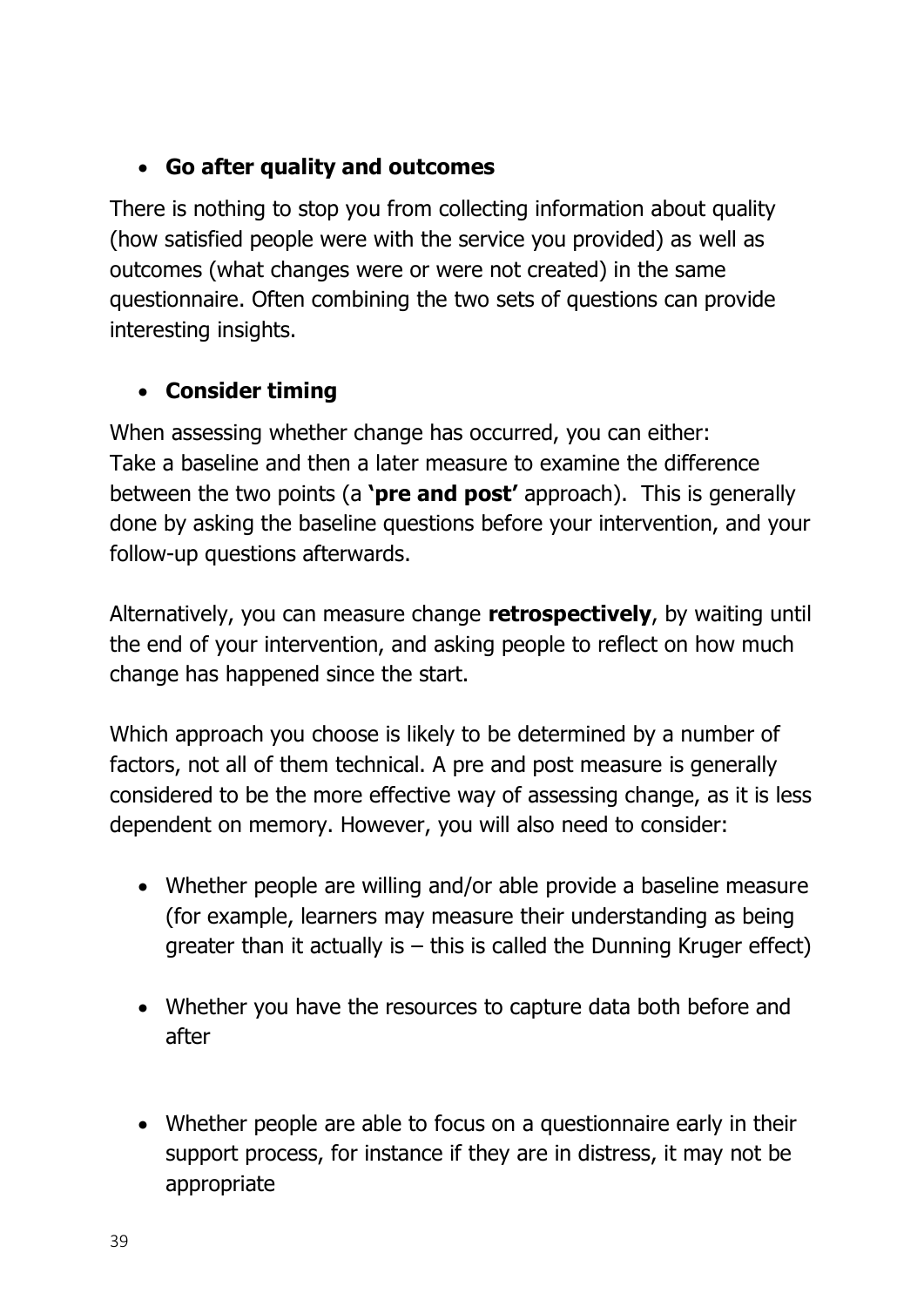• How the data collection process might affect people's experience of the service you're offering.

#### **Before you move on…**

Your indicators form the backbone of your monitoring plan by setting out exactly what you need to collect. Matching each indicator to a data collection method is a great start, but you will also need to decide ahead of time:

- Who will gather the data?
- When they will collect it?
- How the data will be used (for external reporting, fundraising, etc.)?

This last point is especially useful for further prioritising and tightening the scope of your data collection plan.

A simple framework for presenting all of this information can be found as an appendix to this handbook.

- 1. **Are you clear on how each indicator will be evidenced, by whom, why and when?** Using the sample framework provided with this handbook can be a useful way of organising this information.
- 2. **Have you considered any training needs?** Will the people collecting the data need any additional skills development or training in order to be able to perform their data collection tasks effectively?
- 3. **Have you considered any IT needs?** Having somewhere to store and analyse your data is also important. How will data be entered, and by whom? Will you require any new software?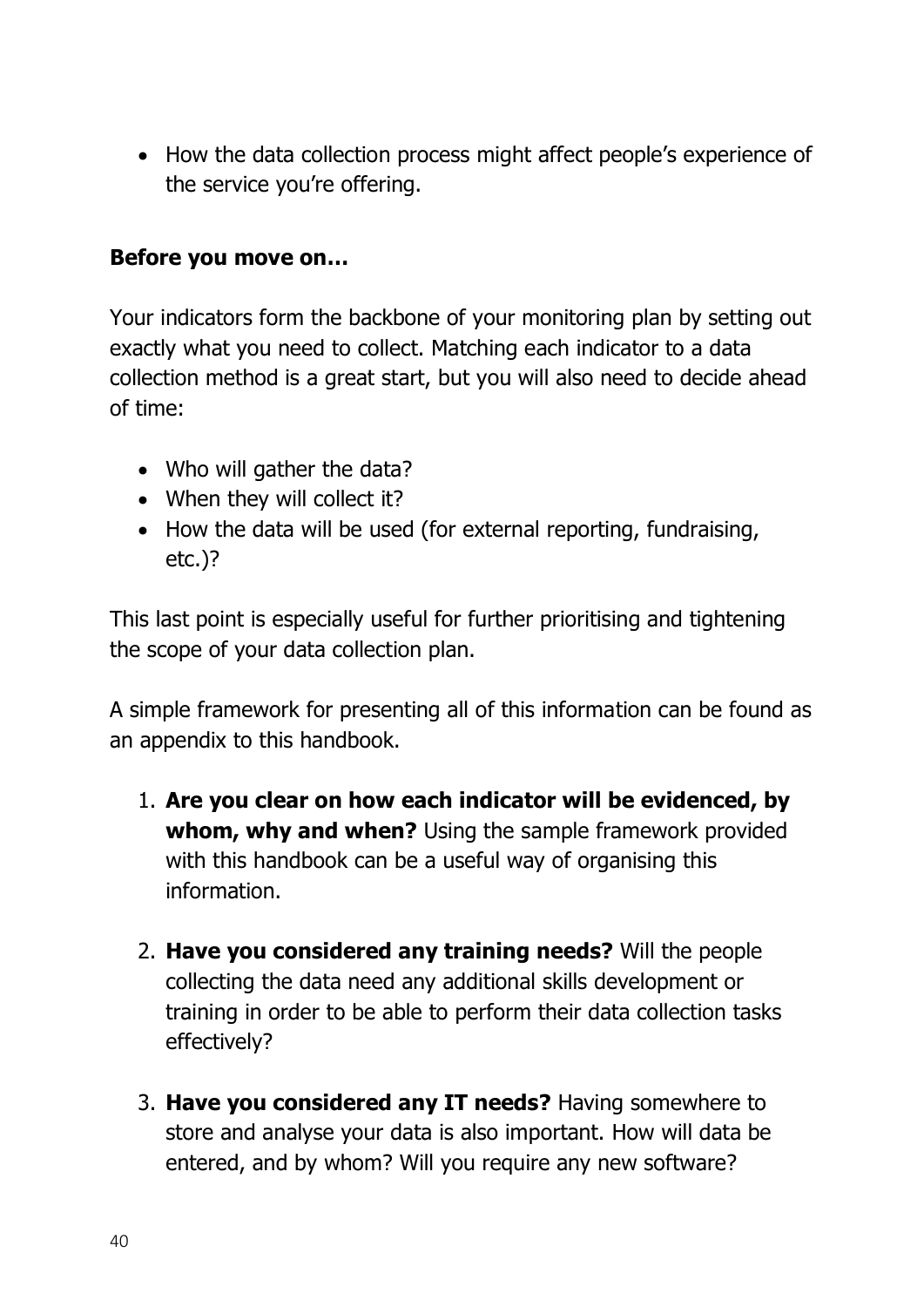#### <span id="page-38-0"></span>**Top Tips for Data Collection**

#### **Avoid collecting lots of information that you will not use<sup>6</sup>**

If you're not sure whether you need it; if you are not sure what you will use it for; if you will not have time to analyse it…. then don't collect it.

#### **Consider Timing**

Evaluation is a reflective process that requires time. You may also have a particular deadline in mind such as a strategic planning meeting or funding report. Plan the time required for your evaluation carefully, allowing for delays, set-backs and a pilot of any new tools and processes. If you want to measure change (as you may claim that change will happen as part of the outcome), then ensure that a baseline, usually in the form of a questionnaire will need to be planned at the beginning of the project.

#### **Involve Staff and Where Possible Service Users**

Think about people issues. Bringing people on board as early as possible will help people to see the purpose of the evaluation and should help you to plan something workable and straightforward.

#### **Provide Training and Support Where Needed**

Often the people doing the frontline work are 'gatekeepers' to the data so their commitment and enthusiasm is absolutely essential. Providing training and emphasising the importance of data to the continuation of the project. As a consequence, support should be provided to help them collect data carefully and consistently.

#### **Pilot Collection, Analysis and Storage**

Pilot your data collection tools and processes before rolling them out, to check they are effective and workable. It is also important to pilot analysis, to make sure that you are able to manage and make sense of

<sup>&</sup>lt;sup>6</sup> This list is taken from NCVO Charities Evaluation Services training resources.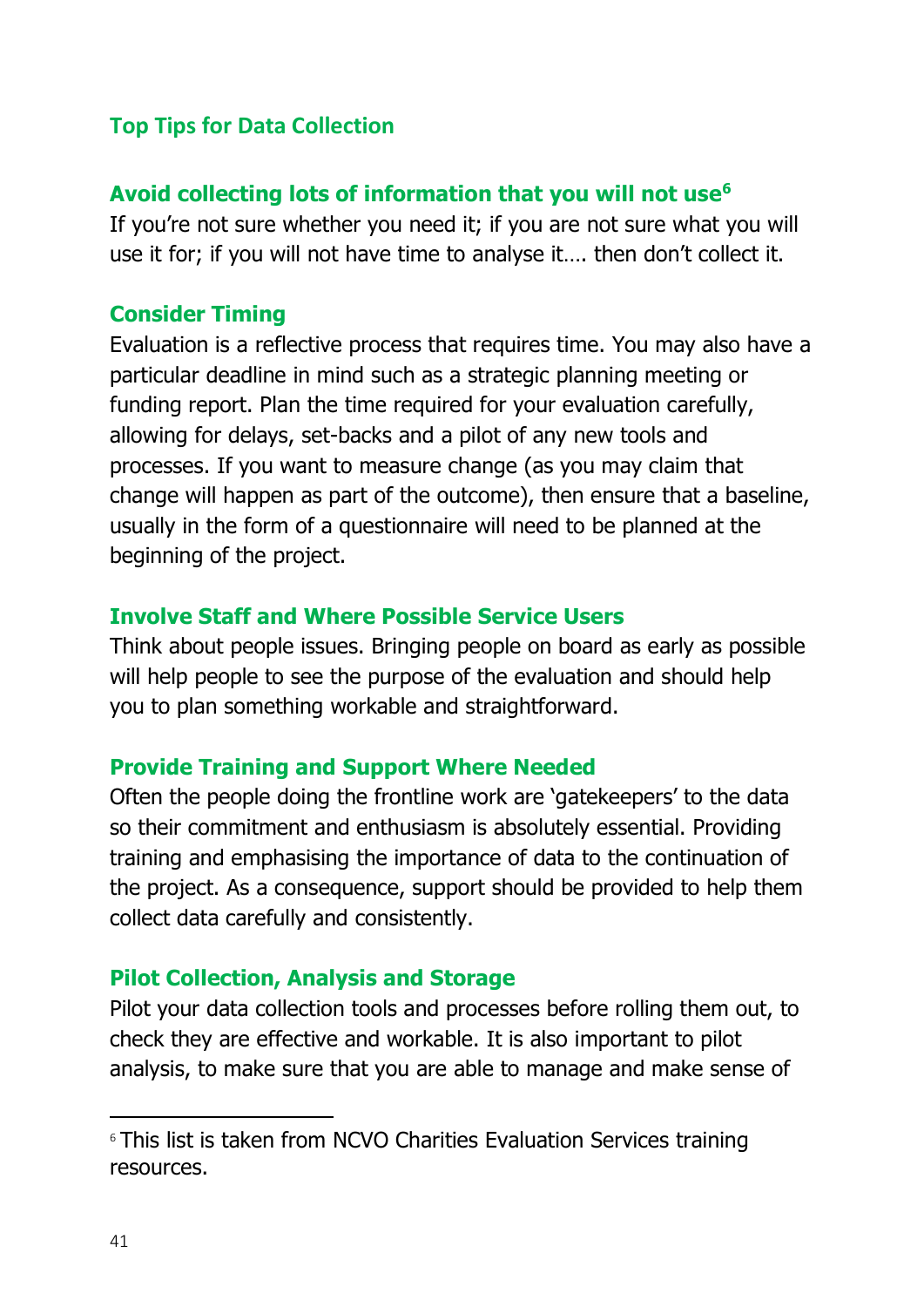the data you are collecting. All the data and information gathered should be kept in a secure location either on the organisations network or hard drive but always password protected to ensure confidentiality.

#### **Leave Room for Unexpected Outcomes to Emerge**

As well as gathering data on the positive outcomes from your work, you will need to find out about any negative or unexpected changes that have occurred as a result of your work. To gather this sort of information, consider building in an open or qualitative element into your data collection plan.

## **Feedback to People Who Collected and Provided the Data**

Feeding back your findings is often forgotten at the end of your evaluation, but this is crucial if you want to keep people's enthusiasm for evaluation alive. This is often an opportunity to ask people to comment on your findings too, adding another layer to your analysis.

#### **Finally – Start Small**

If you have been collecting very little or no data, implementing the whole of your monitoring framework in one go might feel daunting. Picking one priority area to begin with may make for a gentler starting point.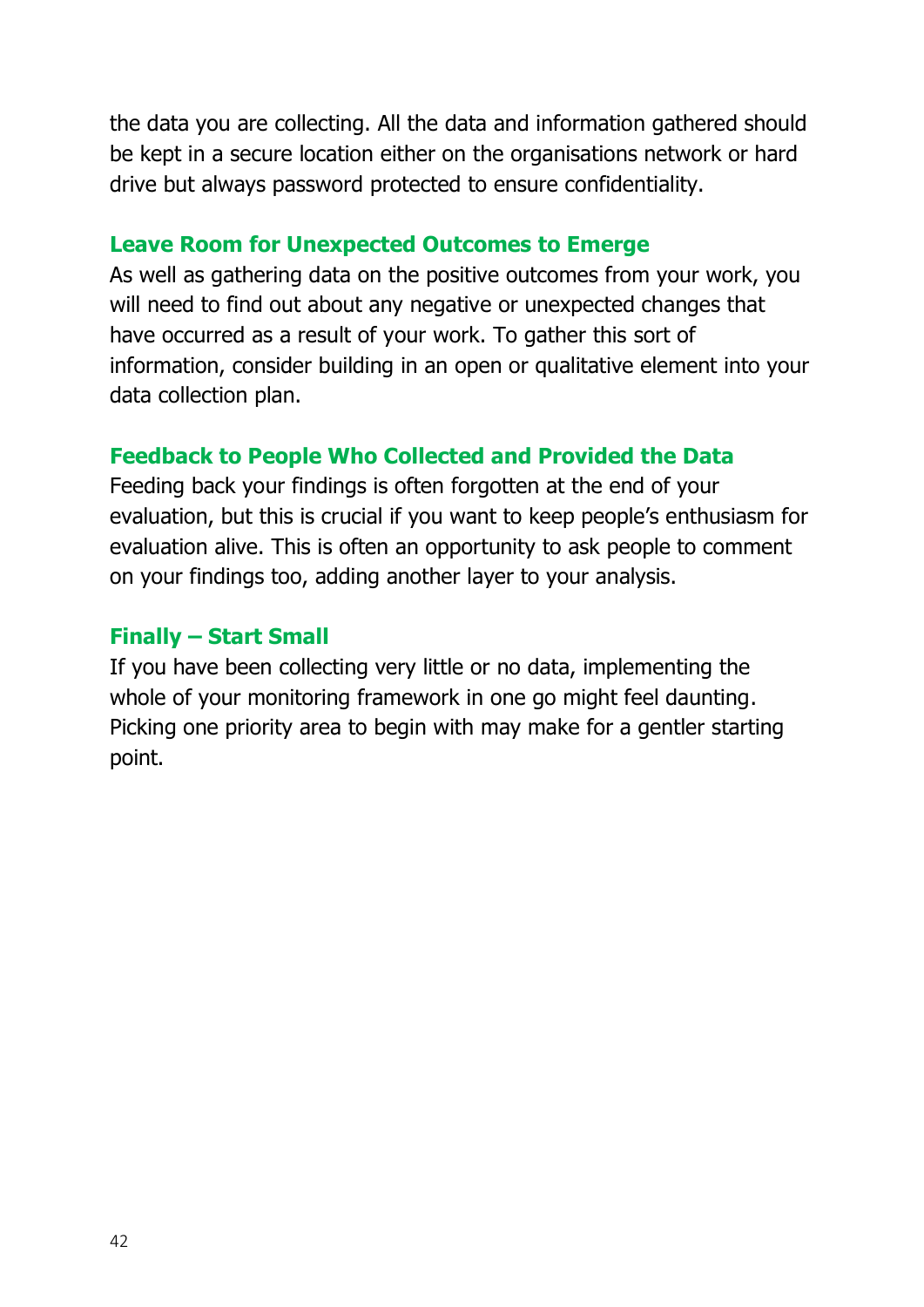# <span id="page-40-0"></span>**5. Appendices**

## <span id="page-40-1"></span>**Glossary**<sup>7</sup>

| Data                      | Facts, statistics and other raw material<br>gathered for a specific purpose. Data needs to<br>be interpreted to give it meaning.                   |
|---------------------------|----------------------------------------------------------------------------------------------------------------------------------------------------|
| <b>DDPO</b>               | Deaf and Disabled People's Organisation                                                                                                            |
| Evaluation                | Using monitoring and other data you collect to<br>make judgements about your project.                                                              |
| Monitoring                | The routine, systematic collection and recording<br>of data about a project, mainly for the purpose<br>of checking its progress against its plans. |
| Impact                    | Broader or longer-term effects of a project's<br>activities, outputs and outcomes.                                                                 |
| Qualitative Data          | Data that is narrative and descriptive.                                                                                                            |
| Quantitative Data         | Data that is counted or expressed in numbers<br>and statistics.                                                                                    |
| Outcomes                  | The changes, benefits, learnings or other<br>effects that happen as a result of your work                                                          |
| <b>Outcome Indicators</b> | Things that you can measure to show whether<br>your desired outcomes have happened. They<br>can be qualitative or quantitative.                    |
| Outputs                   | All the detailed activities, services you do or<br>provide.                                                                                        |
| <b>Output Indicators</b>  | Things you can measure to show whether, and<br>to what extent, your planned outputs have<br>happened.                                              |
| Pilot                     | A way of testing out the effectiveness of a new<br>system by applying it to a small group and<br>getting feedback on the process.                  |
| Self-evaluation           | When an organisation uses its internal expertise<br>to carry out its own evaluation.                                                               |

<sup>7</sup> www.inspiringimpact.org.uk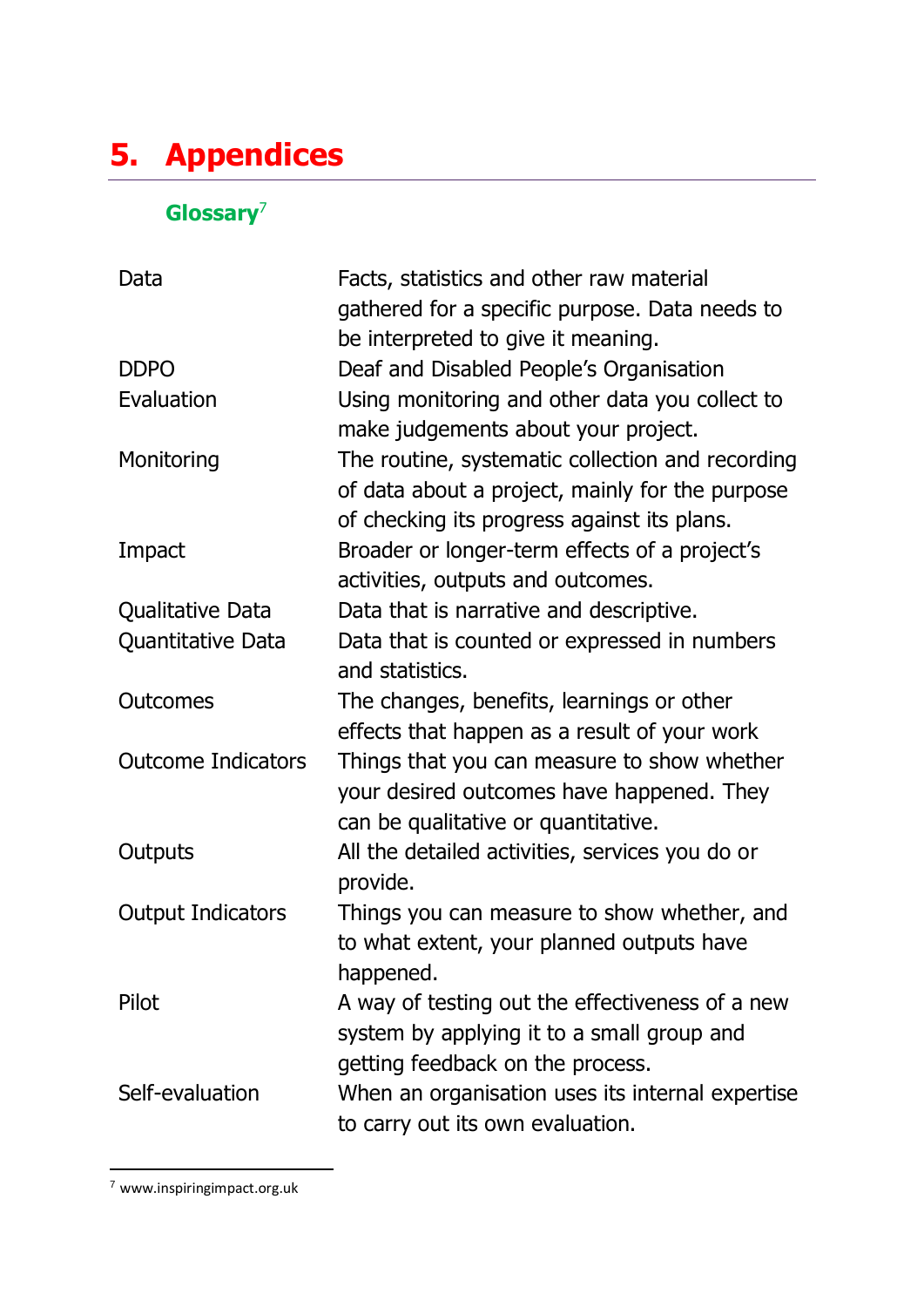| <b>Stakeholders</b> | The people or groups who are affected by or       |
|---------------------|---------------------------------------------------|
|                     | who can affect the activities of an organisation. |
|                     | This can include staff, volunteers, users,        |
|                     | customers, suppliers, trustees, funders,          |
|                     | commissioners, donors, purchasers, investors,     |
|                     | supporters and members.                           |
| Service user        | A beneficiary of an organisation or project       |
| User Involvement    | Where users become active participants in the     |
|                     | design and delivery of your activities.           |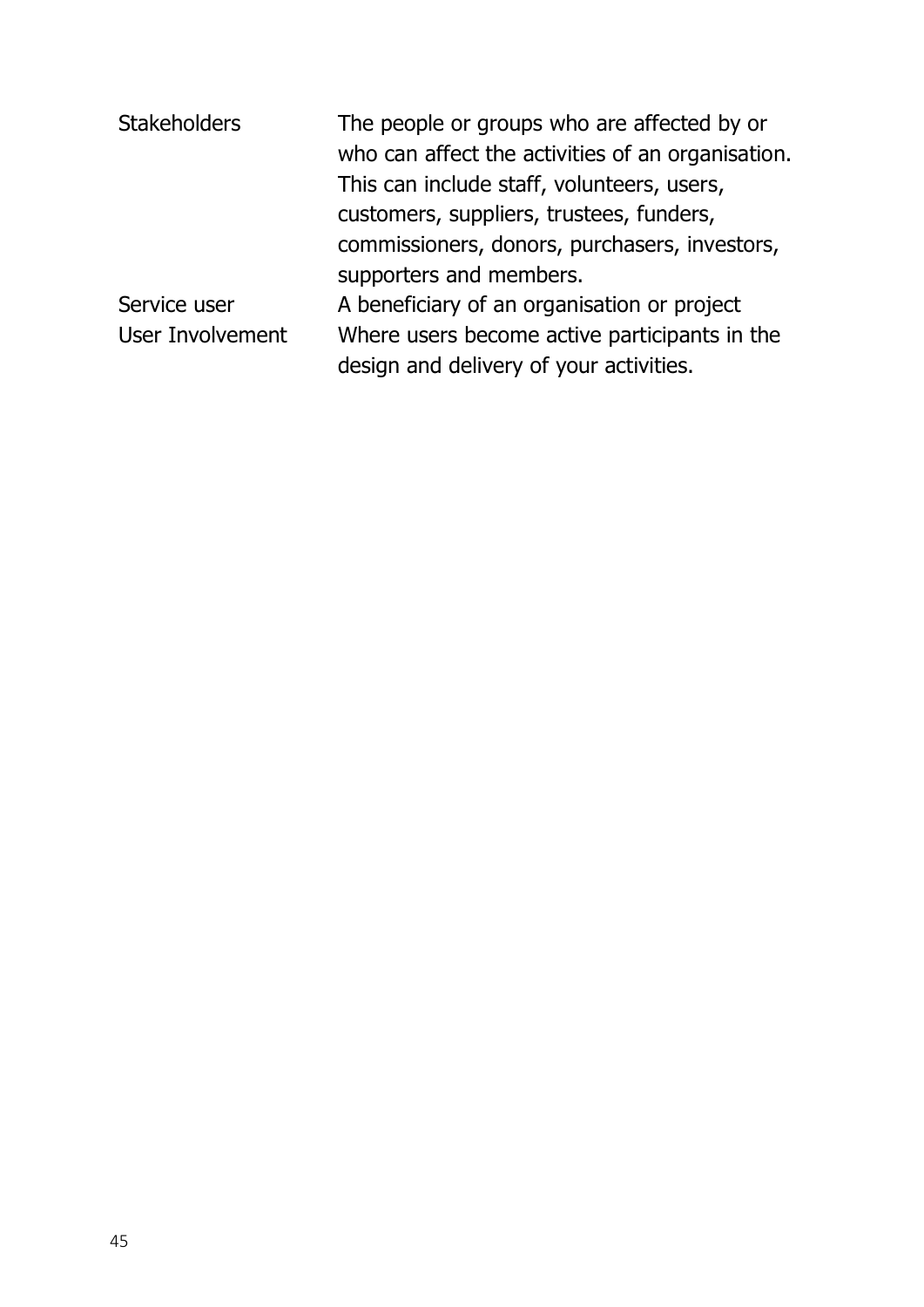## **Sample Outcomes Monitoring Framework**

Adapted from the Lewisham Speaking Up Hate Crime Project framework, with thanks.

<span id="page-42-0"></span>

| <b>Outcomes</b>                                                                                                 | <b>Outcome Indicators</b>                                                                    | <b>Information</b><br>collection tool/<br>methods (how<br>will we collect<br>it?) | <b>When will we</b><br>collect it? | <b>Who will collect</b><br>it? |
|-----------------------------------------------------------------------------------------------------------------|----------------------------------------------------------------------------------------------|-----------------------------------------------------------------------------------|------------------------------------|--------------------------------|
| People with<br>learning<br>disabilities (pwld)                                                                  | Whether or not pwld<br>can identify indicators of<br>hate crime                              | Pre and post<br>workshop surveys                                                  | Before and after<br>each workshop  | Project staff or<br>volunteers |
| increase their<br>knowledge of hate<br>crime                                                                    | Whether or not people<br>with learning disabilities<br>can describe the<br>reporting process | Pre and post<br>workshop surveys                                                  | Before and after<br>each workshop  | Project staff or<br>volunteers |
| People with<br>learning<br>disabilities feel<br>more confident to<br>articulate their<br>views on hate<br>crime | Level of confidence<br>(self-reported)                                                       | Pre and post<br>workshop surveys                                                  | Before and after<br>each workshop  | Project staff or<br>volunteers |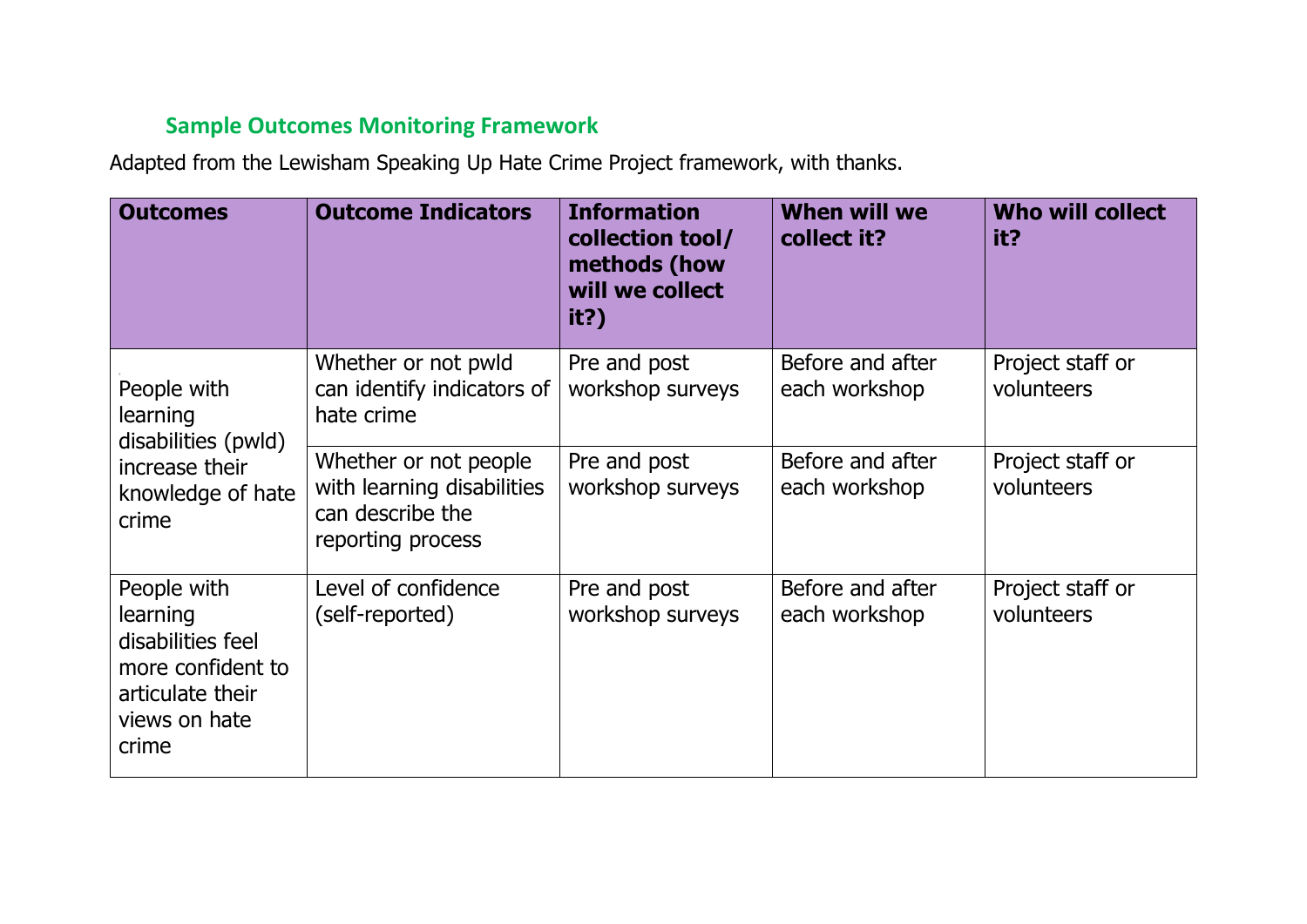| <b>Outcomes</b>                                                                                                 | <b>Outcome Indicators</b>                                                                   | <b>Information</b><br>collection tool/<br>methods (how<br>will we collect<br>it?) | <b>When will we</b><br>collect it?                                    | <b>Who will collect</b><br>it?                             |
|-----------------------------------------------------------------------------------------------------------------|---------------------------------------------------------------------------------------------|-----------------------------------------------------------------------------------|-----------------------------------------------------------------------|------------------------------------------------------------|
| People with<br>learning<br>disabilities feel<br>more confident to<br>articulate their<br>views on hate<br>crime | Level of confidence<br>(self-reported)                                                      | One to one<br><b>interviews</b>                                                   | At the end of each<br>project phase (a<br>sample of project<br>users) | Project staff or<br>volunteers from a<br>different project |
|                                                                                                                 | No. and profile of pwld<br>expressing a view on<br>hate crime in the<br>People's Parliament | Observation notes                                                                 | During the People's<br>Parliament                                     | Project staff or<br>volunteers                             |
|                                                                                                                 | Type of view expressed                                                                      | Observation notes                                                                 | During the People's<br>Parliament                                     | Project staff or<br>volunteers                             |
| More people with<br>learning<br>disabilities are<br>reporting hate<br>crime                                     | No. and type of hate<br>crime reported to police<br>from pwld                               | Police hate crime<br>statistics                                                   | Annually                                                              | Police/ project<br>manager                                 |
|                                                                                                                 | Profile of the people<br>reporting hate crime                                               | Police hate crime<br><b>statistics</b>                                            | Annually                                                              | Police/ project<br>manager                                 |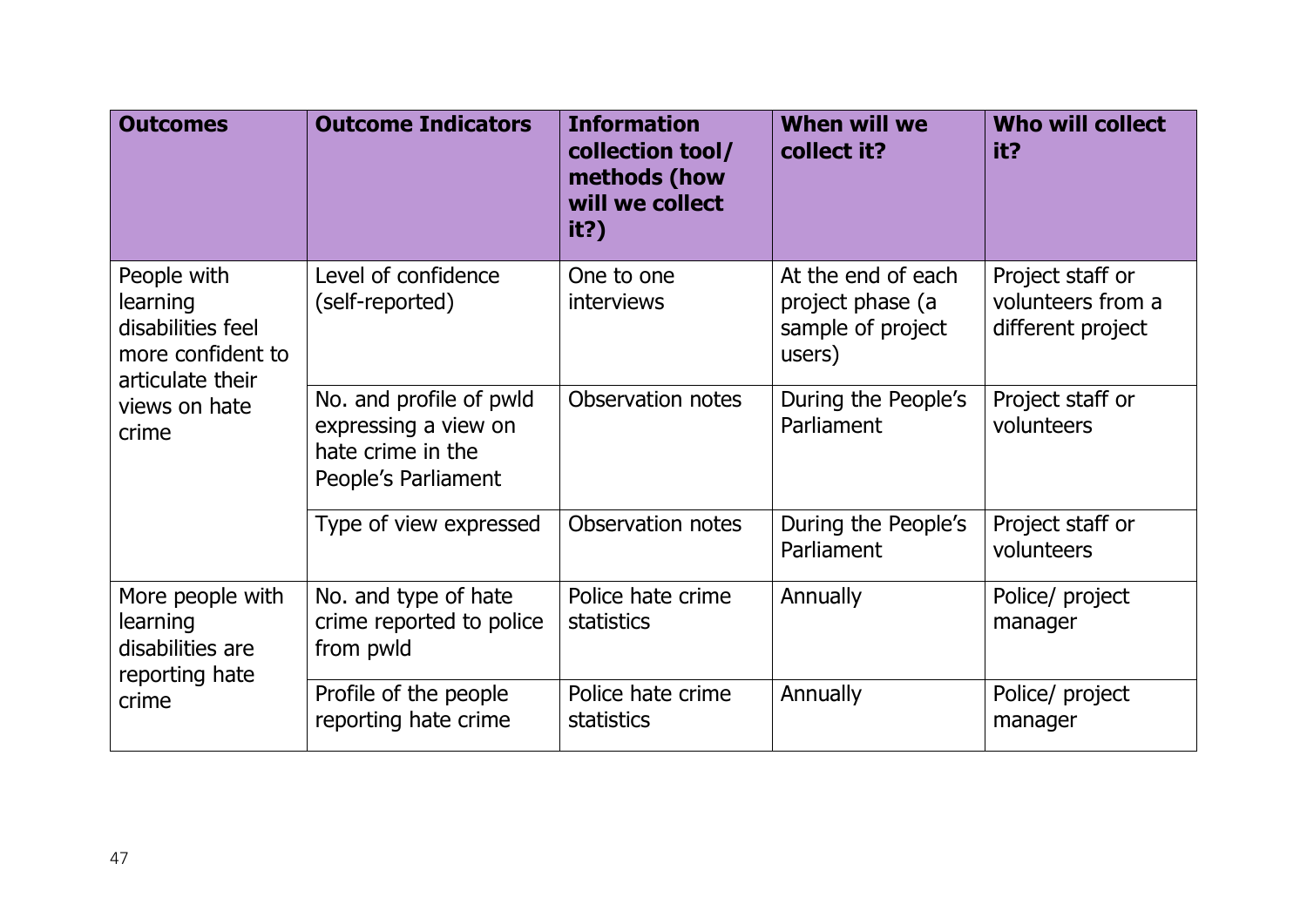## <span id="page-44-0"></span>**Checklist for Hate Crime Advocate Data Collection and Monitoring**

Hate Crime cases can be complex and long, requiring good information capture. The following is an example of case monitoring from Stay Safe East, reproduced here with thanks to Tam Preboye.

| Information           | Example of what       | Why collect this?                   |
|-----------------------|-----------------------|-------------------------------------|
| recorded              | might be recorded     |                                     |
| <b>Allocated</b>      | <b>Peter Smith</b>    | All questions related to this case  |
| Worker                |                       | will be the responsibility of Peter |
| <b>Type of Crime</b>  | Cuckooing             | To ensure that the correct          |
|                       |                       | resources and experience is         |
|                       |                       | available                           |
| <b>Client Number</b>  | $\mathbf{1}$          | To know how many cases Peter        |
|                       |                       | is currently working on             |
| <b>Client</b>         | #HCREF                | Client reference identification is  |
| Reference             |                       | often used in communication         |
|                       |                       | between the Advocate and a          |
|                       |                       | <b>Third Party</b>                  |
| <b>Current Status</b> | Open                  | As all this information is usually  |
|                       |                       | loaded into an Excel file, it       |
|                       |                       | becomes easier to filter on all     |
|                       |                       | Open cases. If the work is not      |
|                       |                       | completed, there must be an         |
|                       |                       | action box for next steps           |
| <b>Date Closed</b>    | 25.9.2019             | Indicates the date when the         |
|                       |                       | Service User case has been          |
|                       |                       | successfully closed                 |
| Referred By           | <b>Victim Support</b> | Understanding where the             |
|                       |                       | referrals come from can help        |
|                       |                       | with ongoing dialogue to ensure     |
|                       |                       | hate crimes are correctly           |
|                       |                       | referred                            |

## **Data about the client/service user**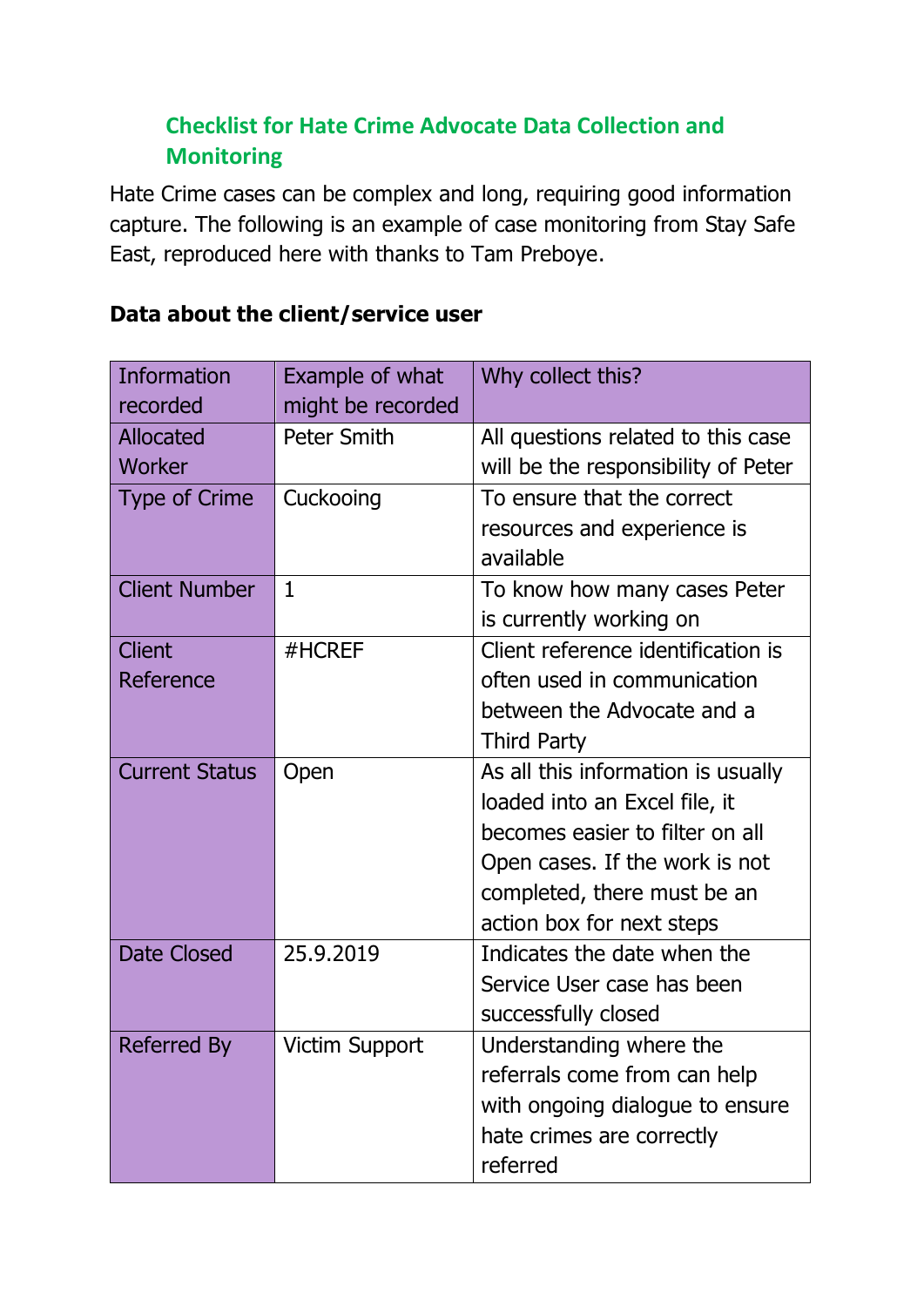| Date Referred        | 27.11.2018           | Can help in understanding the    |
|----------------------|----------------------|----------------------------------|
|                      |                      | time lag between the initial     |
|                      |                      | referred date and the date it    |
|                      |                      | closed and align to the type of  |
|                      |                      | hate crime committed             |
| <b>Risk Level at</b> | High                 | If High, then additional         |
| Referral             |                      | protection might be required by  |
| (H/M/L)              |                      | the victim, perhaps from the     |
|                      |                      | police. Further information is   |
|                      |                      | available in the Hate Crime      |
|                      |                      | Toolkit published by Inclusion   |
|                      |                      | London                           |
| Gender               | Male                 | The gender of the victim may     |
|                      |                      | influence the appointment of a   |
|                      |                      | case worker                      |
| <b>Ethnicity</b>     | <b>Black British</b> | Helps to establish whether there |
|                      |                      | is a racial bias towards hate    |
|                      |                      | crime                            |
| <b>Access Needs</b>  | European             | Does the individual need the     |
|                      |                      | help of an Interpreter or BSL    |
| Impairment/s         | Physical             | Understand if any provision      |
|                      | impairment,          | needs to be made in terms of     |
|                      | learning disability  | access                           |
| Impairment/s         | Physical             | Is there any bias towards a      |
|                      | impairment,          | particular impairment            |
|                      | learning disability  |                                  |
| Age at Referral      | 29                   | Helps with understanding the     |
|                      |                      | age profile of disabled hate     |
|                      |                      | crime victims                    |
| Date of Birth        | 01.01.1990           |                                  |
| Faith                | Christian            | Provides information as to       |
|                      |                      | whether faith was part of the    |
|                      |                      | hate crime motivation. All       |
|                      |                      | protected characteristics        |
|                      |                      | monitoring data helps us review  |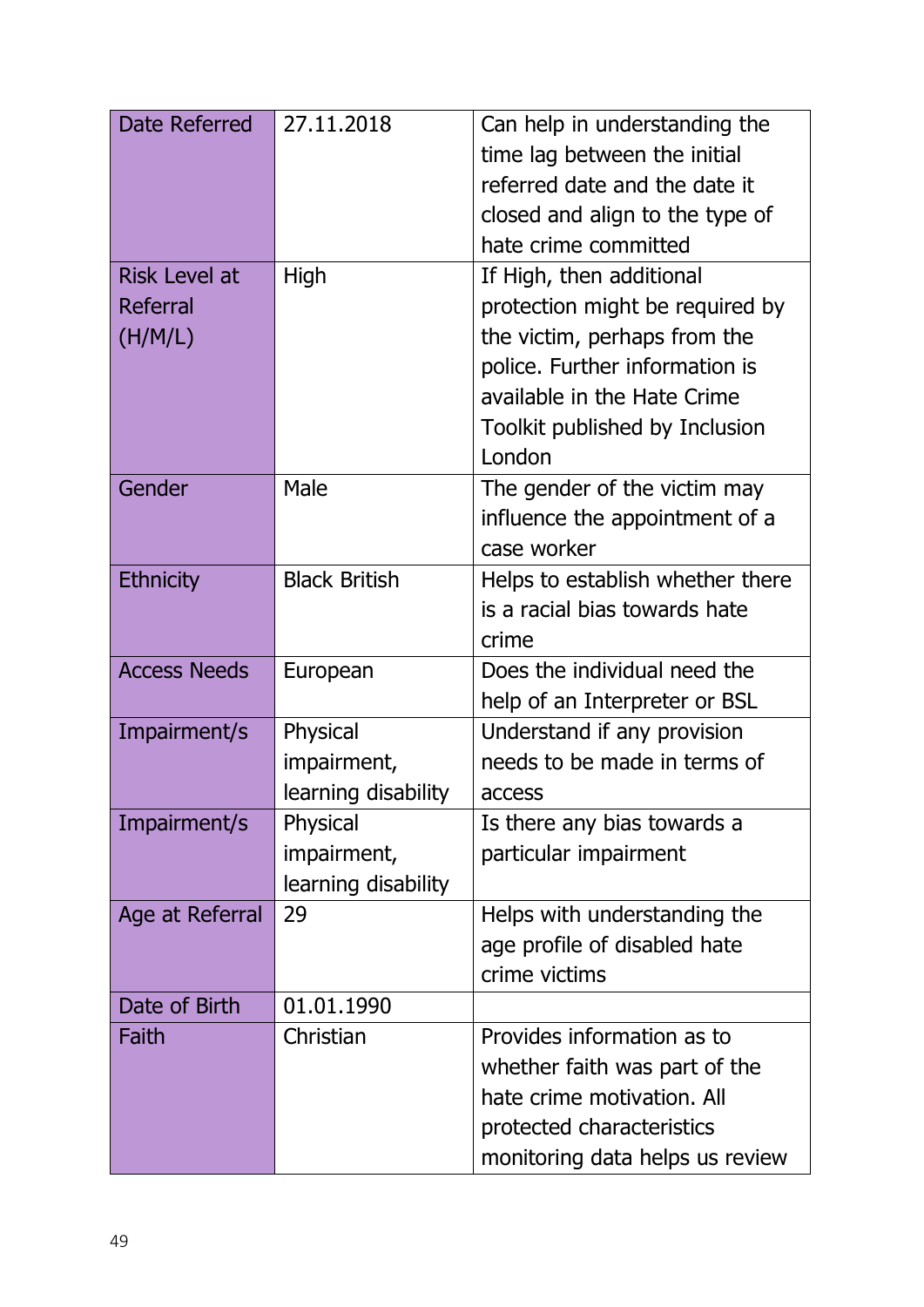|                       |                      | whether we are reaching all          |
|-----------------------|----------------------|--------------------------------------|
|                       |                      | types of people                      |
| <b>Sexual</b>         | Heterosexual         | Provides information as to           |
| Orientation           | Male                 | whether sexual orientation was       |
|                       |                      | part of the hate crime motivation    |
| <b>Marriage/Civil</b> | Yes                  | Could the partner be under           |
| Partnership           |                      | suspicion for inflicting hate crime  |
| Y/N                   |                      |                                      |
| Immigration           | <b>UK Citizen</b>    | Check recourse to public funds if    |
|                       |                      | they are not a UK Citizen or         |
|                       |                      | <b>Settled Status</b>                |
| Employed              | Yes                  | Does the victim need support in      |
|                       |                      | informing his/her employer and       |
|                       |                      | any implications for potential       |
|                       |                      | absence                              |
| <b>Housing</b>        | Social Housing       | Is the accommodation fit for         |
| Tenure                |                      | purpose? Rights of the Service       |
|                       |                      | User at the property e.g. tenant,    |
|                       |                      | licencee or leaseholder. Is the      |
|                       |                      | perpetrator a neighbour and can      |
|                       |                      | the social landlord support with     |
|                       |                      | solution?                            |
| <b>Borough</b>        | <b>Tower Hamlets</b> | Helps to identify the Borough        |
|                       |                      | where disabled hate crime is         |
|                       |                      | most prevalent and to help with      |
|                       |                      | future funding application. Might    |
|                       |                      | even be beneficial to record the     |
|                       |                      | Ward                                 |
| Number of             | $\mathbf 1$          | Is this child also at risk following |
| Children              |                      | the hate crime? Do Social            |
| (Pre 18)              |                      | Services also need to be involved    |
|                       |                      | if there is a clear safeguarding     |
|                       |                      | issue? Is the child living at the    |
|                       |                      | property? Check whether the          |
|                       |                      | child has a disability as there is   |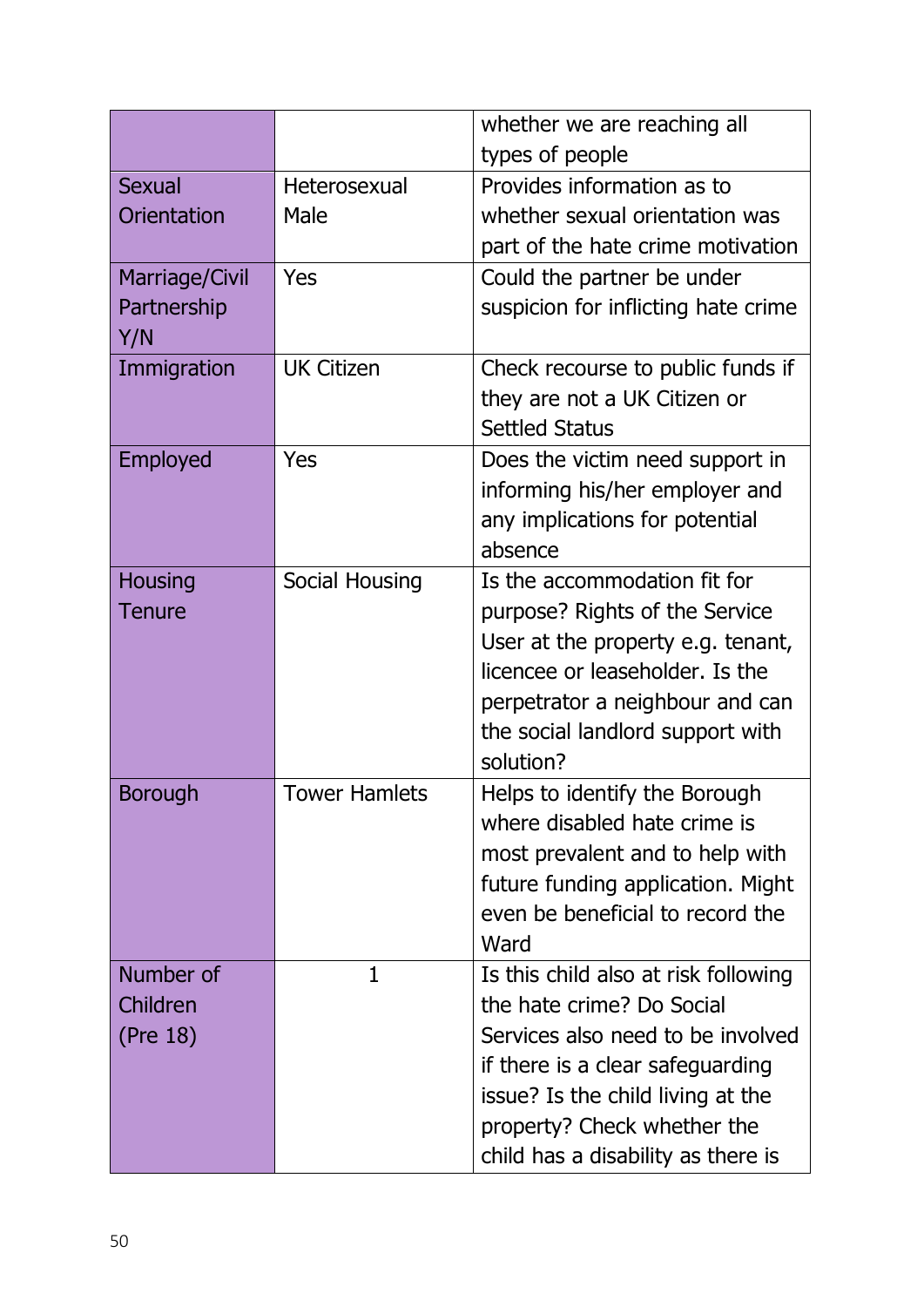|                   |                | potentially additional support      |
|-------------------|----------------|-------------------------------------|
|                   |                | from Education Healthcare Plan      |
| Number of         | $\overline{0}$ | Can they provide any type of        |
| Children          |                | Support Network for the victim?     |
| (Post 18)         |                |                                     |
| Children          | Y              | Do Social Services need to be       |
| affected by the   |                | involved? Are the children at       |
| <b>Hate Crime</b> |                | risk? Assess whether a              |
| Y/N               |                | Safeguarding referral is required   |
| Children          | Y              | Are the hate crimes linked          |
| affected by the   |                | between parents and children? Is    |
| <b>Hate Crime</b> |                | there a strong relationship         |
| who are           |                | between the two? Assess             |
| <b>Disabled</b>   |                | whether a Safeguarding referral     |
|                   |                | is required                         |
| Pregnant Y/N      | N              | If yes, is the unborn child at risk |
|                   |                | following the hate crime            |
|                   |                | incident? Develop a safet plan      |
|                   |                | with the Mother. Does the           |
|                   |                | Mother have capacity to look        |
|                   |                | after the child when born. Do       |
|                   |                | Social Services need to be          |
|                   |                | informed?                           |
| <b>Substance</b>  | Y              | If the victim is a substance        |
| Misuse Y/N        |                | abuser, could that have impaired    |
|                   |                | judgement and accuracy of what      |
|                   |                | has happened? Have they been        |
|                   |                | referred to drug and alcohol        |
|                   |                | team at the local council. A GP     |
|                   |                | or Social Services can facilitate   |
|                   |                | this process if needed              |
| Targeted by       | Y              | Did the victim know the             |
| <b>Multiple</b>   |                | perpetrators and has he been        |
| Perpetrators      |                | the object of abuse before. Is      |
| Y/N               |                | there a police record of what has   |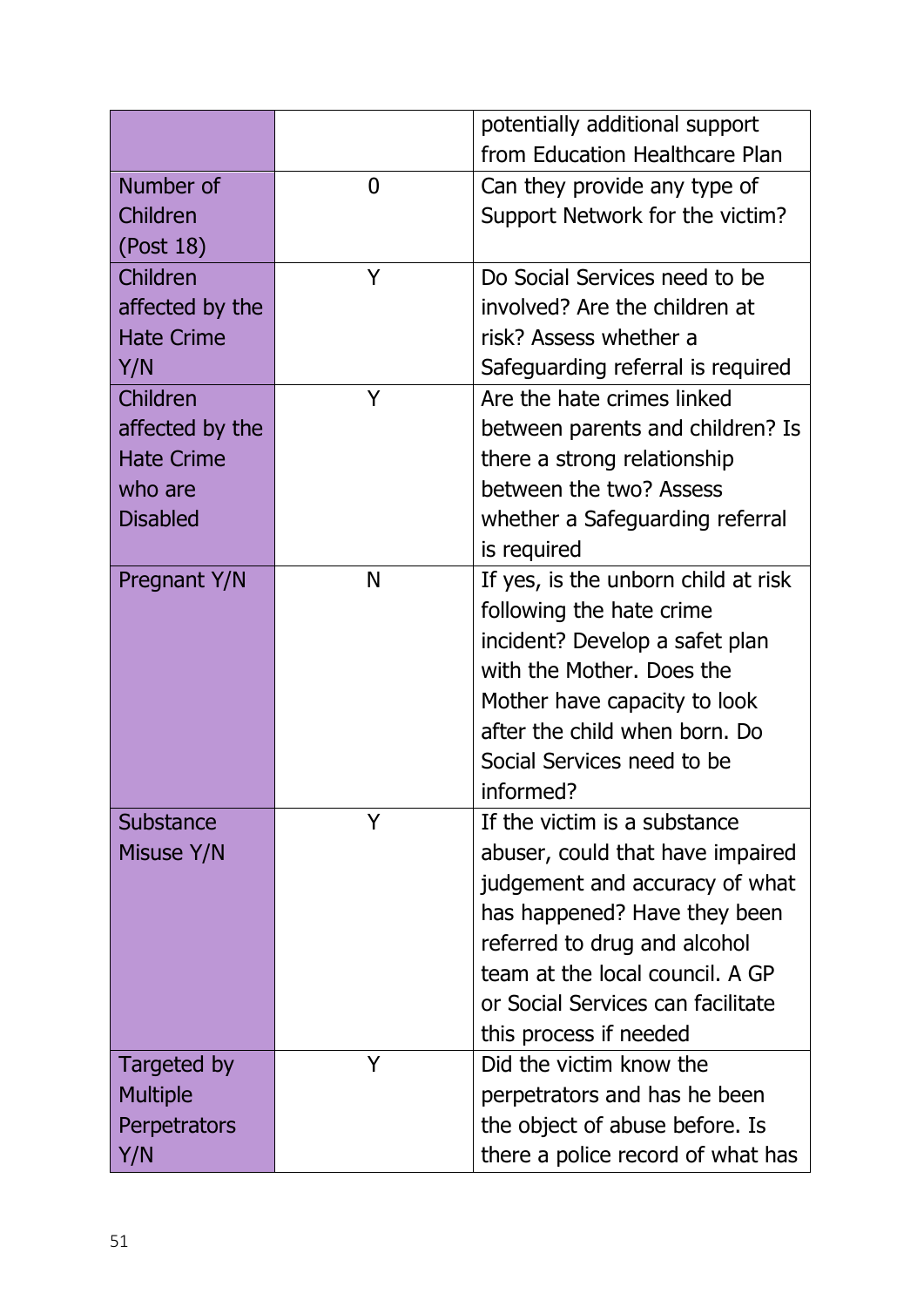|                        |                  | gone on in the past as well as     |
|------------------------|------------------|------------------------------------|
|                        |                  | potentially Social Services or a   |
|                        |                  | Housing dispute                    |
| Relationship of        | Known gang       | Have the police known about this   |
| Perpetrator/s          | operating on the | gang, so can they identify the     |
| to victim              | <b>Estate</b>    | perpetrator of this criminal       |
|                        |                  | activity. Opportunity to get an    |
|                        |                  | injunction. Important to know      |
|                        |                  | relationships to identify risks    |
| Repeat                 | Y                | If this is a repeat incident, was  |
| Instances of           |                  | this bought to a successful        |
| <b>Initial Hate</b>    |                  | conclusion before or have there    |
| Crime Y/N              |                  | been any learnings. A pattern      |
|                        |                  | can be identified and the abuse    |
|                        |                  | could be getting worse             |
| Number of              | 4                | Is there a reason why the          |
| Repeat                 |                  | number of repeat incidents has     |
| <b>Incidents</b>       |                  | increased to 4 and not been        |
|                        |                  | dealt with in the past?            |
| Conflict of            | Y                | Service User 1 is already a victim |
| Interest Y/N           |                  | but Service User 2 is complaining  |
|                        |                  | against Service User 1, then the   |
|                        |                  | case for Service User 2 could not  |
|                        |                  | be taken on as it is a conflict of |
|                        |                  | interest                           |
| <b>Client Baseline</b> | Y                | It is important that at the outset |
| Questionnaire          |                  | of the service user interaction    |
| Y/N                    |                  | that a Baseline Questionnaire is   |
|                        |                  | completed to gather information    |
|                        |                  | on the Service User                |
| <b>Client Endpoint</b> | Y                | Has the victim completed this      |
| Questionnaire          |                  | questionnaire to measure the       |
|                        |                  | pathway through this process       |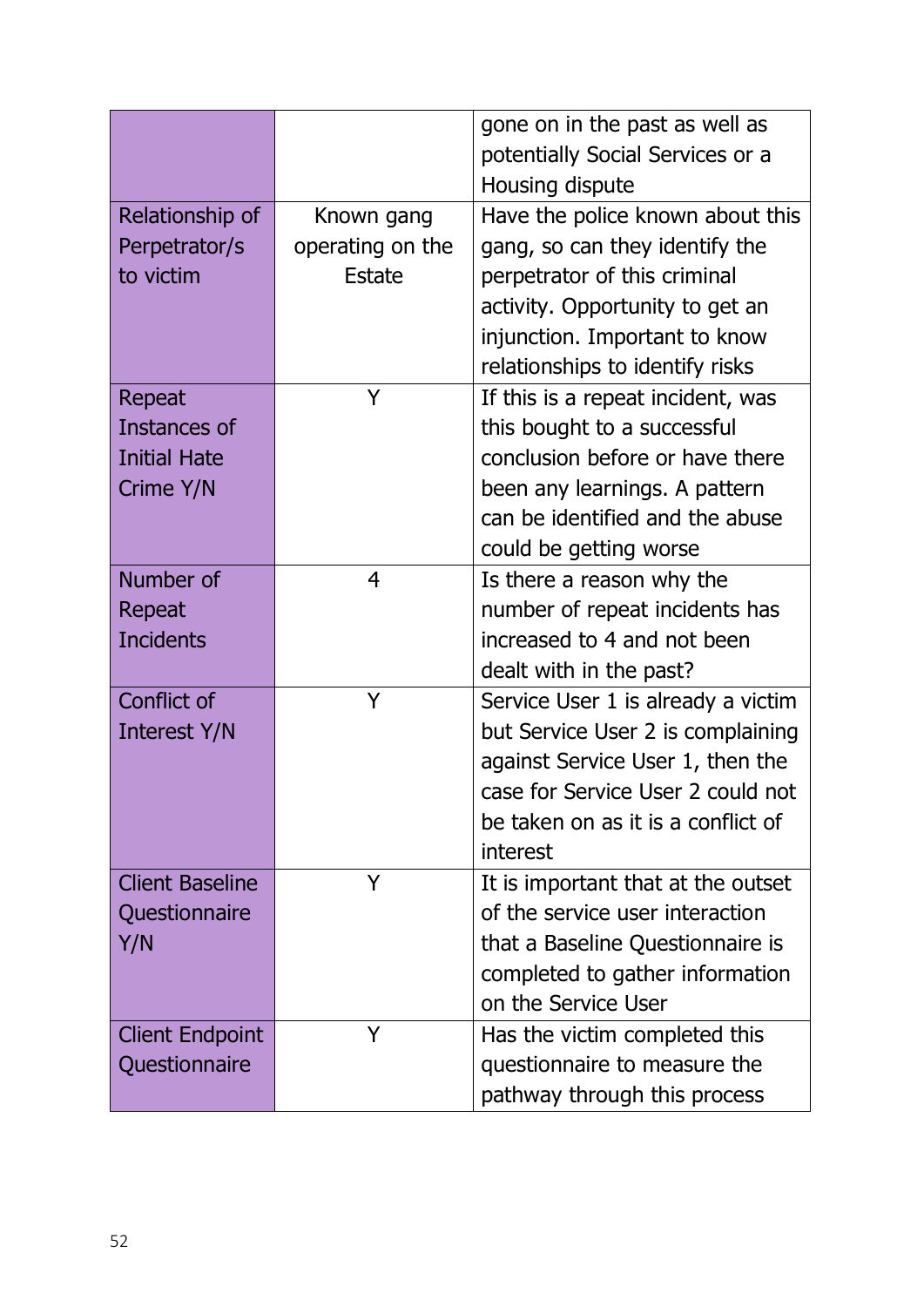| <b>Victim of Crime</b> | Y                         | If a victim then has this been    |
|------------------------|---------------------------|-----------------------------------|
| Y/N                    |                           | reported to the police or maybe   |
|                        |                           | social services                   |
| Supported              | Y                         | If the case has been reported to  |
| <b>Client to</b>       |                           | the police has it been recorded   |
| Report to the          |                           | appropriately for Hate crime for  |
| Police Y/N             |                           | example with a relevant Crime     |
|                        |                           | ID number                         |
| <b>Action Taken</b>    | <b>Insufficient</b>       | It is important to know how the   |
| by the Police          | <b>Evidence Gathered</b>  | police investigated the crime and |
|                        | by the Police to          | what circumstances if any led to  |
|                        | Link Suspects to          | an unsuccessful prosecution       |
|                        | <b>Victims Residence.</b> |                                   |
|                        | No statement              |                                   |
|                        | Taken from the            |                                   |
|                        | <b>Victim</b>             |                                   |
| Supported              | Y                         | If the move has been supported    |
| <b>Client to Move</b>  |                           | it is now more likely that the    |
| House Y/N              |                           | accommodation is now              |
|                        |                           | appropriate/fit for purpose       |
| <b>Action Taken</b>    | No action yet             | If a housing issue then important |
| by Local               | taken by $LA - risk$      | that LA have this issue on their  |
| <b>Authority</b>       | level has not been        | radar                             |
| Regarding              | confirmed by              |                                   |
| <b>Housing</b>         | police                    |                                   |
| (description)          |                           |                                   |
| Supported              | Y                         | Antisocial Behaviour (ASB) can    |
| Client to report       |                           | be the first step to Hate crime   |
| ASB to Local           |                           | developing                        |
| <b>Authority Y/N</b>   |                           |                                   |
| <b>Action Taken</b>    | Looking to obtain         | Helps the victim to know that the |
| by Local               | a part closure            | LA are aware of the incident      |
| <b>Authority</b>       | order                     |                                   |
| <b>Regarding ASB</b>   |                           |                                   |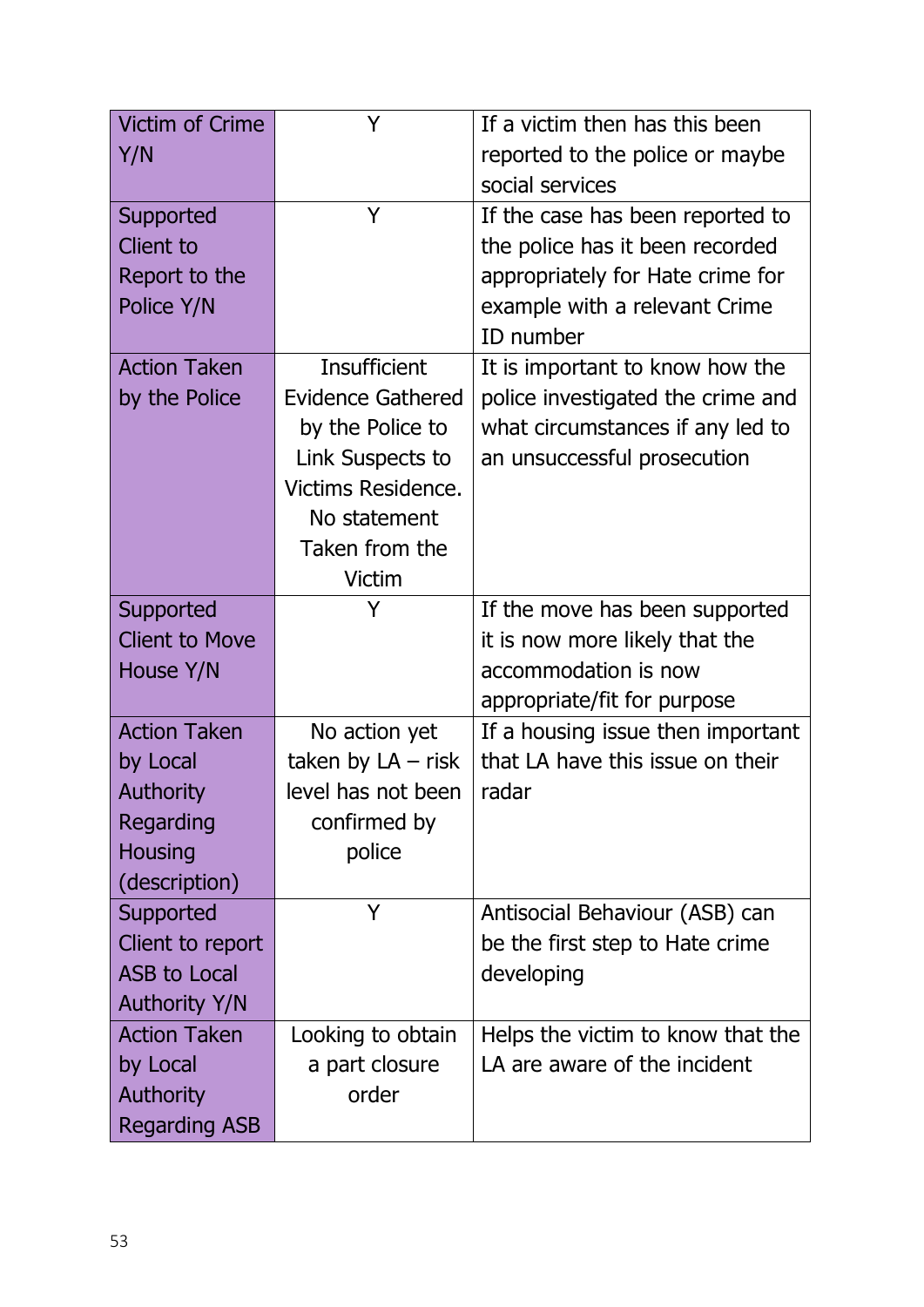| Supported              | N                        | Why was there no Harassment        |
|------------------------|--------------------------|------------------------------------|
| Client to get a        |                          | Warning issued. Was the ASB        |
| <b>Harassment</b>      |                          | not deemed strong enough?          |
| <b>Warning Y/N</b>     |                          |                                    |
| Supported              | N                        | Why was there no Harassment        |
| Client to get a        |                          | Order issued. Was the ASB not      |
| <b>Harassment</b>      |                          | deemed strong enough?              |
| Order Y/N              |                          |                                    |
| Supported              | N                        | At this stage an Injunction was    |
| Client to get an       |                          | not required                       |
| <b>Injunction Y/N</b>  |                          |                                    |
| <b>No Formal</b>       | N                        | The victim just needed general     |
| Action Taken,          |                          | support rather than getting the    |
| General                |                          | authorities involved               |
| <b>Support Only</b>    |                          |                                    |
| Y/N                    |                          |                                    |
| General                | <b>Emotional Support</b> | The victim at this stage has just  |
| <b>Support Given</b>   |                          | needed emotional support to        |
|                        |                          | deal with the incident. Could be   |
|                        |                          | that the Caseworker will now       |
|                        |                          | signpost to more Specialist        |
|                        |                          | Support                            |
| <b>Referred Client</b> | Referred to a            | There are a number of Specialist   |
| on for Extra           | Group for LGBT           | organisations to help support      |
| <b>Support (Name</b>   | and victims of           | victims across the community       |
| οf                     | violence (GALOP          |                                    |
| Organisation)          | Charity)                 |                                    |
| Risk level on          |                          | The risk level can be identified   |
| Closure H/M/L          |                          | and if Low the Caseworker will     |
|                        |                          | feel that the victim is at little  |
|                        |                          | risk. If High however, the         |
|                        |                          | Caseworker will want to check      |
|                        |                          | with the victim on a regular basis |
|                        |                          | to make sure the original          |
|                        |                          | perpetrator is not re-offending    |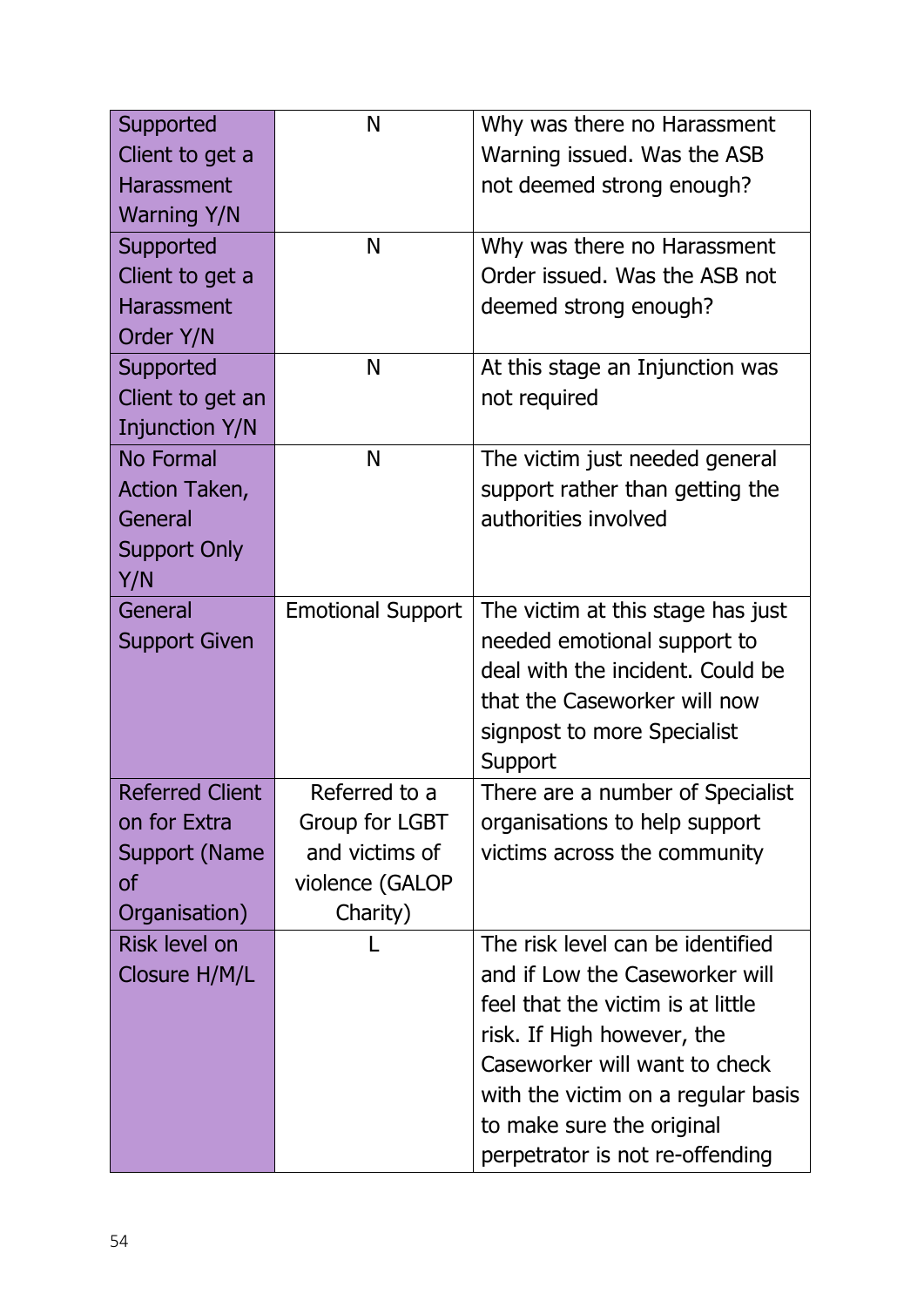| Referral           | No Change | Provides information on the         |
|--------------------|-----------|-------------------------------------|
| Outcome            |           | outcome                             |
| (Safer/No          |           |                                     |
| <b>Change/Less</b> |           |                                     |
| Safe)              |           |                                     |
| Time Spent         | 3000      | There is a value to the time        |
| (Minutes)          |           | spent and this can be quantified    |
|                    |           | by looking at the time spent        |
|                    |           | looking into this specific incident |
| Time Travelling    | 150       | As above                            |
| (Minutes)          |           |                                     |
| <b>Total Time</b>  | 3500      | As above                            |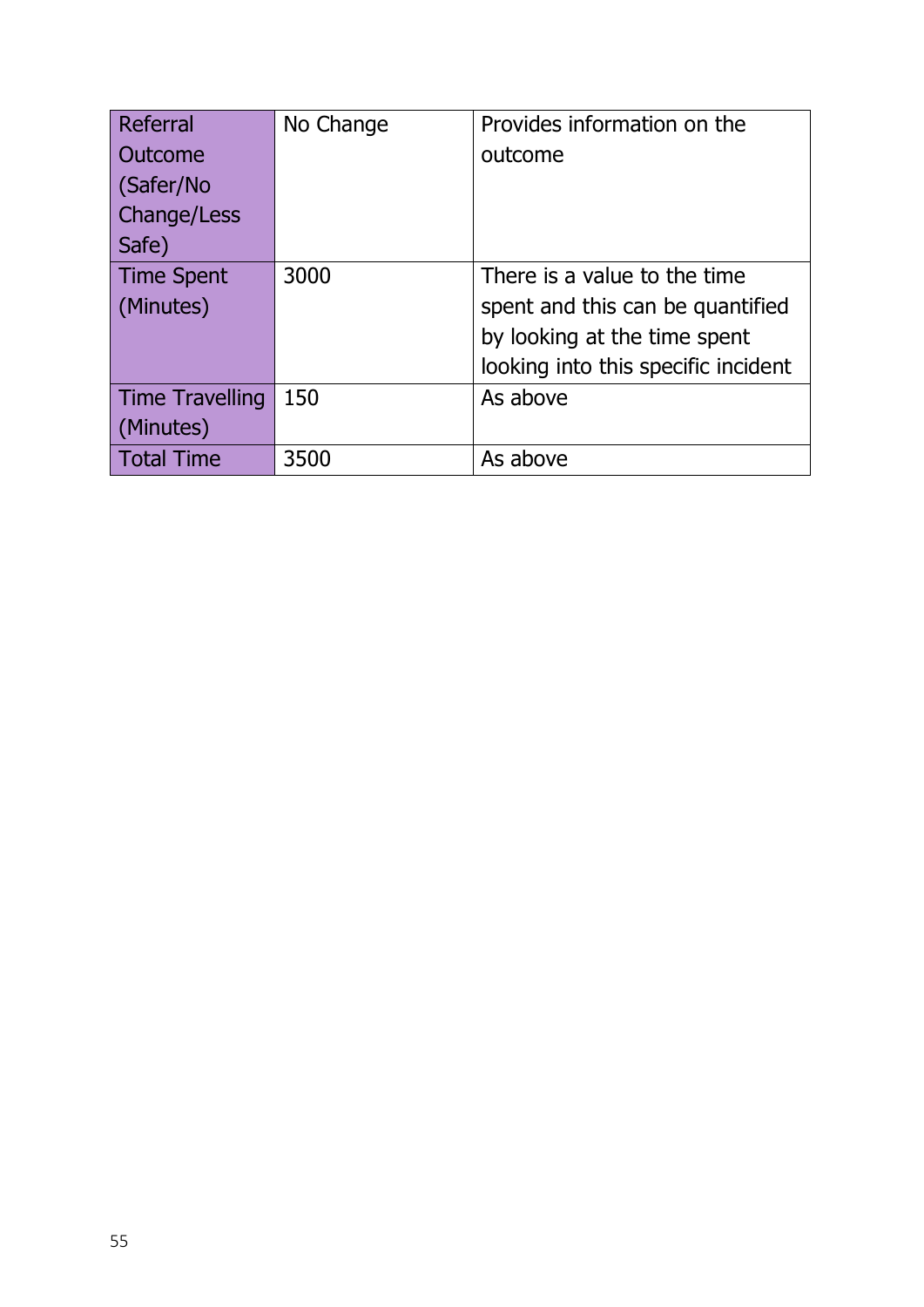## <span id="page-52-0"></span>**Stay Safe East Feedback Questionnaire**

#### Your feedback

Learning about your views and ideas is the best way we know to improve our services for you and for other people. *Thank you* for taking the time to share your feedback.

#### Using the service

1. Was it easy to access the service?



2. How could the service be easier to access, for you?

#### 3. Was it easy to communicate with us?

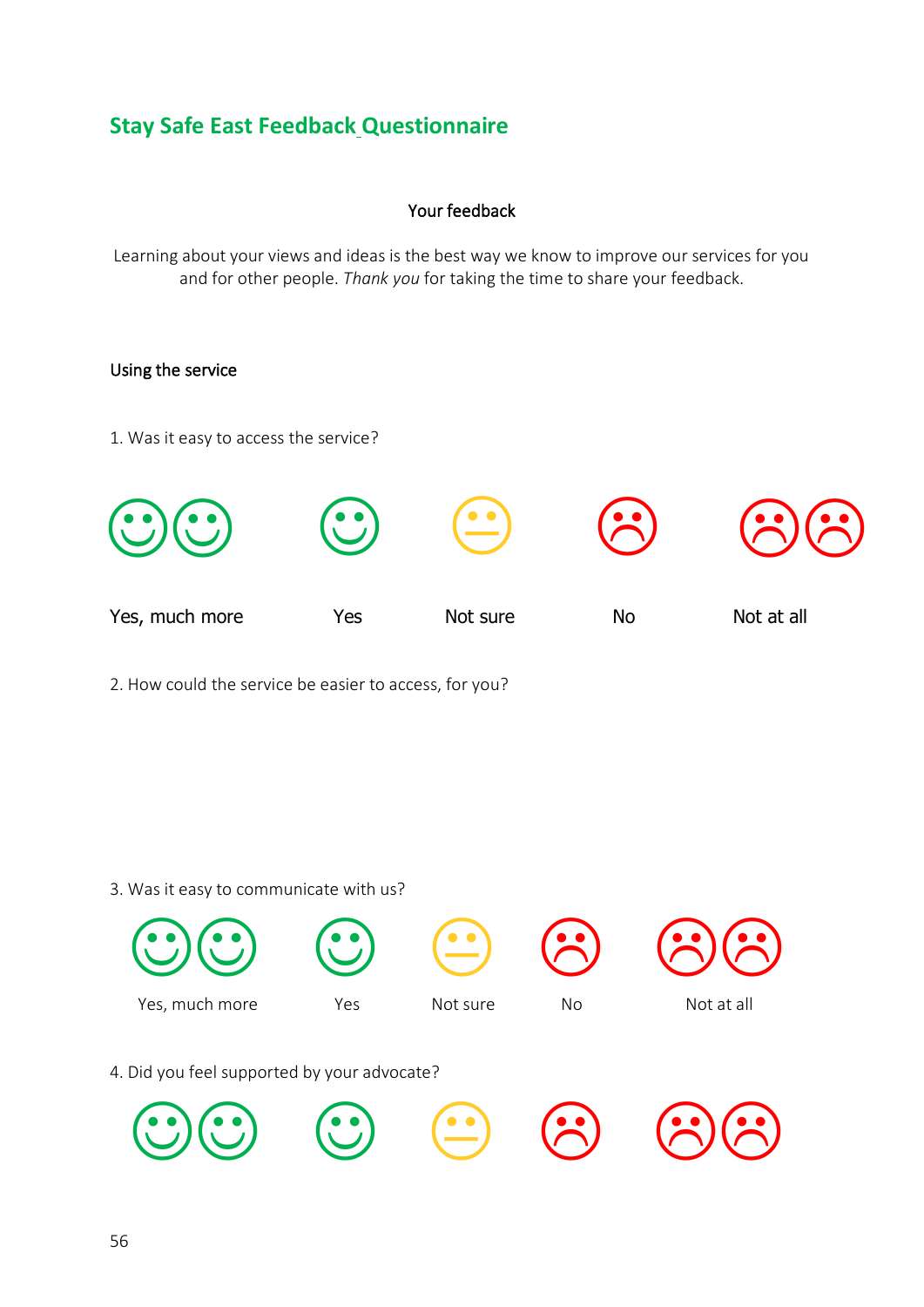5. How could we improve our service, in your view?

#### Changes for you

6. Do you feel clear about your next steps?



 $\odot$   $\odot$   $\odot$   $\odot$   $\odot$ 









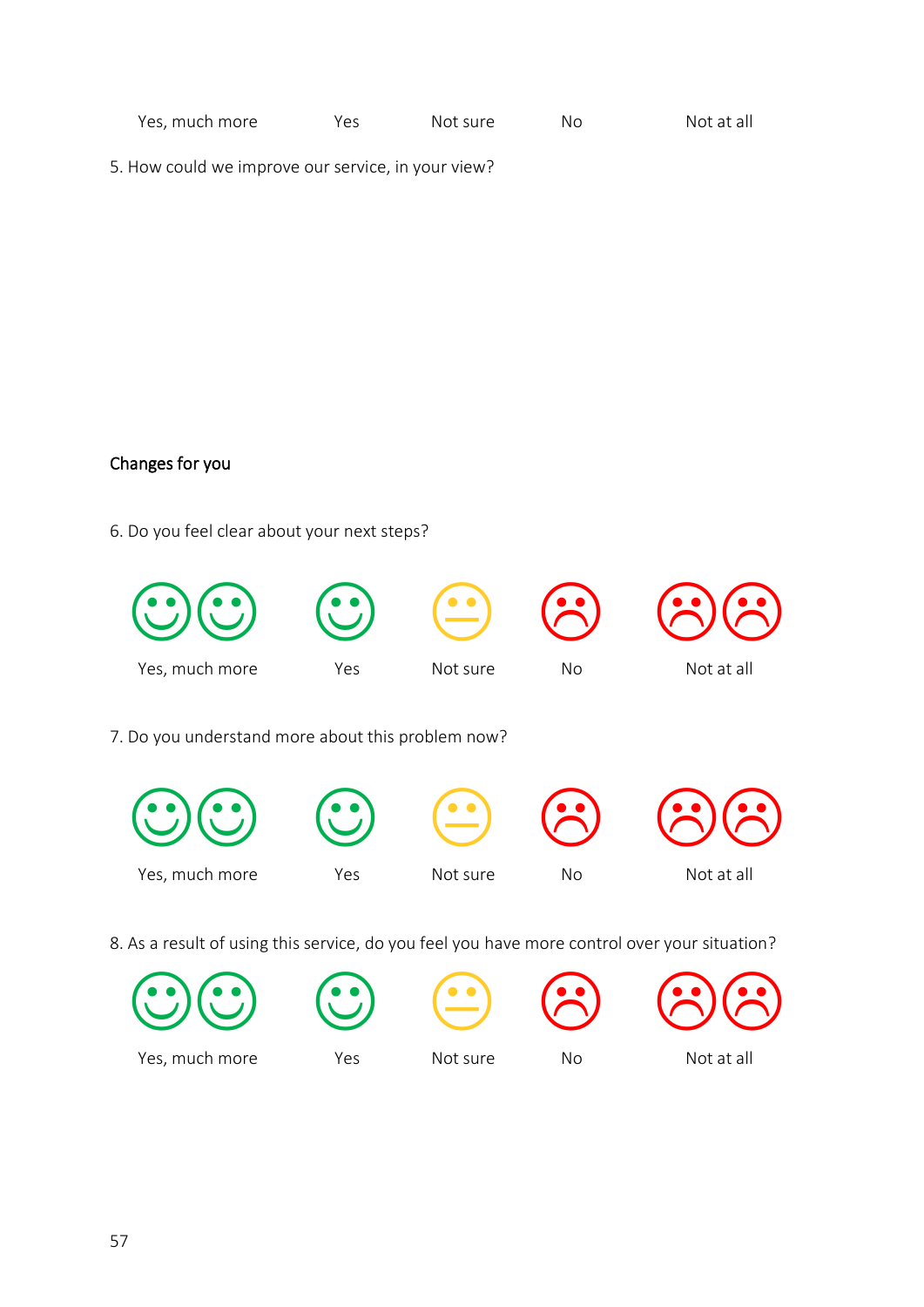9. As a result of using this service, do you feel more confident to stand up for your rights?



10. Is there anything else you'd like to say?

Thank you for your feedback. It will help us to improve our services for you and other people in the future.

## Stay Safe East, Waltham Forest Resource Hub South, 90 Crownfield Road, London E15 2BG

Tel: 0208 519 7241 Mobile/SMS text: 07587 134

122

Email (general): [ceo@staysafe-east.org.uk](mailto:ceo@staysafe-east.org.uk) E-mail (advocacy): **enquiries@staysafe-east.org.uk**